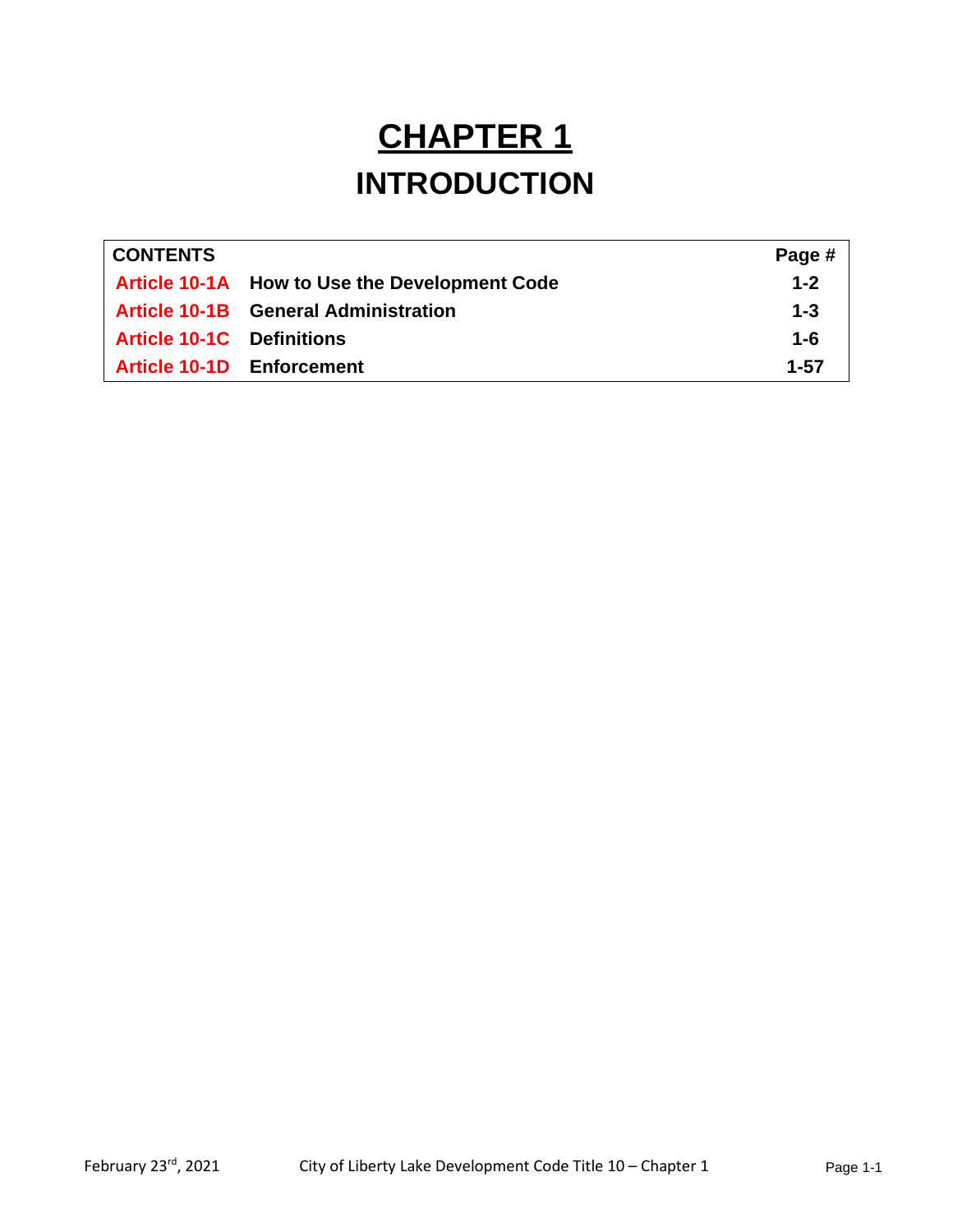# **Article 10-1A — How to Use the Development Code**

Welcome to the City of Liberty Lake Development Code. This is a comprehensive land use and development code that governs all of the land within the incorporated limits of the City of Liberty Lake*.*  The six chapters of the Code are used together to review land use applications. They are organized as follows:

**Chapter 1** - In addition to this brief introduction, Chapter 1 provides definitions for selected terms and information on the legal construct of the Code. It also explains the city authority to enforce the Development Code.

**Chapter 2** - Every parcel, lot, and tract of land within the City's incorporated boundaries is also within a "zoning district". (Zoning districts are shown on the City's official zoning map.) Chapter 2 identifies the land uses that are permitted within each district, and the standards that apply to each type of land use (e.g., lot standards, setbacks, and use-specific design standards). As required by state law, the zones or "zoning districts" conform to the City of Liberty Lake Comprehensive Plan. The districts reserve land for planned land uses, provide compatibility between different uses, and implement planned housing densities.

**Chapter 3** - The design and maintenance standards contained in Chapter 3 apply throughout the City. They are used in preparing development plans, and reviewing applications, to ensure compliance with city standards for access and circulation, landscaping, parking, signage, storage, public facilities, surface water management, and critical areas. Additional design standards, applicable only to the River District Overlay, are identified specifically within each article of this Chapter. Within the River District Overlay, where Overlay District Design Standards are in conflict with other City Design Standards, the Overlay District Design Standards supersede City Design standards. Additionally, this chapter contains property maintenance standards.

**Chapter 4** - Chapter 4 provides all of the application requirements and procedures for obtaining permits required by this Code. Five types of permit procedures are covered: Exempt, Type I, Type II, Type III, and Type IV.

**Chapter 5** *-* Chapter 5 provides standards and procedures for variances and non-conforming situations (i.e., existing uses or development that do not comply with the Code). This Code cannot provide standards to fit every potential development situation. The City's varied geography, and complexities of land development, require flexibility. Chapter 5 provides that flexibility, while maintaining the purposes and intent of the Code.

**Chapter 6 –** Chapter 6 addresses environmental regulations within the City, include: environmental review standards under the State Environmental Quality Review Act; critical area regulations; wellhead protection; shoreline management regulations; environmental conservation; and flood damage prevention regulations.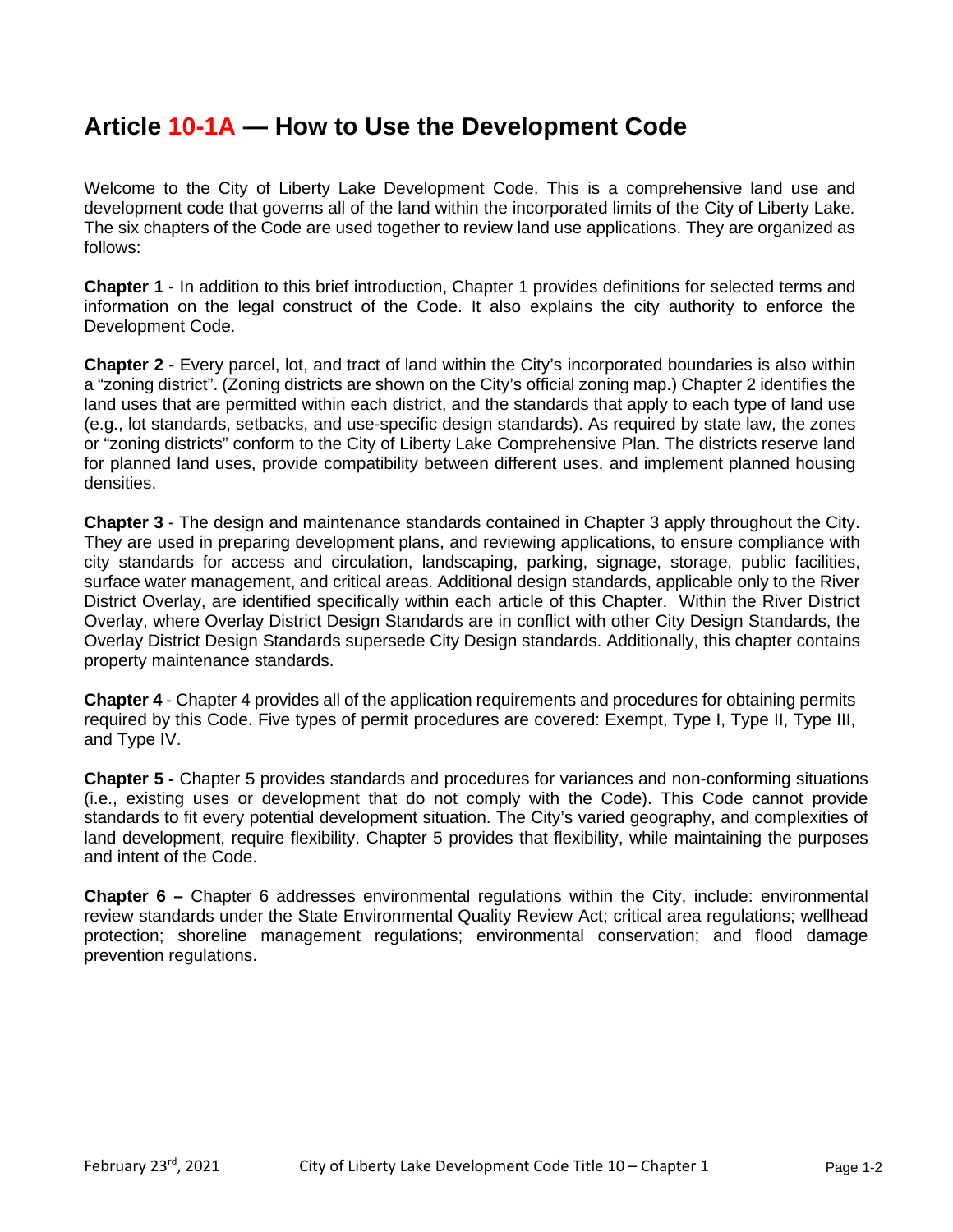# **Article 10-1B — General Administration**

# **Sections: 10-1B-1 Severability 10-1B-2 Compliance and Scope 10-1B-3 Consistency with Plan and Laws 10-1B-4 Use of a Development 10-1B-5 Pre-Existing Approvals 10-1B-6 Building Permit and Certificate of Occupancy 10-1B-7 Official Action 10-1B-8 Alternative Methods of Compliance**

# **10-1B-1 Severability**

The provisions of this title are severable. If any section, sentence, clause, or phrase of this title is adjudged to be invalid by a court of competent jurisdiction, that decision shall not affect the validity of the remaining portion of this title.

#### **10-1B-2 Compliance and Scope**

- A. Compliance with the provisions in the Development Code. Land and structures may be used or developed by construction, reconstruction, alteration, occupancy, use or otherwise, only as this Development Code ("Code") or any amendment thereto permits. No plat shall be recorded or no permit shall be issued without compliance with the provisions of this Code.
- B. Obligation by successor. The requirements of this Code apply to the owner(s) of record, persons undertaking development or the use of land, and those persons' successors in interest.
- C. Most restrictive regulations apply. Where this Code imposes greater restrictions than those imposed or required by other rules or regulations, the most restrictive or that imposingthe higher standard shall govern.
- D. Variances. Variances shall be governed by the provisions of Article 10-5B.
- E. Transfer of development standards prohibited. No lot area, yard or other open space, or off-street parking or loading area which is required by this Code for one use shall be a required lot area, yard or other open space, or off-street parking or loading area for another use, except as otherwise specifically allowed by this Code.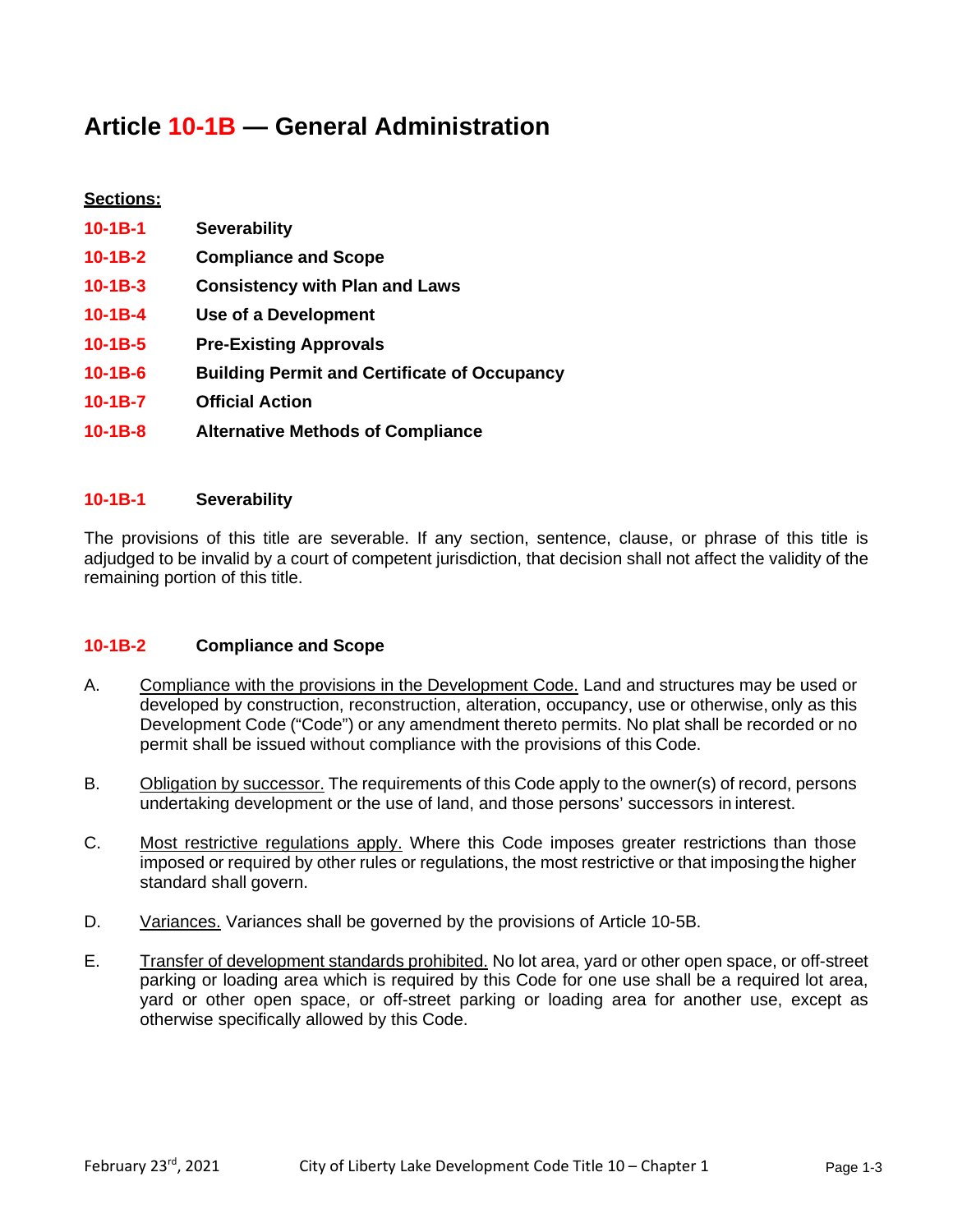#### **10-1B-3 Consistency with Plan and Laws**

Each development and use application and other procedure initiated under this Code shall be consistent with the adopted comprehensive plan of the City of Liberty Lake as implemented by this Code, and with applicable state and federal laws and regulations. All provisions of this Code shall be construed in conformity with the adopted comprehensive plan.

#### **10-1B-4 Use of a Development**

A development shall be used only for a lawful use. A lawful use of a development is one that is permitted by this Code (including non-conforming uses, subject to Article 10-5C), and is not prohibited by law.

#### **10-1B-5 Pre-Existing Approvals**

- A. Legality of pre-existing approvals. Developments, including subdivisions, projects requiring development review or site design review approval, or other development applications for which approvals were granted prior to the effective date of this Code, may occur pursuant to such approvals; except that modifications to development approvals shall comply with Article 10-4F - Modifications to Approved Plans and Conditions of Approval.
- B. Subsequent development applications. All development proposals received by the Zoning Administrator after the adoption of this Code shall be subject to review for conformance with the standards under this Code or as otherwise provided by state law.

#### **10-1B-6 Building Permit and Certificate of Occupancy.**

- A. Building permit. A building permit shall not be issued until the Zoning Administrator or his or her designee has issued a development permit in accordance with the provisions of Chapter 4 - Applications and Review Procedures and that the project complies with this Code, or otherwise found that a development permit or project review is not required.
- B. Certificate of occupancy required. To ensure completion of a development or use in the manner approved, a development shall not be occupied and a use shall not begin until the Building Official or his or her designee has issued a certificate of occupancy following completion of the work in substantial conformance to the applicable development regulations and building permits.
- C. Prior to final completion. Prior to the final completion of all work, a temporary certificate of occupancy may be issued for a portion of the structure(s) conditioned upon further work being completed by a date certain.

#### **10-1B-7 Official Action.**

A. Official Action. All officials, departments, employees (including contractor-officials), of the City vested with authority to issue permits or grant approvals shall adhere to and require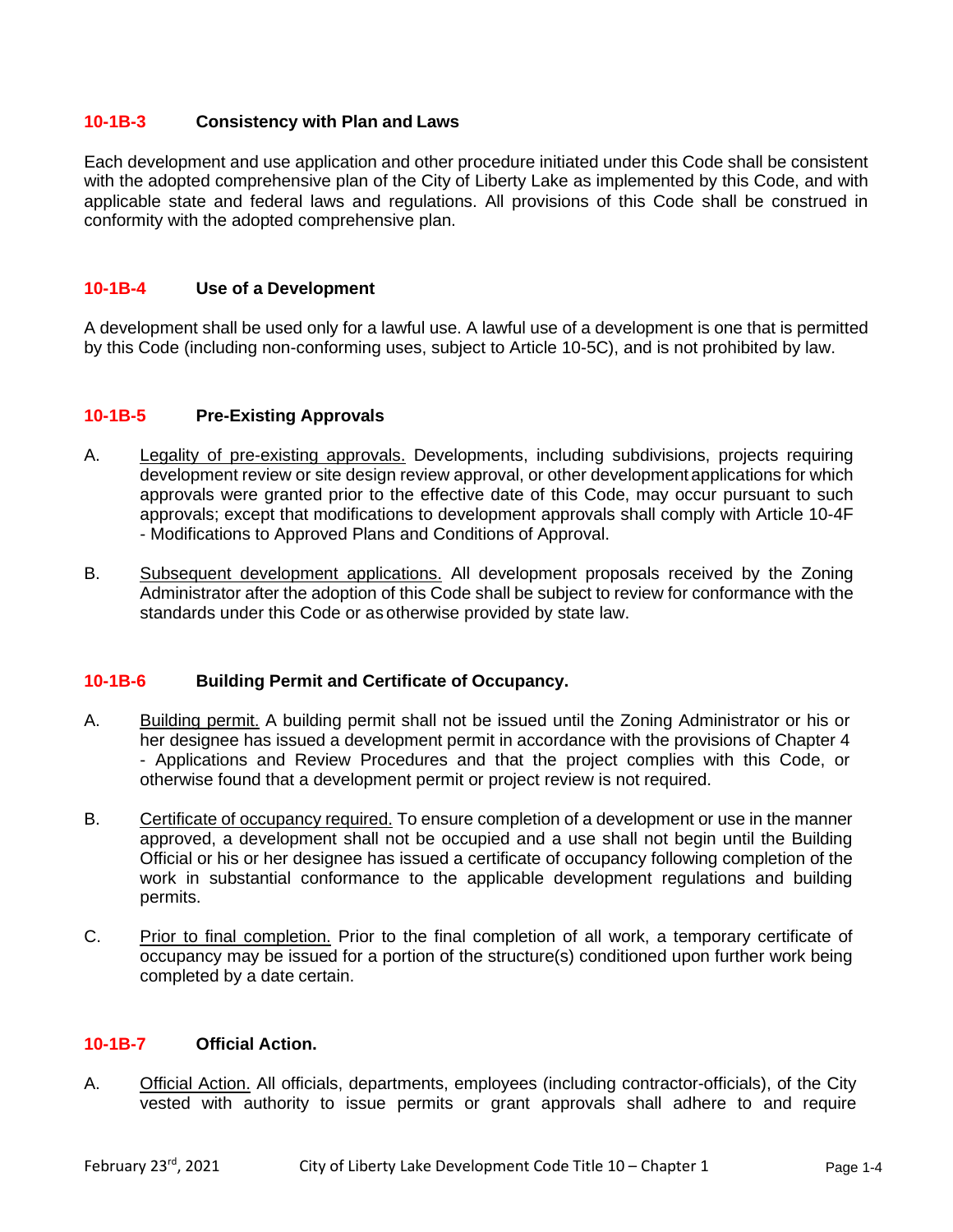conformance with this Code, and shall issue no permit or grant approval for any development or use which violates or fails to comply with conditions or standards imposed to carry out this Code.

- B. Severability. Any permit or approval issued or granted in conflict with the provisions of this Code shall be void.
- C. Notice. The failure of any person to receive mailed notice or failure to post a notice shall not invalidate any actions pursuant to this Code; however, a good faith effort shall be made to provide notice.

#### **10-1B-8 Alternative Methods of Compliance.**

The Zoning Administrator or designee, in consultation with the City Administrator or Building Official, as applicable may accept alternative methods of complying with the development standards of this Code, provided it could be demonstrated that the alternative method is at least equivalent to such standards in terms of implementing the general purpose of the Code. The Zoning Administrator or designee shall not accept alternative methods of compliance that are inconsistent with the City Comprehensive Plan or with conditions of approval imposed through a land use action. Decisions on Alternative Methods of Compliance need to be documented in the project file and can be appealable in the same manner as an Administrative Interpretation. The Zoning Administrator or designee shall periodically forward decisions on Alternative Methods of Compliance to the Planning Commission and/or the Design Review Subcommittee for its information.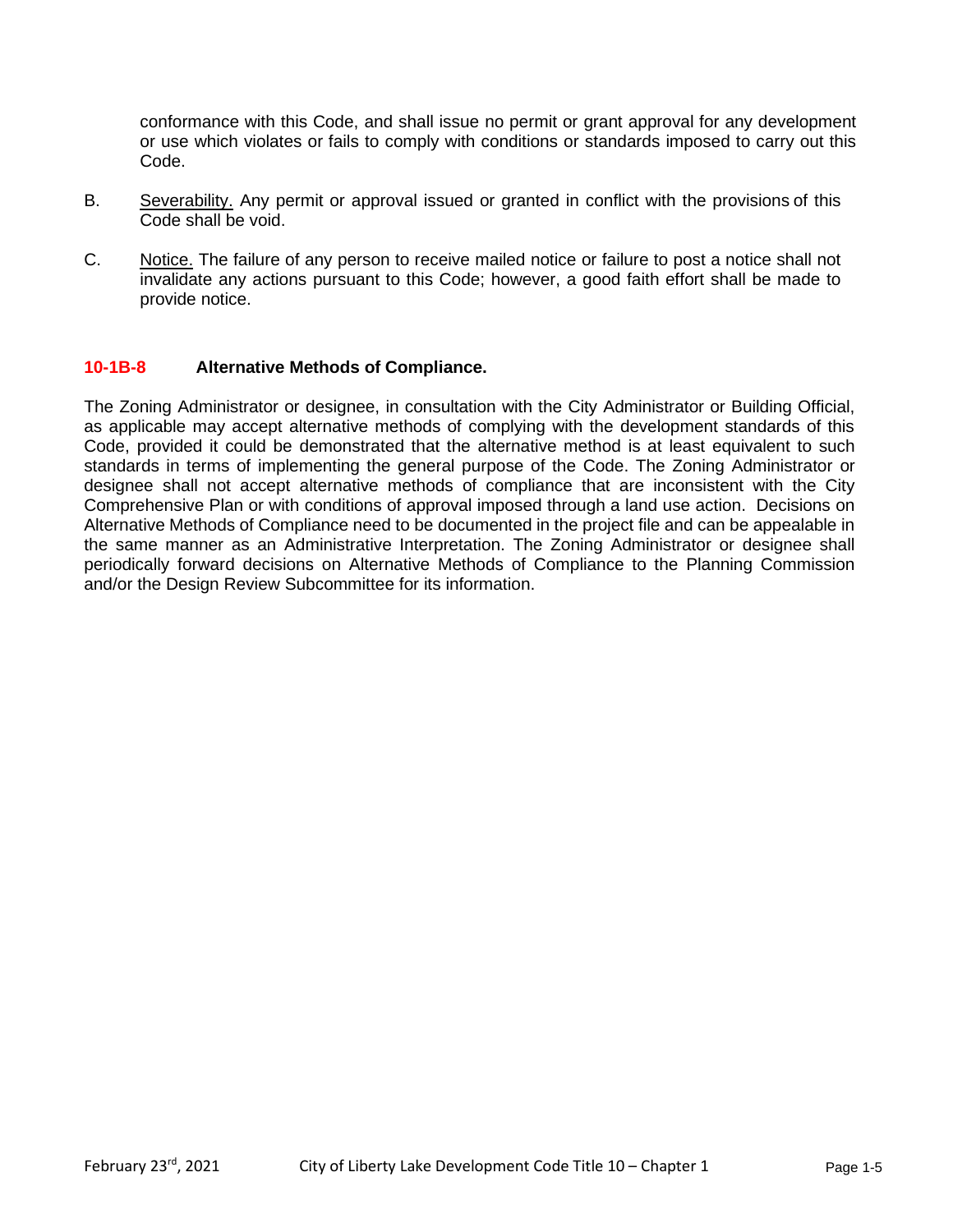# **Article 10-1C — Definitions**

#### A. General.

- 1. For the purpose of this Code, certain words and terms are defined herein. The word "shall" is always mandatory. The word "may" is permissive, subject to the judgment of the person administering the Code.
- 2. Words not defined herein shall be construed as defined in Webster's *New Collegiate Dictionary*.
- 3. The present tense includes the future, and the future the present.
- 4. The singular number includes the plural, and the plural the singular.

#### B. Definitions.

**Abatement of a nuisance** – The act of removing, repairing, or taking other steps as may be necessary in order to remove a nuisance.

**A-board/A-frame sign** – A self-supporting, portable sign with one or two faces adjoined at the top and displayed at an angle, which is not permanently anchored, and designed for placement near a sidewalk, plaza, or other area used by pedestrians.

**Abutting** – Contiguous or adjoining, directly next to.

**Access easement** – An easement recorded for the purpose of providing vehicle, bicycle, and/or pedestrian access from a public street to a parcel across intervening property under separate ownership from the parcel being provided access.

**Access management** – The control of street or highway access for the purpose of improving the efficiency, safety, and/or operation of the roadway for vehicles; may include prohibiting, closing, or limiting direct vehicle access to a roadway from abutting properties, either with curbs, medians, etc. or by land dedication or easement.

**Accessible** – Approachable and useable by people with disabilities. Complies with the Americans With Disabilities Act.

**Accessory caretaker's residence** – An accessory use of a residence that is occupied by an employee of the property owner who is responsible for taking care of the property on which the caretaker's residence is placed.

**Accessory dwelling unit (ADU)** – Separate dwelling unit with separate cooking facilities that are substantially contained within the structure of a single-family residence (attached) or an outbuilding which is an accessory structure to such residence (detached). Also includes individual apartments / dwelling units within mixed use buildings, generally for occupancy by business owners. Does not include multi-family dwellings.

**Accessory use / structure** – A building, area, part of a building, structure or use which is subordinate to, and the use of which is incidental to, that of the main building, structure or use on the same lot. These uses are accessory to a permitted, limited, or conditional use within each zone and are allowed in conjunction with the permitted, limited, or conditional use only.

**Actively farmed** – Any farm from which \$20,000 or more of agricultural products (e.g. fruit, ornamental plants, vegetables, grain and/or Christmas trees) were produced and sold, or normally would have been sold during the year.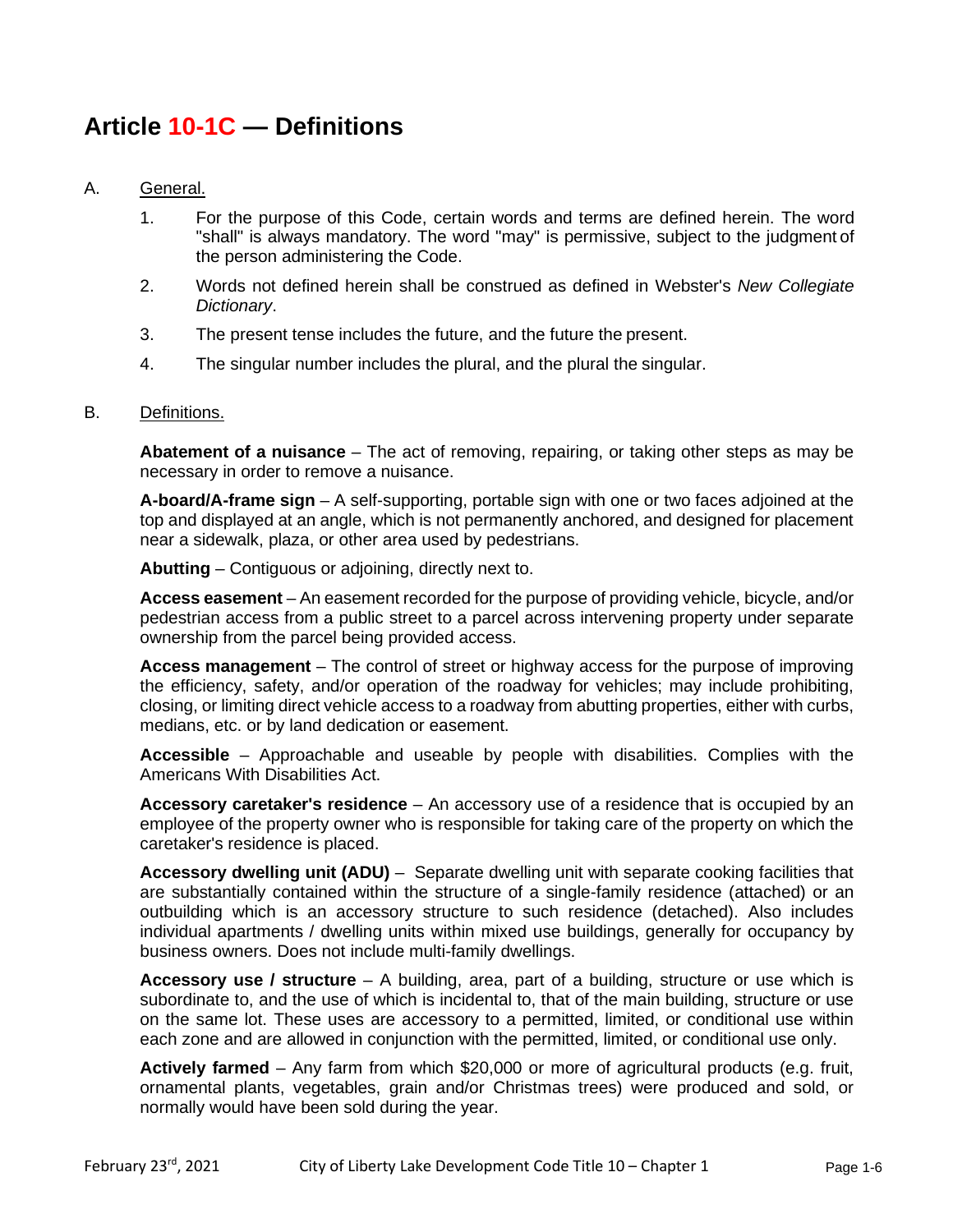**Adapted vegetation** – Plants that are native to another region or continent with soil and climate conditions similar to the Inland Northwest.

**Adaptive plants** – Species of plants that were originally native to other regions that have become acclimated and established in the local/regional ecosystem without being harmful to existing native plants and wildlife and are able to grow and reproduce without human intervention.

**Adequate public facilities** – Facilities which have the capacity to serve development without decreasing levels of service below locally established minimums.

**Adjacent** – Abutting or located directly across a street right-of-way.

**Administrative** – A discretionary action or permit decision made without a public hearing but requiring public notification and an opportunity for appeal.

**Adult entertainment establishment** – Collectively refers to adult arcade establishments and live adult entertainment establishments, as defined herein.

"Adult arcade establishment" means: A commercial premises to which a member of the public is invited or admitted and where adult arcade stations, booths, or devices are used to exhibit or display a graphic picture, view, film, videotape, or digital display of specified sexual activity, or live adult entertainment in a booth setting to a member of the public on a regular basis or as a substantial part of the premises activity.

"Live adult entertainment establishment" means: A commercial premises to which a member of the public is invited or admitted and where an entertainer provides live adult entertainment, in a setting which does not include arcade booths or devices, to a member of the public on a regular basis or as a substantial part of the premises activity.

**Adult retail use establishment** – A retail establishment which, for money or any other form of consideration, devotes a significant or substantial portion of stock in trade, to the sale, exchange, rental, loan, trade, transfer, or viewing of adult oriented merchandise.

"Adult oriented merchandise" means: Any goods, products, commodities, or other ware, including but not limited to, videos, CD ROMs, DVDs, magazines, books, pamphlets, posters, cards, periodicals or non-clothing novelties which depict, describe or simulate specified anatomical area or specified sexual activities.

"Specified anatomical areas" means: Less than completely and opaquely covered human genitals, pubic region, buttock, or female breast below a point immediately above the top of the areola; or Human male genitals in a discernibly turgid state, even if completely and opaquely covered.

"Specified Sexual Activities" means any of the following:

- 1. Human genitals in a state of sexual stimulation or arousal;
- 2. Acts of human masturbation, sexual intercourse, sodomy, oral copulation, or bestiality; or
- 3. Fondling or other erotic touching of human genitals, pubic region, buttocks, or female breasts, whether clothed or unclothed, of oneself of one person by another.

**Adult Family Home** – A residential home in which a person or persons provide personal care, special care, room, board to more than one, but not more than six adults who are not related by blood or marriage to the person or persons providing the service.

**Adverse impact** – Negative affect of development that can be measured (e.g., noise, air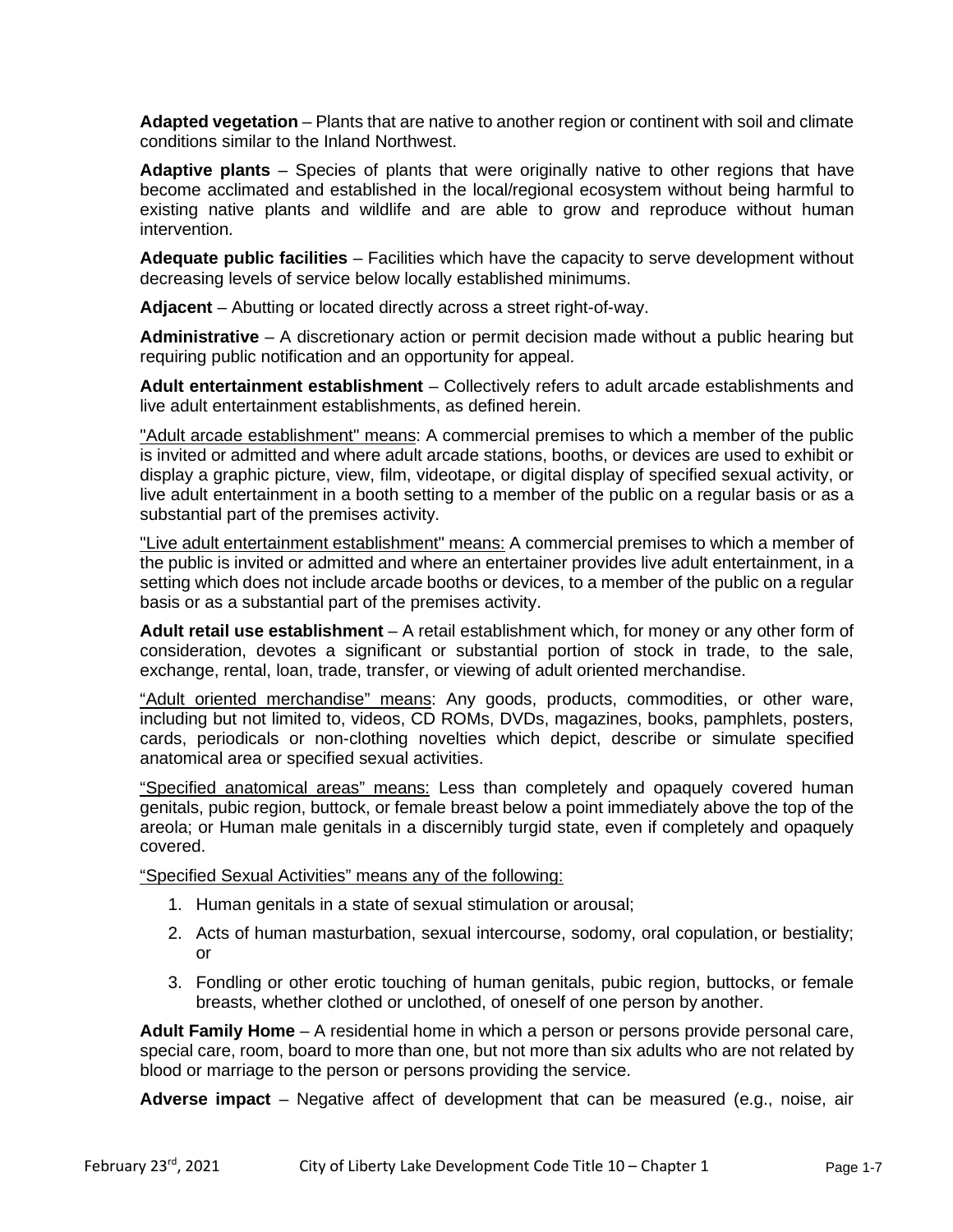pollution, vibration, dust, etc.).

**Aesthetic corridor / boulevard** – Aesthetic corridors and boulevards are intended to protect the visual appeal of the area along major transportation routes entering, exiting, and circulating through the City of Liberty Lake. Aesthetic corridors provide special landscape and design standards for aesthetics along major transportation routes to help maintain a quality image of the City. Boulevards provide for welcoming entry into the City as well as appealing aesthetics throughout the City through street trees, pathways, and landscaped medians.

**Affordable** – Means housing affordable to a certain percentage of the population earning a specified level of income and spending no more than 30 percent of their income on housing expenses.

**Agency or agencies** – As used in Article 10-6A of this Code, agency means the adopting jurisdictions, depending on the context.

**Agriculture** – Relating to the science or art of cultivating soil or producing crops to be used or consumed directly or indirectly by man, or livestock or raising of livestock. As used in this Code, "agriculture" is the same as "farm use".

**Agricultural activities** – Those activities conducted on lands defined in RCW 84.34.020(2), as now or hereafter amended, which are either (a) lands in any contiguous ownership of twenty or more acres devoted primarily to the production of livestock or agricultural commodities for commercial purposes, or enrolled in the federal conservation reserve program or its successor administered by the United States Department of Agriculture; (b) any parcel of land five acres or more but less than twenty acres devoted primarily to agricultural uses, which has produced a gross income from agricultural uses equivalent to one hundred dollars or more per acre per year for three of the five calendar years preceding the date of application for classification under Chapter 6; or (c) any parcel of land of less than five acres devoted primarily to agricultural uses, which has produced a gross income from agricultural uses equivalent to one thousand dollars or more per acre per year for three of the five calendar years preceding the date of application for classification under Chapter 6. Agricultural activities shall also include those existing and ongoing activities involved in the production of crops or livestock, for example, the operation and maintenance of farm and stock ponds or drainage ditches, operation and maintenance of ditches, irrigation drainage ditches, changes between agricultural activities and normal maintenance, repair, or operation of existing serviceable structures, facilities, or improved areas. Activities which bring an area into agricultural use are not part of an ongoing operation. An operation ceases to be ongoing when the area on which it is conducted is converted to a non-agricultural use or has lain idle for more than five years, unless the idle land is registered in a federal or state soils conservation program, or unless the activity is maintenance of irrigation ditches, laterals, canals, or drainage ditches related to an existing and ongoing agricultural activity. Forest practices are not included in this definition.

**Agricultural product / craft sales stand or farmer's market** – The temporary retail sale of agricultural products and nonagricultural products (e.g. crafts, antiques, kitchen goods, etc.), conduction of educational classes, and mobile concessions, as defined, operating as a "Farmer's Market" at a non-permanent fixed location for a period not to exceed 90 days within any one year and with property owner consent and approval of a Temporary Use Permit and compliance with other City and Washington State Health Department regulations.

**Agricultural land** – Means land primarily devoted to the commercial production of horticultural, viticultural, floricultural, dairy, apiary, vegetable, or animal products or of berries, grain, hay, straw, turf, seed, Christmas trees not subject to the excise tax imposed by state law, finfish in upland hatcheries, or livestock, and that has long-term commercial significance for agricultural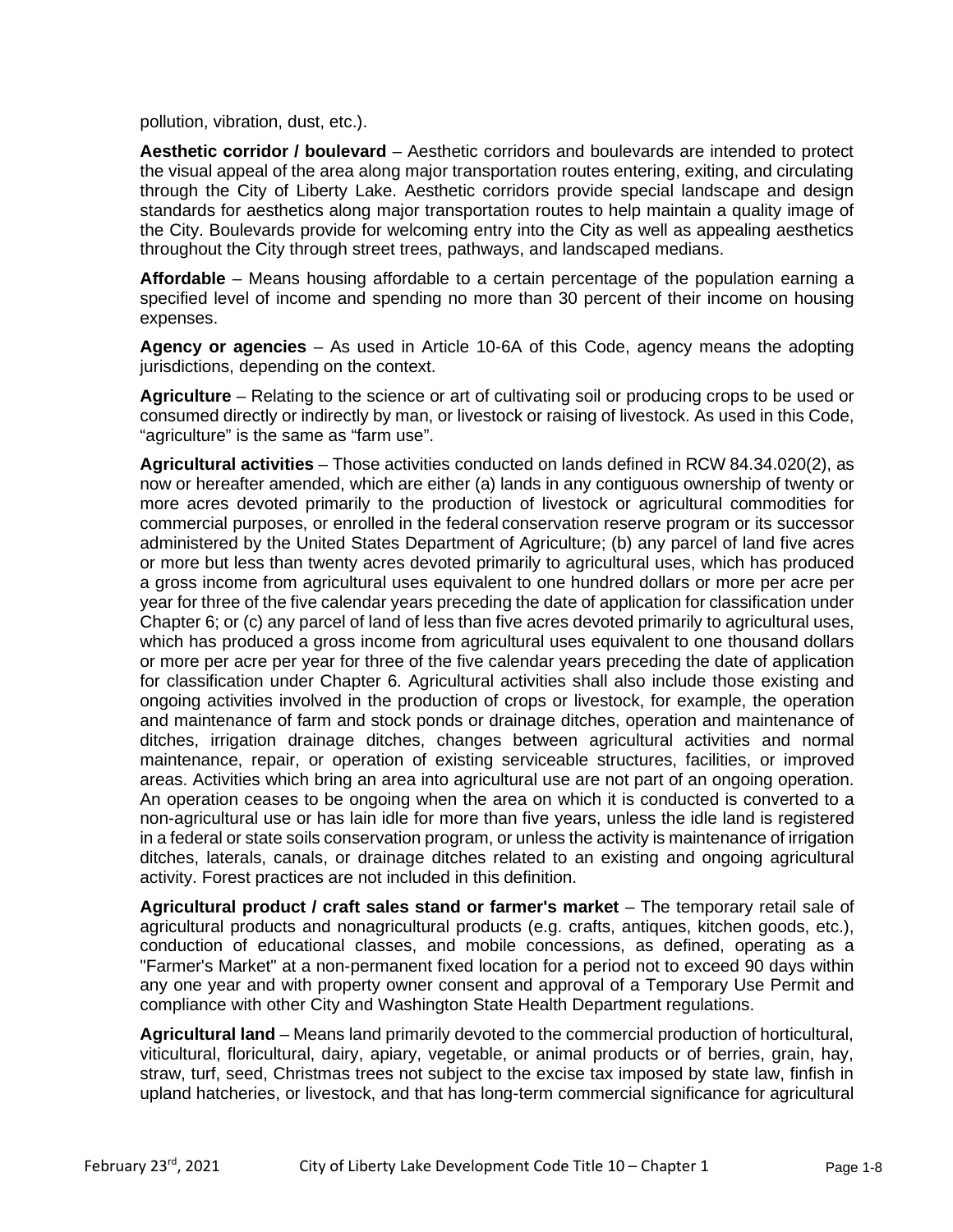production. (Defined in 36.70A.030(2) as now or hereafter amended.)

"Long-term commercial significance" means: the growing capacity, productivity, and soil composition of the land for long-term commercial production, in consideration with the land's proximity to population areas, and the possibility of more intense uses of the land.

**Agricultural processing** – The series of operations taken to change agricultural products into food products.

**Airport** – Any area of land or water which is designated and set aside for landing and taking off of aircraft and which is utilized, or which is certified on a plan to be utilized, in the interest of the public for such purposes.

**Airport hazard** – Any structure or tree or use of land which obstructs the airspace required for the flights of aircraft in landing or taking off at an airport or which is otherwise hazardous to such landing or taking off of aircraft, and any use of land which is hazardous to persons or property because of its proximity to an airport.

**Airstrip, Personal** - A landing area for only 1 aircraft for personal use by only the owner.

**Alley** – A public or private right-of-way not designed for general travel and primarily used as a means of vehicular and pedestrian access to the rear of abutting properties. Alleys are connected to streets at both ends.

**Altered / alteration** – Any change, addition, or modification in construction or any change in occupancy group or character of occupancy.

**Alteration of water course** – Any action that will change the location of the channel occupied by water within the banks of any portion of a riverine waterbody.

**Ambient** - Something that surrounds, as in the level of light, dust, or noise.

**Ambulance / emergency services facility** – A structure that houses vehicles and personnel equipped for transporting or caring for the injured or sick. May include dispatch facilities.

**Amendment** – A change in the wording, context, or substance of this Code, or change in the zone boundaries on the zoning map.

**Animal, domestic** – Animals other than inherently dangerous mammals or inherently dangerous reptiles, including but not limited to guinea pigs, ferrets, hamsters, rabbits, parakeets, canaries, aquarium fish, cats, dogs and other animals that would be considered household pets and are not at large.

"Household pet" means: any animal normally domesticated and kept inside a dwelling, not including inherently dangerous mammals or inherently dangerous reptiles.

"At large" means: a dog off the premises of its owner and not under restraint by leash, or chain, or not otherwise controlled by a competent person.

**Animal health services / veterinarian, domestic animals** – An establishment other than a kennel in which veterinary medical services, clipping, bathing, boarding, and similar services are rendered to dogs, cats and other small animals or domestic pets.

**Animal, livestock** – Animal types customarily raised or kept on farms, ranches, or the wild including, but not limited to, horses, donkeys, burros, llamas, bovines, goats, sheep, bison, camels, chickens, guinea hens, geese, ducks, turkeys, emu, ostriches (struthious), kangaroos, mink, chinchilla, nutria, gnawing animals in general and other animals or fowl of similar size and type, except inherently dangerous mammals and inherently dangerous reptiles. Definition includes young or miniature livestock.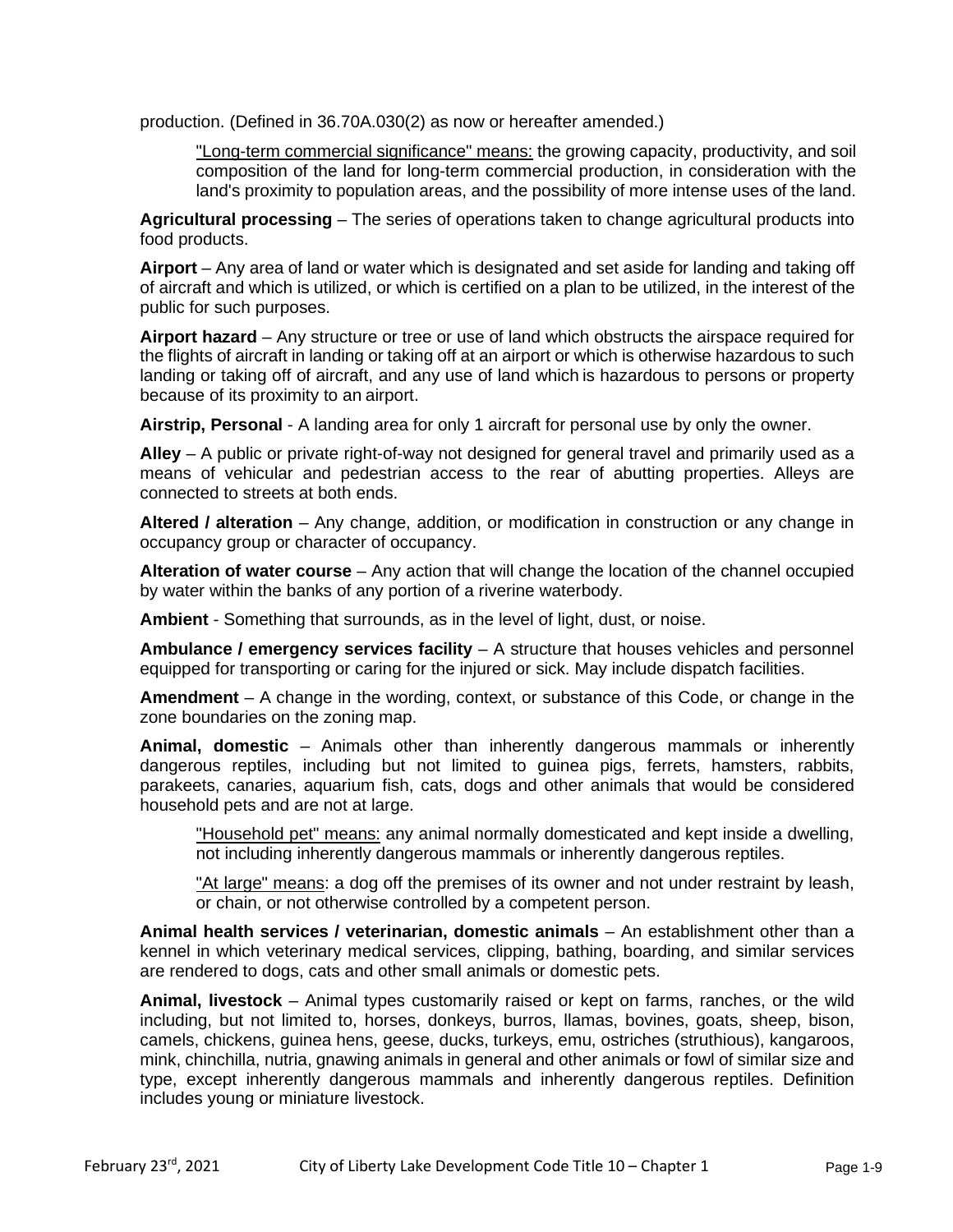**Animal shelter / kennel** – Public or private establishments that provide a temporary home for lost or abandoned dogs, cats, and other animals that are offered for adoption.

**Animal, wildlife rehabilitation facility** – A building, structure, pen or portion(s) thereof or an area of land where animals are housed, kept or maintained for the purpose of wildlife rehabilitation.

**Antenna** – An apparatus designed for the purpose of emitting radio frequency (RF) radiation, to be operated or operating from a fixed location pursuant to Federal Communication Commission authorization, for the transmission of writing, signs, signals, data, images, pictures, and sounds of all kinds, including transmitting device and any on-site equipment, switches, wiring, cabling, power sources, shelters or cabinets associated with that antenna and added to a tower, structure, or building as part of the original installation. An antenna is mounted on or in, and is distinct from, a supporting structure, such as a pole, tower, structure or building. This definition does not apply to broadcast antennae, antennae designed for amateur radio use, or satellite dishes for residential or household purposes.

**Applicant** – A person who files an application for permit or approval and who is either the owner of the land on which that proposed regulated activity would be located or is the authorized agent of the owner.

**Aquifer** – A geologic structure that is sufficiently permeable to conduct ground water and yield economically significant quantities of water to wells and springs.

**Arcade** - An arched or covered passageway; often along building fronts or between streets.

**Area of shallow flooding** – Designated as AO, or AH Zone on the Flood Insurance Rate Map (FIRM). AO zones have base flood depths that range from one to three feet above the natural ground; a clearly defined channel does not exist; the path of flooding is unpredictable and indeterminate; and, velocity flow may be evident. AO is characterized as sheet flow; AH indicates ponding, and is shown with standard base flood elevations.

**Area of special flood hazard** – The land in the flood plain within a community subject to a one percent or greater chance of flooding in any given year. Designation on maps always includes the letters A or V. "Special flood hazard area" is synonymous in meaning with the phrase "area of special flood hazard".

**Arterial** – An arterial street. See Article 10-3G.

**Articulate / articulation** – The jointing and interrelating of building spaces through offsets, projections, overhangs, extensions and similar features.

**Athletic club / exercise facility / gym** – An indoor and/or outdoor area or structure(s) operated for profit and devoted to facilities and equipment for recreational purposes, including, but not limited to, swimming pools, tennis courts, racquetball courts, dance and other similar uses, whether the use of such area is limited to private membership or whether open to the public upon the payment of a fee.

**Auto-court lane** – A privately maintained lane, connected to a public street, which provides vehicular access to the garages or off-street parking areas of buildings / dwelling units that have common area or pedestrian path frontage (no street frontage) in conjunction with a pedestrian pathway system to the main entrance (i.e. front entry) of each building / dwelling unit. Auto-court lanes must be designed with approved fire access turnarounds, as applicable.

Automobile impound yard – An open area used exclusively for the storage of automobiles. motor vehicles and recreational vehicles impounded pursuant to order of a public law enforcement agency or insurance organization licensed to conduct business in the State, and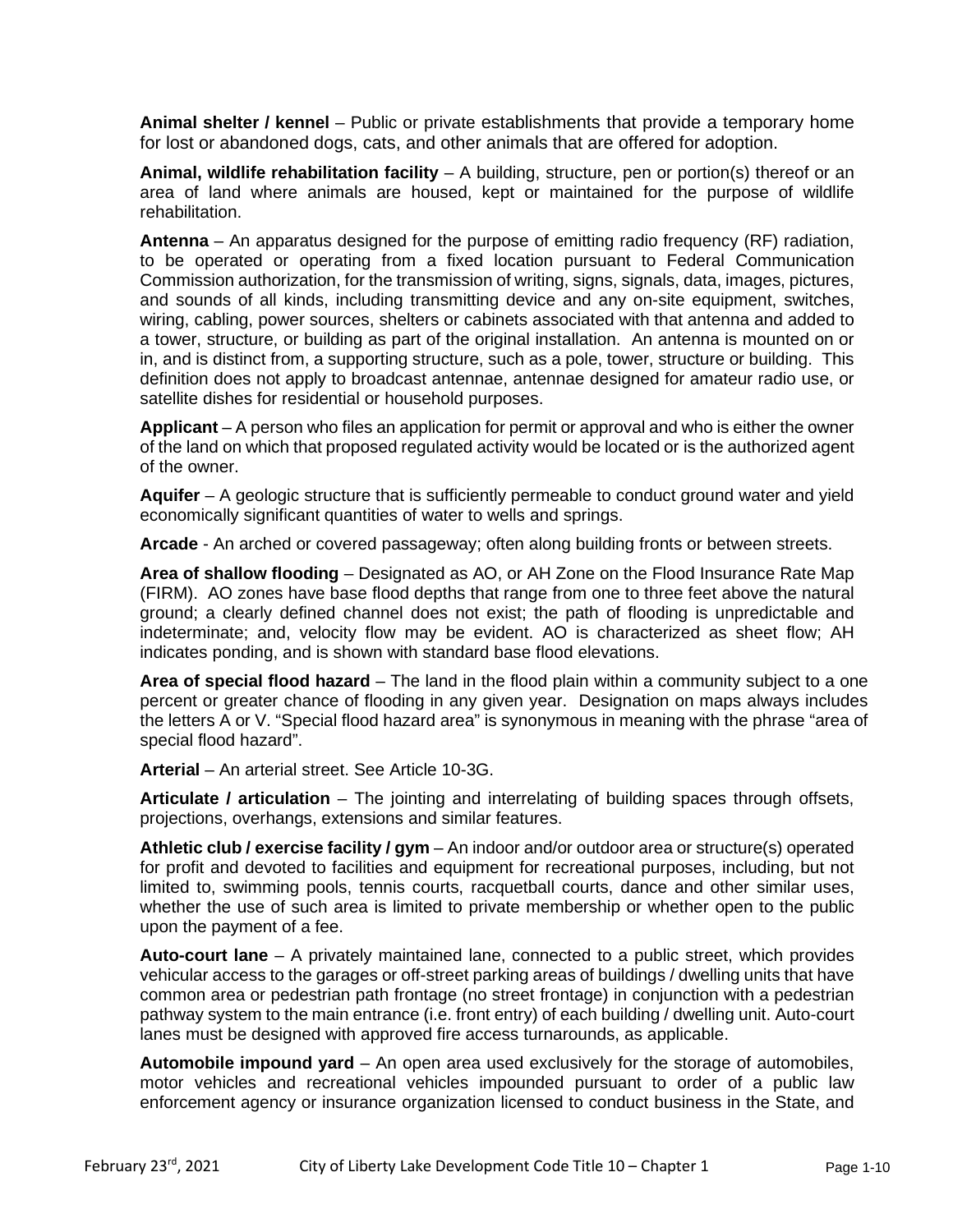stored solely for the purposes of law enforcement investigation, insurance investigation, title clearance and transfer and/or litigation. This definition does not include the dismantling or disassembly of vehicles except pursuant to litigation, the sale of vehicle parts nor the storage of non-impounded vehicles or their parts.

**Automobile, etc. sales** – An area, other than a street, used for the display and sale of more than 2 new or used automobiles or trucks in any 30-day period and where no repair work is done except that necessary for completion of the sale. (also includes manufactured home, recreational vehicle, trailer, and boat sales)

**Automobile, etc. rental** – An area, or building, used to park automobiles to be rented to the general public and where no automobile repair work is done except that necessary for completion of the sale; such area may include customer service and support space. (also includes recreational vehicle, trailer, truck, and taxi rentals)

**Automobile parts sales** – An indoor establishment for the sale of automobile parts and supplies.

**Automobile / truck repair or maintenance** (**service station)** – A retail establishment for the lubrication and repairs of automotive vehicles, including tire recapping or sales, engine overhaul, and body and fender work.

**Automobile wrecking / recycling, junk, and salvage yards** – Any area, lot, land, parcel, building, structure or part thereof where waste, discarded or salvaged materials are exchanged, handled, bought, sold, baled, packed, stripped, stored, dumped or disassembled, including but not limited to inoperable vehicles, machines or remnants thereof, and/or metals, paper, rags, tires, and bottles. The following establishments shall not be considered an Auto Wrecking, Junk, and Salvage Yard when all activity, storage, odor and noise is confined wholly within an enclosed building.

- 1. The private, noncommercial storage of inoperable vehicles and remnants thereof
- 2. Pawn shops; secondhand stores; used furniture stores and public garages.
- 3. Open sales lots for the sale of new and used motor vehicles and machinery which are in operable condition;
- 4. Motor vehicle towing services and auto repair establishments which do not store inoperable vehicles for more than 90 days.
- 5. Accessory storage areas for recyclable items associated with permitted uses.

**Available public facilities** – Means that facilities or services are in place or that a financial commitment is in place to provide the facilities or services within a specified time. In the case of transportation, the specified time is six years from the time of development.

**Average illumination** – The overall average of all points on the surface of the illuminated area including the brightest and dimmest points.

**Awning Sign** – Lettering or imagery placed on an awning, which is a movable hood or cover which projects from the wall of the building, which can be retracted, folded or collapsed against the face of a supporting structure. Decorative awnings without lettering or imagery are not considered signs.

**Balcony** – A platform projecting from the wall of a building and surrounded by a balustrade, railing, or parapet.

**Bank / financial institution** – An institution offering certain financial services, such as the safekeeping of money, conversion of domestic into and from foreign currencies, lending of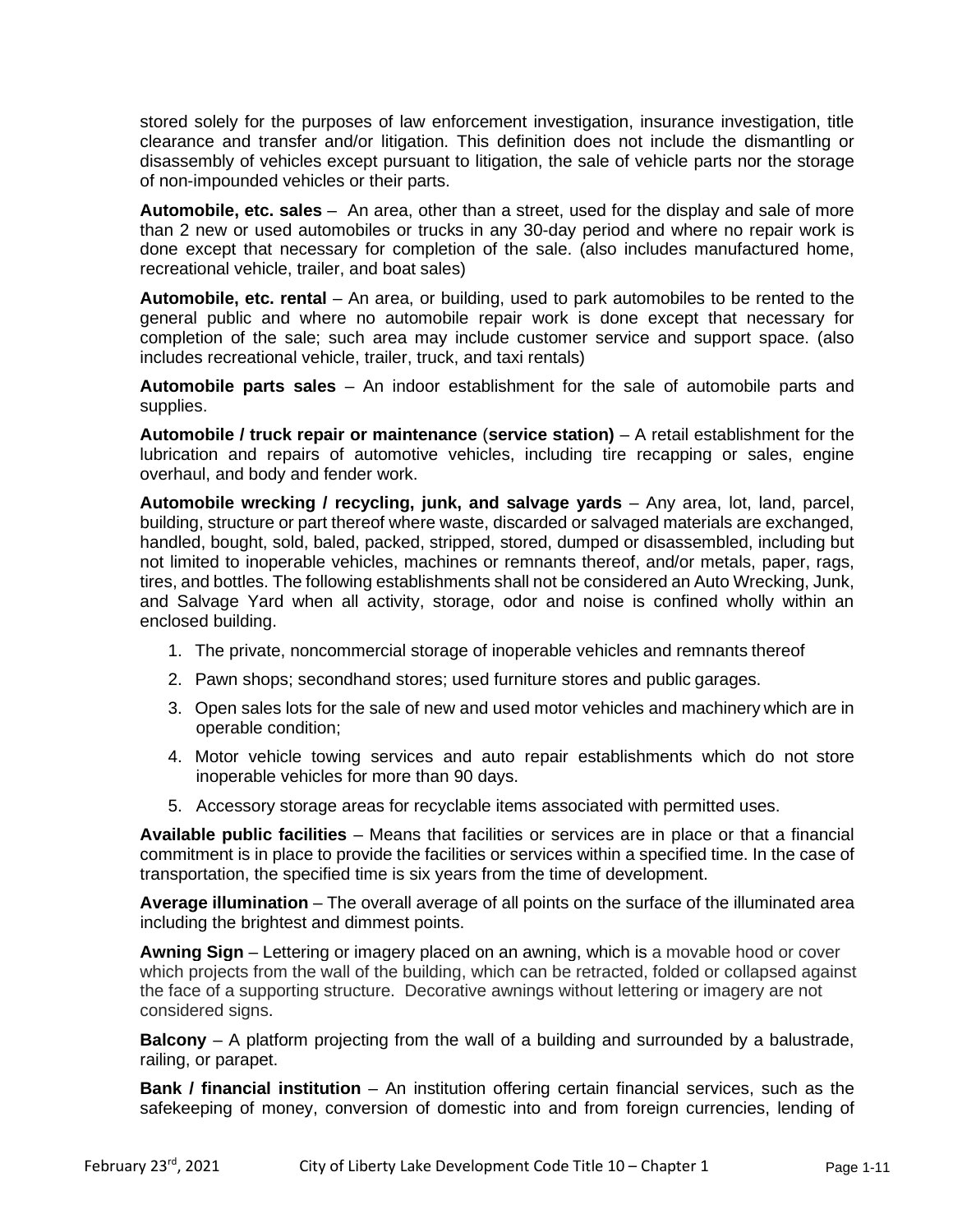money at interest, and acceptance of bills of exchange

**Base flood** – The flood having a 1% chance of being equaled or exceeded in any given year (also referred to as the "100-year flood"). Designated on Flood Insurance Rate Maps by the letters A or V.

**Base flood elevation (BFE)** – The elevation to which floodwater is anticipated to rise during the base flood.

**Basement** – The usable portion of a building which is below the main entrance story and is partly or completely below grade. For the purpose of flood plain management, any area of the building having its floor sub-grade (below ground level) on all sides.

**Bay window** – A window that sticks out from the outside wall of a house.

**Bed and breakfast inn** – Provides accommodations (2 or more rooms) plus breakfast on a daily or weekly basis in an operator- or owner-occupied home that is primarily used for this purpose. This use is operated as a commercial enterprise, encourages direct bookings from the public, and is intended to provide a major source of income to the proprietors. This level includes inns that operate restaurants offering meals to the general public as well as to overnight guests.

**Beekeeping** – A private or commercial activity where hives are kept on a lot or parcel.

**Berm** – A small rise or hill in a landscape which is intended to buffer or visually screen certain developments, such as parking areas.

**Beveled building corner** – A rounded or flat edge on a building, usually at a street corner; may include an entrance, windows, pillars, or other architectural details and ornamentation.

**Billboards** – Outdoor Advertising signs containing a message, commercial or otherwise, unrelated to any use or activity of the property on which the sign is located.

**Binding site plan (BSP)** - A physical plan developed per requirements of chapter 58.17 RCW or local ordinance which allows divisions of land within Commercial or Industrial zones, and manufactured home parks as defined Article 10-4D.

**Biosolids** – Municipal sewage sludge that is a primary organic, semi-solid product resulting from the wastewater treatment process, that can be beneficially recycled and meets all applicable requirements under WAC Chapter 173-308. Biosolids includes materials derived from biosolids, and septic tank sludge, also known as septage, that can be beneficially recycled and meets all applicable requirements under WAC Chapter 173-308. For the purpose of this rule, semisolid products include biosolids or products derived from biosolids ranging in character from mostly liquid to fully dried solids.

**Blade Sign** – A rigid projecting or suspended sign that is perpendicular to the building (or mounted at a 135 $^{\circ}$  angle when located on building corner), that is mounted below an awning, canopy, or other first floor overhang and/or over the building or store entryway and for which the primary audience is pedestrians.

**Block** – A parcel of land or group of lots bounded by intersecting streets.

**Boat** – A small vessel for travel on water.

**Bollard** – A post of metal, wood, or masonry that is used to separate or direct traffic (vehicles, pedestrians and/or bicycles). Bollards are usually decorative, and may contain sidewalk or pathway lighting.

**Border easement** – The areas on curbed roads, between the right-of-way line and the back of sidewalk dedicated as an easement.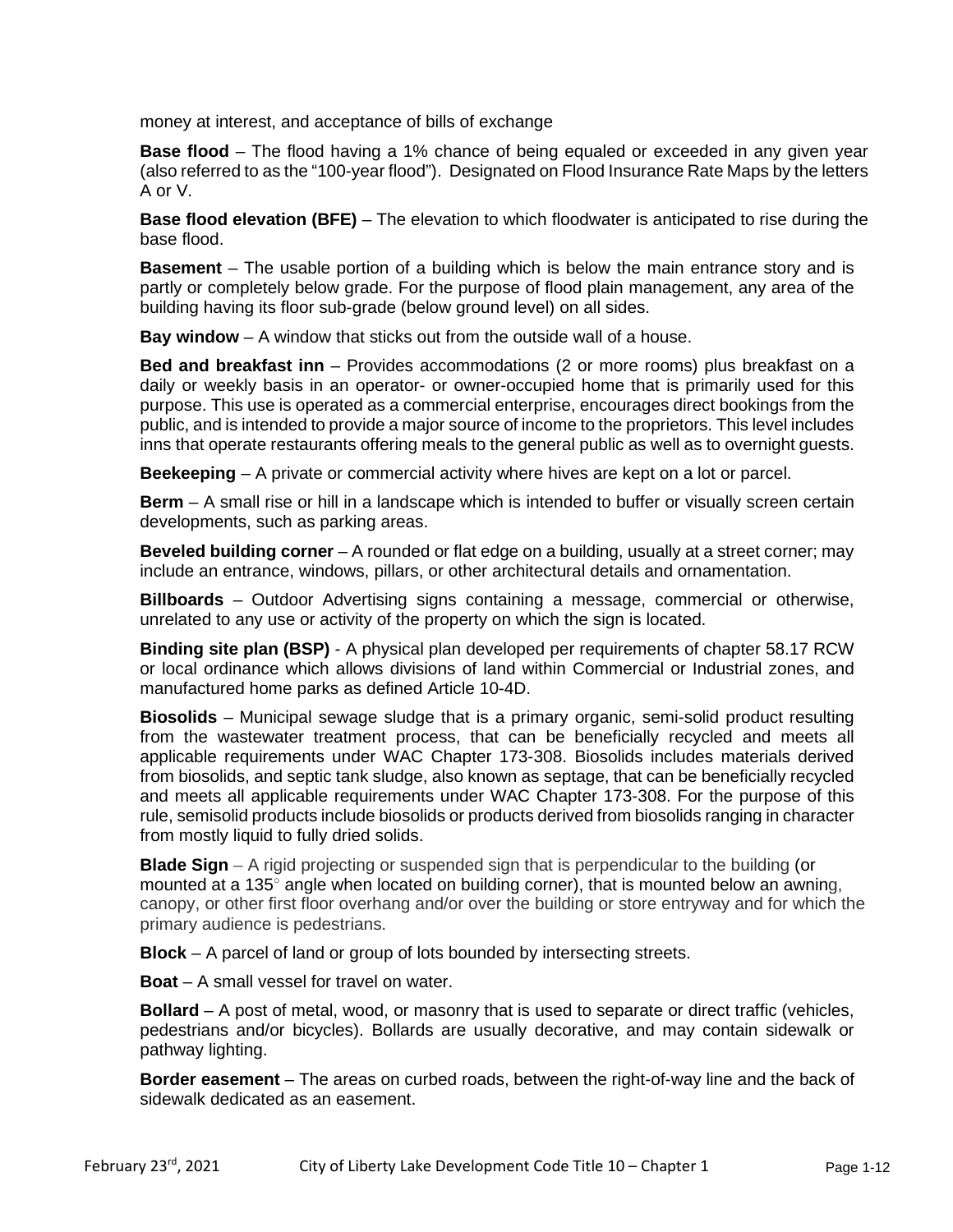**Breezeway** – A structure for the principal purpose of connecting a main building or structure on a property with other buildings.

**Buffer area** – A designated area along the perimeter of a wetland, fish and wildlife habitat, or other critical area which is regulated to minimize impacts of adjacent activities and uses from intruding into the aquatic resource.

**Building** – A structure with a single roof or connected with a roof built for the support, shelter, or enclosure of persons, animals, stored items, mechanical devices, or property of any kind, and permanently affixed to the ground. For the purposes of flood plain management, see "Structure".

**Building envelope** – An area where regulated activities and uses are confined.

**Building footprint** – The outline of a building, as measured around its foundation.

**Building height** – The vertical distance above a reference datum measured to the highest point of the roof. The reference datum shall be selected by either of the following, whichever yields a greater height of building (see Chapter 2):

- 1. The elevation of the highest adjoining sidewalk or ground surface within a five-foot horizontal distance of an exterior wall of the building when such sidewalk or ground surface is not more than 10 feet above the lowest grade;
- 2. An elevation 10 feet higher than the lowest grade when the sidewalk or ground surface described in subsection '1' above is more than 10 feet above the lowest grade. The height of a stepped or terraced building is the maximum height of any segment of the building.

Not included in the maximum height are: chimneys, bell towers, steeples, roof equipment, flag poles, and similar features which are not for human occupancy, but may be restricted in height to protect views. Within residential zones, bell towers, steeples, and similar features are included within the maximum height and shall conform to the height requirements of the R-1, R-2, or R-3 zones.



**Building line** – A line established as the minimum distance a building may be located from any property line as determined by the standards of this Code.

**Building orientation** – The way a building is situated on a lot or parcel and the direction it fronts.

**Building mass** – The aggregate size of a building, or the total height, width, and depth of all its parts.

**Building pad** – A vacant building site on a lot or parcel with other building sites.

**Building scale** – The dimensional relationship of a building and its component parts to other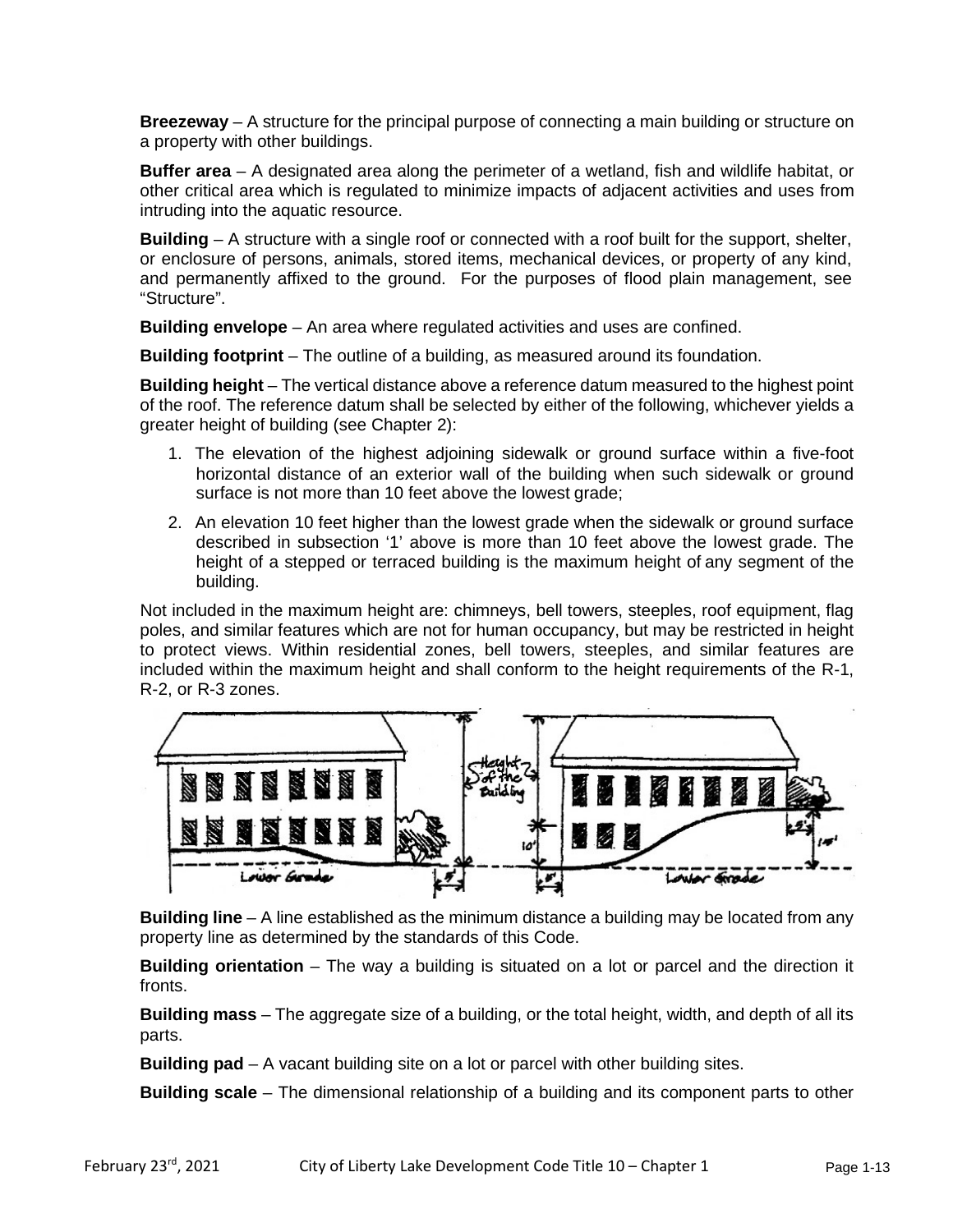buildings.

**Building supply / hardware sales** – Retail sales of home improvement products such as plumbing, mechanical, and electrical fixtures, building materials, paint, carpet, kitchen and bath furnishings, and tools.

**Bulkhead** – The wall below ground-floor windows on a building (i.e., may be differentiated from other walls by using different materials or detailing).

**Bulletin board** – A sign which identifies an institution or organization on the premises on which it is located and which contains the name of the institution or organization, the names of individuals connected with it, and general announcements of events or activities occurring at the institution, or similar messages.

**Cafe** – A small restaurant where drinks and snacks are sold.

**Camping units** – A structure, shelter, or vehicle designed and intended for temporary occupancy by persons engaged in camping or use of a camping unit for recreation.

Camping units include but are not limited to recreational vehicles, recreational park trailers, travel trailers and campers, camping cabins, tents, tepees, yurts, and other similar shelters. Camping units such as camping cabins, yurts or other structures constructed on site, which are not subject to the Department of Labor and Industry certification, require a building permit from the City of Liberty Lake. Camping units shall not exceed 400 square feet in floor area and not exceed a maximum height of 15 feet.

**Canopy Sign** – Any sign attached to or constructed in, on or under a canopy, which is a structure of canvas, other fabric, plastic, metal or wood or other material, which is permanently attached to any exterior building wall in any manner, intended to shield any wall, window, door, sidewalk or roadway from sun, rain or any other element, and which is not retractable such as an awning.

**Canopy structure** – Any overhead protective structure, which is constructed in a manner to allow pedestrians/vehicles to pass under.

**Capacity** – Maximum holding or service ability, as used for transportation, utilities, parks, and other public facilities.

**Carnival** – A commercial variety show of a temporary nature that includes rides and games for public entertainment.

**Car wash** – A place of business equipped for washing cars, trucks, and recreational vehicles.

**Category** – A land use classification as defined and used within the Comprehensive Plan text that applies policies to designated areas in the City of Liberty Lake as displayed on the Comprehensive Plan Map.

**Ceiling height** – The clear distance between the floor and the ceiling directly above it.

**Cemetery** – Land or facilities on such land legally used or planned for use for the preparation for burial and for the burial of the human dead or household pets including columbarium's, crematories, mausoleums, and mortuaries when operated in conjunction with and within the boundary of such cemetery.

**Centerline radius** – The radius of a centerline of a street right-of-way.

**Child day-care center** – A facility that regularly provides care and supervision of minor children for periods of less than 24 hours and that is regulated and licensed by Washington State and constructed, maintained, and operated in accordance with City building and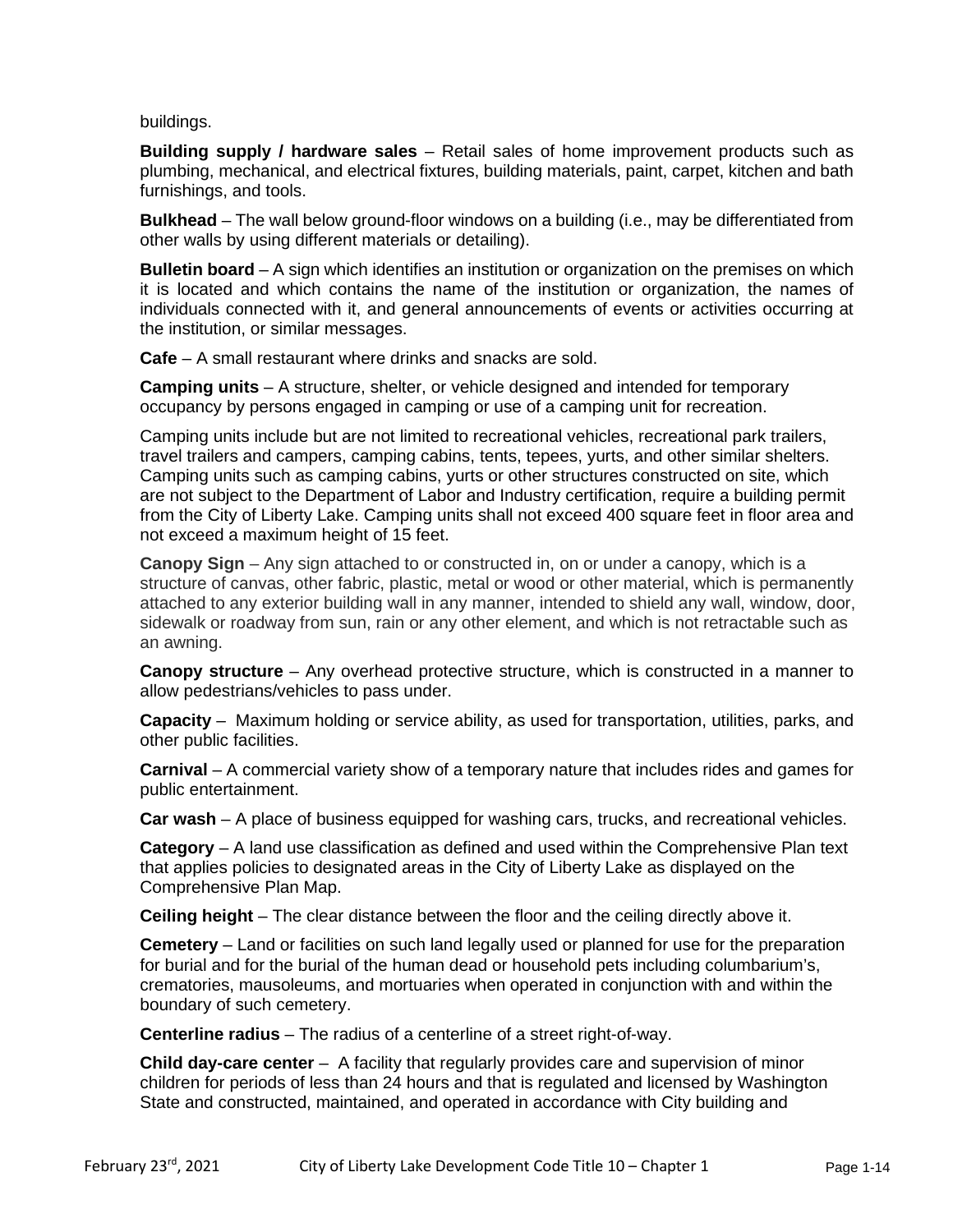development codes.

**Church** – An establishment, the principal purpose of which is religious worship and for which the main building or other structure contains the sanctuary or principal place of worship. A church may include accessory uses in the main building or in separate buildings or structures, including Sunday school rooms and religious education classrooms, assembly rooms, a common kitchen, a library room or reading room, recreation hall and quarters on site for nuns and clergy, but excluding facilities for training of religious orders. A single family dwelling (parsonage) is included in this definition with its use for the pastor or caretaker.

**Circus** – A commercial variety show of a temporary nature that includes animal and/or human acts for public entertainment.

**Clear and objective** – Relates to decision criteria and standards that do not involve substantial discretion or individual judgment in their application.

**Club** – An association of persons for some common purpose, but not including groups organized primarily to render a service that is customarily carried on as a business. (also see Community center / hall)

**Clustered housing** – A group of attached or detached dwelling units, consisting of permitted uses in the underlying zone, designed in such a manner as to make efficient use of existing or planned facilities and whereby the amount of resultant common open space per dwelling unit is equal to or greater than the open space requirements for conventional development under the pertinent zone and zoning standards.



Example Single Family Attached: A-C Attached single family home with common walls, property line is equal to footprint of the unit resulting in 100% coverage of lot. Open space for this example project would be no less than 60%, minimums may vary.

**Code** – Development Code of the City of Liberty Lake, Washington.

**Collocation** – The mounting or installing an antenna facility on a pre-existing structure; and/or,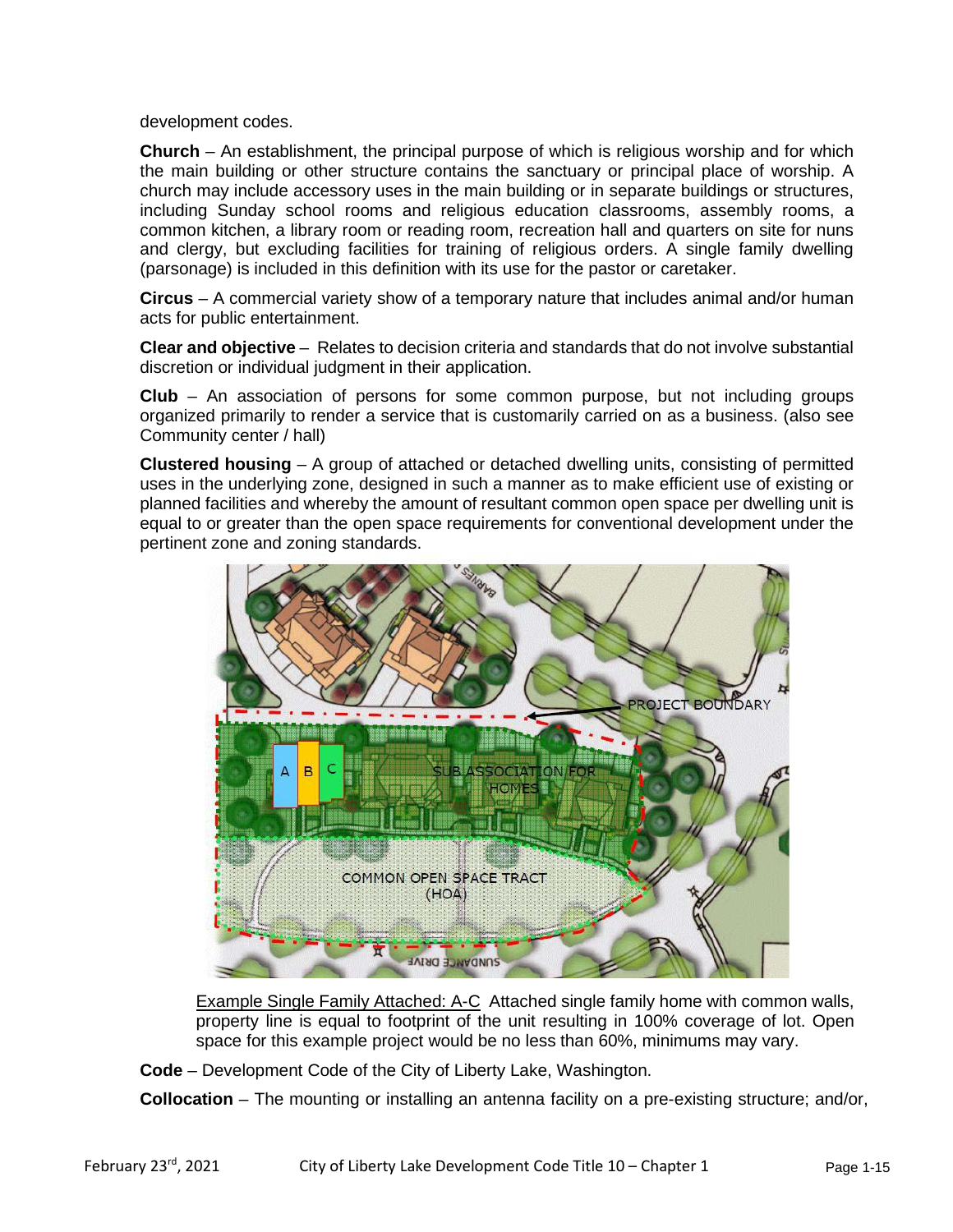the modifying a structure for the purpose of mounting or installing an antenna facility on that structure; and/or, the mounting or installation of transmission equipment on an eligible support structure for the purpose of transmitting and/or receiving radio frequency signals for communications purposes.

**Collector** – Type of street. See Article 10-3G.

**College** – A public or private institution offering instruction usually in a professional, vocational, or technical field beyond the 12th grade. Also referred to as a university.

**Commercial composting storage / processing facility** – A solid waste facility which utilizes a controlled biological process of degrading nonhazardous solid waste.

**Commercial laundromat / dry cleaning** – A business that provides self-serve equipment to wash and dry clothing, linen, etc.; may include dry-cleaning and/or drop-off and delivery service.

**Commercial off premise sign** – A sign which carries advertisements for a business not located on the premises or parcel where the sign is located, including signs indicating the business transacted, services rendered, goods sold or produced, name of the business and/or name of the person, firm, or corporation.

**Commercial use** – Any activity carried out for pecuniary gain or loss.

#### **Commercial zoning districts** –

- C-1 (Community Commercial) The C-1 zone designates areas for retail, service, and office establishments intended to serve several neighborhoods. Community business areas should be located as business clusters rather than arterial strip commercial development. Residences in conjunction with business and/or multifamily developments may be allowed, with specific guidelines that ensure compatibility.
- C-2 (Freeway Commercial) The C-2 zone designates intensive commercial areas intended to draw customers from outlying areas. Uses with Interstate 90 frontage are required to comply with specific design and landscape standards to maintain and enhance the aesthetics of the Interstate 90 frontages. The Freeway Commercial zone allows for shopping centers and major commercial areas of regional significance, and some light industry.

**Common area** – Land commonly owned to include open space, landscaping, or recreation facilities (e.g., typically owned by homeowners associations).

**Communications service systems** – An industry that deals with the development and service of personal communications, internet protocol (IP), data communication, remote data processing, and other related computer-based functions.

**Community center / hall** – A building and related grounds used for social, civic, or recreational purposes and owned and operated by a nonprofit group or a public agency serving the area in which it is located and open to the general public on equal basis. (also see Club)

**Community event** – A celebration, fair, festival, or other special event generally recognized by the community and advertised as such. Examples are the Pavillion Park Summer Festival, Easter Egg Hunt, Memorial Day Pancake Feed, Liberty Lake Yard Sale, Barefoot in the Park, Mutt Strut, Winter Festival, harvest or holiday festivals, annual sporting events and fundraisers, etc. that are recognized and advertised in the community and open to the general public.

**Community event sign** – Sign that announces or promotes a community event.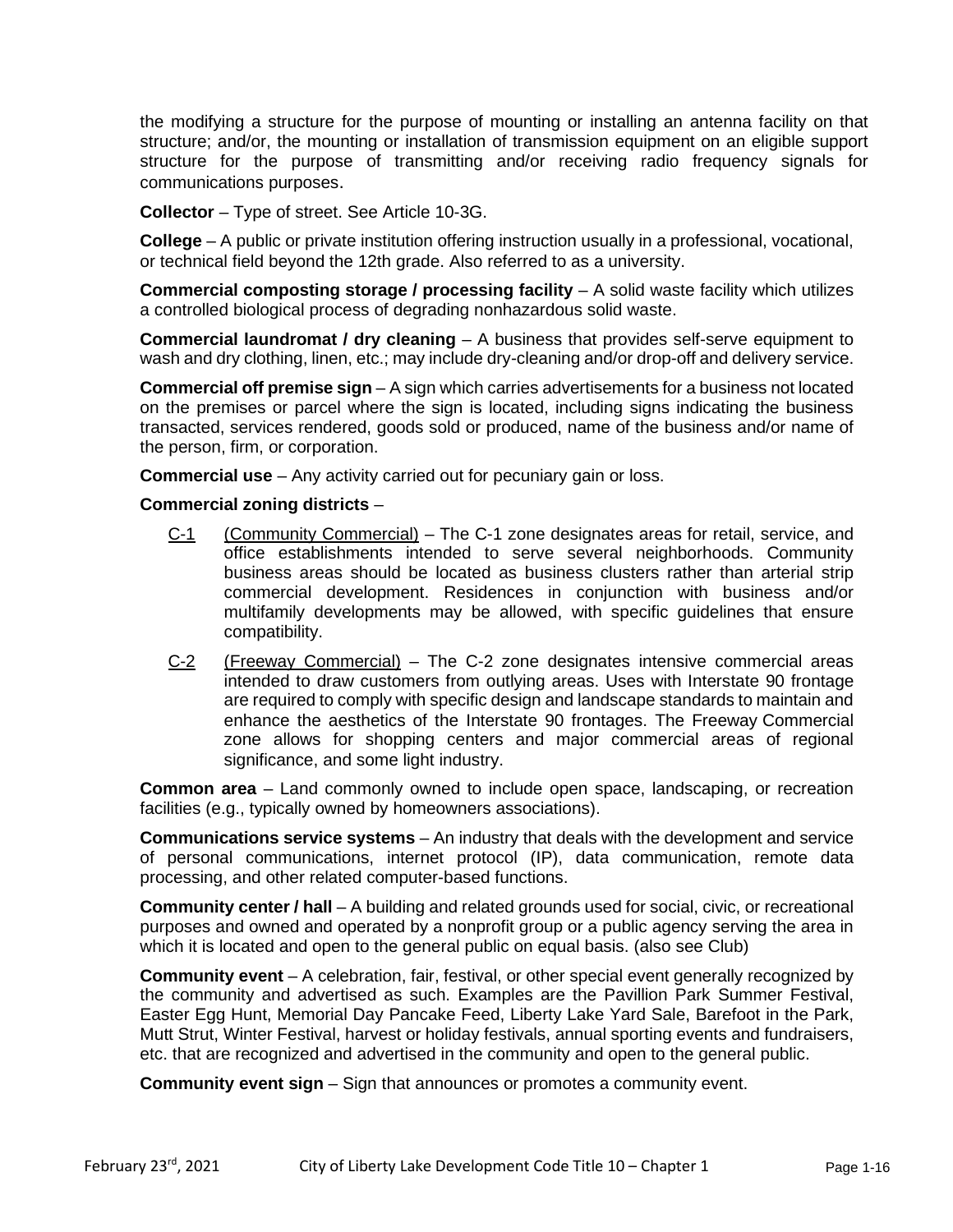**Community residential facility** – Any dwelling licensed, certified or authorized by state, federal or local authorities as a residence for children or adults with physical, developmental or mental disabilities, dependent children or elderly individuals in need of supervision, support and/or independent living training. Does not include: Adult Family Home, Halfway House, Crisis Residential Center, or Secure Community Transition Facility. May include: specialized group home for the developmentally disabled, group care facility for children, and boarding home.

**Community treatment facility** – Any dwelling or place licensed, certified or authorized by state, federal or local authorities as a residence and treatment facility for children or adults with mental disabilities, alcoholism or drug abuse problems needing a supervised living arrangement and rehabilitation services on a short-term or long-term basis. Does not include detoxification centers, halfway house, crisis residential center or secure community transition facility. May include alcohol and/or drug abuse treatment facilities and adult treatment facilities.

**Comprehensive Plan** – The Plan Text and future Land Use Map of the City of Liberty Lake, Washington and additional elements as adopted or later amended by the City Council.

**Concrete product manufacturing** – Establishments primarily engaged in manufacturing concrete products, cement manufacturing, Ready-Mix Concrete manufacturing, concrete pipe, brick, and block manufacturing.

**Concurrency** – Means that adequate public facilities are available when the service demands of development occur. This definition includes the two concepts of "adequate public facilities" and of "available public facilities" as defined above. Facilities serving a development must be in place at the time of development (or for some types of facilities, that a financial commitment is made to provide the facilities within a specified period of time and such facilities have sufficient capacity to serve development without decreasing levels of service below minimum standards adopted in the Capital Facilities Plan (CFP).

**Conditional use** – A use listed among those in any given zone but permitted to locate only after a public hearing and the decision to grant a permit (conditional use permit) imposing such performance standards as will make the use compatible with other permitted uses in the same vicinity and zone and ensure against excessive interference with other permitted uses or imposing excessive demands upon public utilities and facilities as determined by the Hearing Body. See Article 10-4H.

**Consensus** – Unanimous agreement among participants.

**Conservation easement** – An easement that protects identified conservation values of the land, such as wetlands, woodlands, significant trees, floodplains, wildlife habitat, and similar resources.

**Construction / industrial equipment** – A business supplying products and equipment to the manufacturing, commercial, and construction industries.

**Corner radius** – The radius of a street corner, as measured around the curb or edge of pavement.

**Cornice** – The projecting horizontal element that tops a wall or flat roof.

**Courtyard** – A court or enclosure open and unobstructed to the sky, located adjacent to a building, which usually provides amenities such as gardens, planters, seating, or art.

**Crisis residential center** – A protective residential facility operated to provide secure or semisecure temporary shelter for children under the age of eighteen years.

**Critical aquifer recharge areas** – Areas where there is an aquifer that is a source of drinking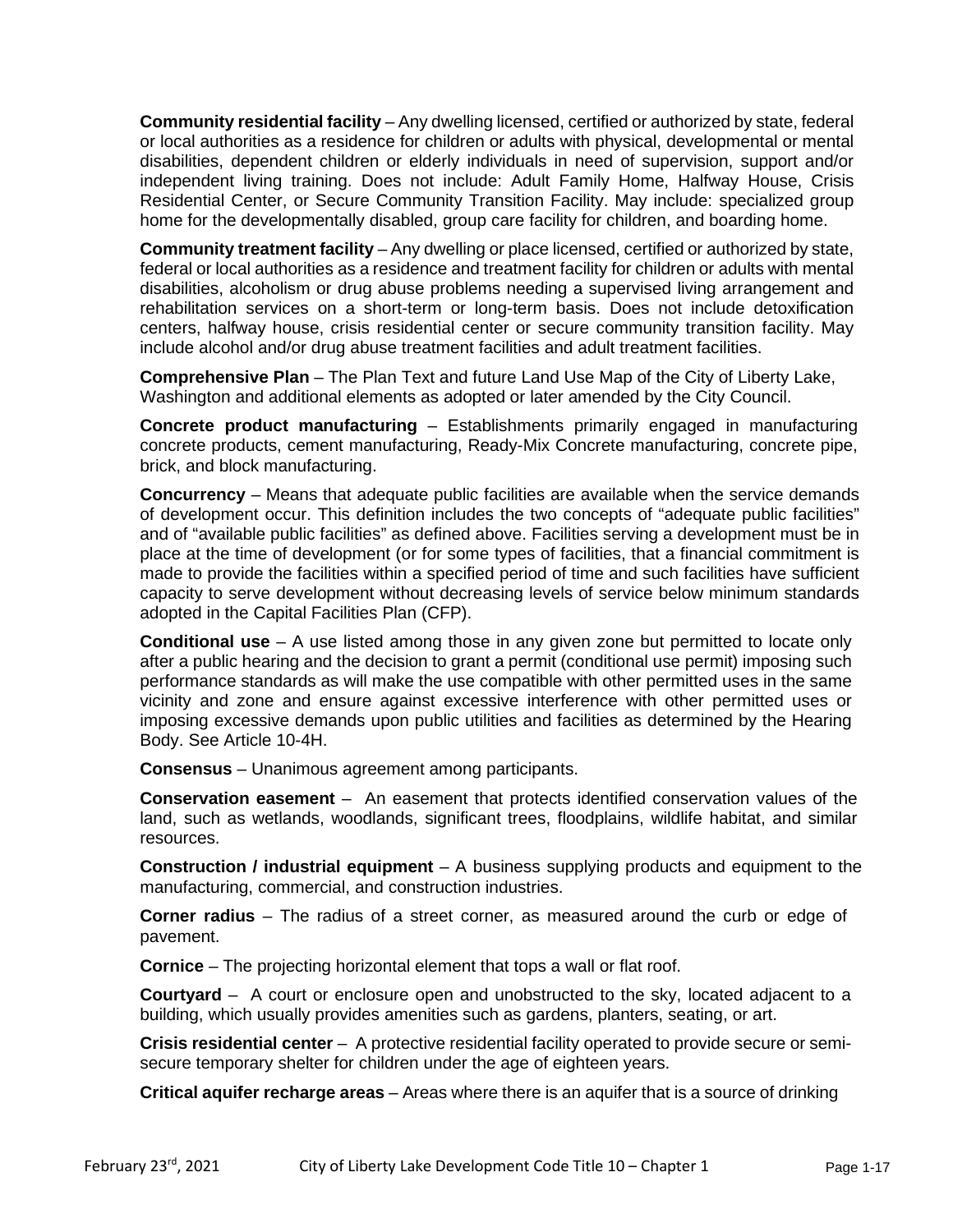water that is vulnerable to contamination that would affect the potability of the water (WAC 365-190-030).

**Critical areas** – Include the following areas and ecosystems: (a) Wetlands; (b) areas with a critical recharging effect on aquifers used for potable water; (c) fish and wildlife habitat conservation areas; (d) frequently flooded areas; and (e) geologically hazardous areas. (Defined in 36.70A.030(5) as now or hereafter amended.)

**Critical facility** – A facility for which even a slight chance of flooding might be too great. Critical facilities include (but are not limited to) schools, nursing homes, hospitals, police, fire and emergency response installations, and installations which produce, use, or store hazardous materials or hazardous waste.

**Critical material** – A substance present in sufficient quantity that its accidental or intentional release would result in the impairment on one or more of the beneficial uses of aquifer water. Current beneficial uses of aquifer water include, but are not limited to, domestic and industrial water supply, agricultural irrigation, stock watering and fish raising.

**Critical materials use activity** – An activity or land use which has been determined to use, transport, or store a critical material.

**Cultural center / museum** – An institution operated by a nonprofit organization as a repository of natural, scientific, historical, cultural or literary objects of interest or works of art, and where the collection of such items is systematically managed for the purpose of exhibiting them to the public.

**Cumulative substantial damage** – Flood-related damages sustained by a structure on two separate occasions during a 10-year period for which the cost of repairs at the time of each such flood event, on the average, equals or exceeds 25 percent of the market value of the structure before the damage occurred.

**Cupola** – A dome-shaped ornamental structure located on top of a larger roof or dome, often used as a lookout or to admit light and air.

**Curb cut** – A driveway opening where a curb is provided along a street.

**Dangerous animal keeping** – Harboring and/or owning 1 or more inherently dangerous mammals or reptiles.

Inherently Dangerous Mammal – Any live member of the canidae, felidae, or ursidae families, including hybrids thereof, which, due to their nature, may be considered dangerous to humans, and which includes the following.

- 1. Canidae, including any member of the dog (canid) family not customarily domesticated by man, or any hybrids thereof, but not including domestic dogs (Canis lupus familiaris) or wolf hybrids which are a cross between a wolf and a domestic dog.
- 2. Felidae, including any member of the cat family not customarily domesticated by man, or any hybrids thereof, but not including domestic cats (Felis catus).
- 3. Ursidae, including any member of the bear family, or any hybrids thereof.

Inherently Dangerous Reptile – Inherently dangerous reptile means any live member of the class reptilia which:

1. Is venomous, including, but not necessarily limited to all members of the following families: Helodermidae; Viperidae; Crotalidae; Altractaspidae; Hydrophilidae; and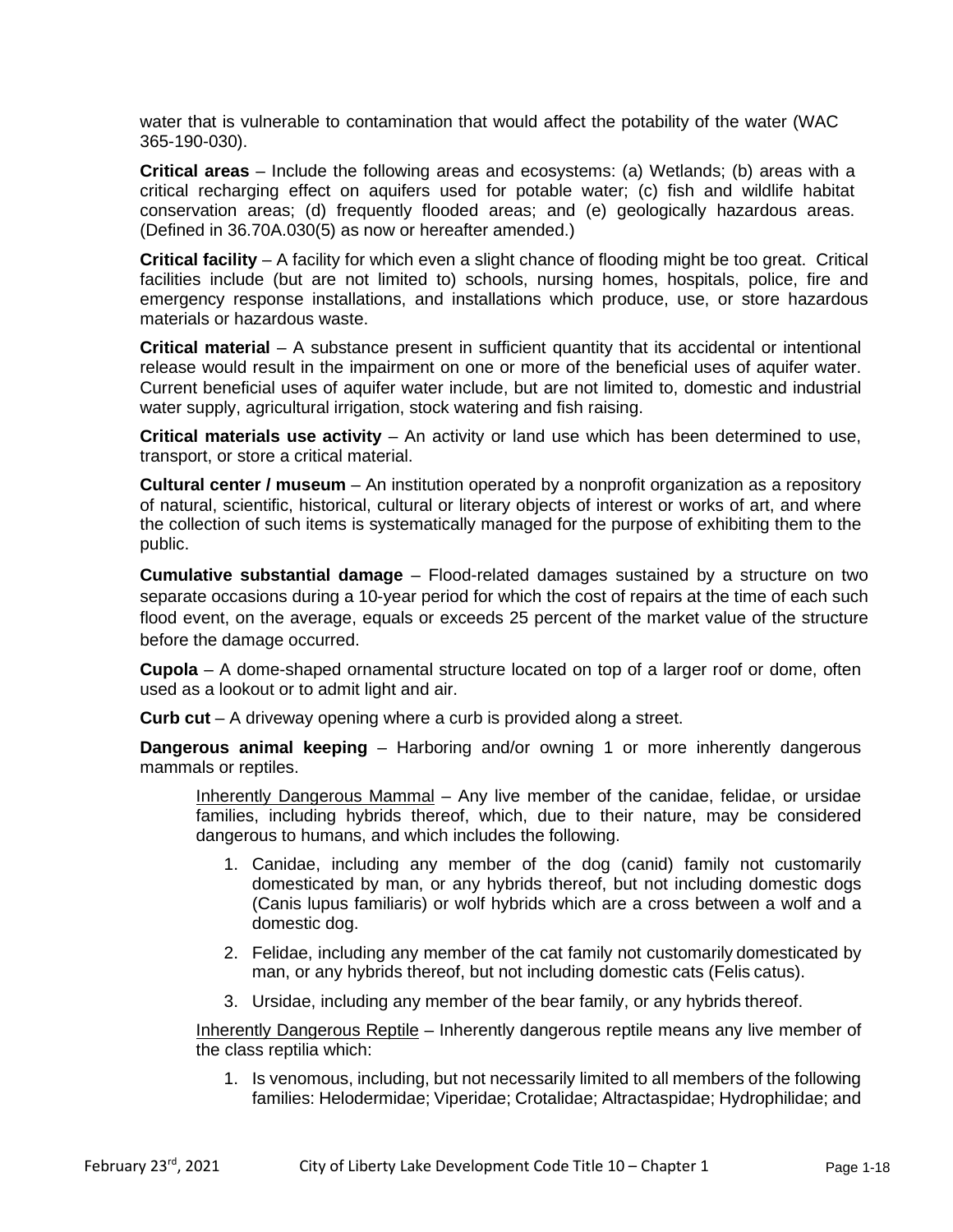Elapidae; or

- 2. Is a "rear fanged" snake of the family Colubridae that are known to be dangerous to humans, including but not necessarily limited to, all members of the following families: Dispholidus typus; Thebtornis Kirtland; and Rhabdophis spp.; or
- 3. Is a member of the order Crocodilia (crocodiles, alligators and caiman).

**Day(s)** – Shall mean calendar days unless otherwise specified and shall be computed pursuant to RCW 1.12.040 or as amended.

**Deciduous** – Tree or shrub that sheds its leaves seasonally in the winter.

**Dedication** – The designation of land by its owner for any public use as shown on a subdivision plat or deed. The term may also be used for dedications to a private homeowners association.

**Degraded wetland** – A wetland altered through impairment of some physical or chemical property which results in reduction of one or more wetland functions and values.

**Deli** – A shop selling delicatessen (such as salads or cooked meats).

**Density(ies)** – A measurement of the number of dwelling units in relationship to a specified amount of land.

Gross Density – units or lots per acre Gross Density = Total lots / gross area of the site

Net Density – units or lots per acre minus the area used for public or private right of way, parks, common open space, and any other non-residential use.

Net Density = Total lots / (gross area of site minus the right of way, parks, common open space, and any other non-residential use)

**Dependent relative** – One who is related by direct blood line, marriage, adoption, or unmarried partner relationship, or court-appointed guardianship and has been determined by a licensed physician to be physically or mentally incapable of caring for themselves and/or their property; and who is over the age of 18. The Zoning Administrator may exercise discretion in determining qualifying relationships.

**Design standards** – Statements and graphics intended to direct the planning and development of the built environment in a particular manner or style so that the end result contributes positively to the overall development.

**Detention facility** – A public facility for the incarceration of persons under warrant, awaiting trial on felony or misdemeanor charges, convicted but not yet sentenced, or serving a sentence upon conviction. This definition does not include facilities for programs providing alternatives to imprisonment such as prerelease, work release, or probationary programs.

**Developable** – Buildable land, as identified by the City's Comprehensive Plan. Includes both vacant land and land likely to be redeveloped.

**Development** – All improvements on a site, including buildings, other structures, parking and loading areas, landscaping, paved or graveled areas, grading, and areas devoted to exterior display, storage, or activities. Development includes improved open areas such as plazas and walkways, but does not include natural geologic forms or landscapes, land within wetlands, wetland buffers or any other restricted area on a particular piece of property.

**Development design standards** – Apply to each type of land use (e.g., lot standards, setbacks, building height standards, and use-specific design standards) to provide compatibility between different uses, establish aesthetic considerations, implement planned housing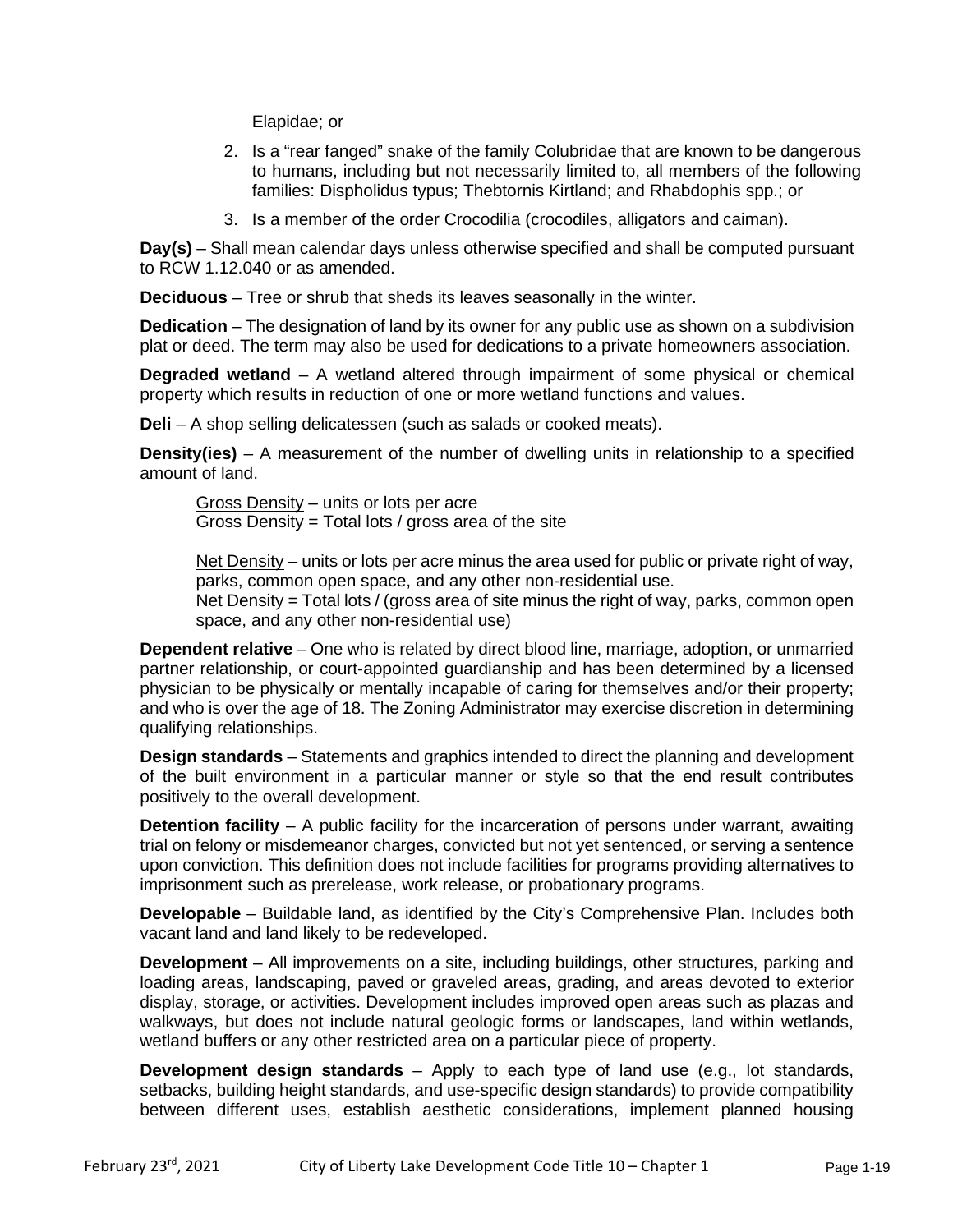densities, and protect neighborhood character. Design standards also include access and circulation, landscaping, parking, signage, storage, public facilities, surface water management, and property maintenance regulations. (Chapters 2 & 3)

**Discontinued / abandoned use** – See Article 10-5C- Non-Conforming Uses and Development.

**Discretionary** – Describes a permit action or decision that involves substantial judgment or discretion.

**Docketing** – compiling and maintaining a list of suggested changes to the comprehensive plan or development regulations in a manner that will ensure such suggested changes will be considered by the county or city and will be available for review by the public.

**Documented habitat** – Habitat where endangered, threatened, sensitive species, or species of local importance have been "documented" or are known to exist as confirmed by state or federal agencies.

**Dormer** – A gabled extension built out from a sloping roof to accommodate a vertical window.

**Dormitory** – A building used as group living quarters for a student body or religious order as a normal accessory use for a college, university, boarding school, orphanage, convent, monastery, or other similar institutional use.

**Drip-line** – Imaginary line around a tree or shrub at a distance from the trunk equivalent to the canopy (leaf and branch) spread.

**Drive lane/travel lane** – An improved (e.g., paved) driving surface for one line of vehicles.

**Drive-up, drive-in, or drive-through components** – Driveway queuing areas, windows, and similar facilities for use by clients or customers who drive up and remain in their automobiles while conducting business. A drive-thru window at an establishment, from which business is conducted with clients or customers who drive up to the window and remain in their automobiles.

**Driveway** – Areas that provide vehicular access to a site, except for public and private streets. A driveway begins at the property line and extends into the site. Driveways do not include parking, maneuvering, or circulation areas in parking space areas.

**Driveway apron / approach** – The edge of a driveway where it abuts a public right-of- way; usually constructed of concrete.

**Drought-tolerant / drought-resistant plants** – Plants capable of surviving for extended periods with little or no water.

**Dry line sewer** – A sewer line constructed at the time of property development that is not put into service until the public sewer system is extended to the development. The installation of Dryline Sewers within a development facilitates the simple and straightforward connection of the development to sewer when the public sewer system is extended to the boundary of the development.

**Dwelling** – A building or portion thereof designed exclusively for residential purposes on a permanent basis as distinguished from a transient basis and which therefore does not include hotels, motels, dormitories, convalescent homes or accessory buildings or structures.

**Dwelling, multi-family** – A building designed for occupancy by 3 or more families living independently of each other within 3 or more separate dwelling units.

**Dwelling, multi-family (low income)** – A multi-family dwelling designed and constructed to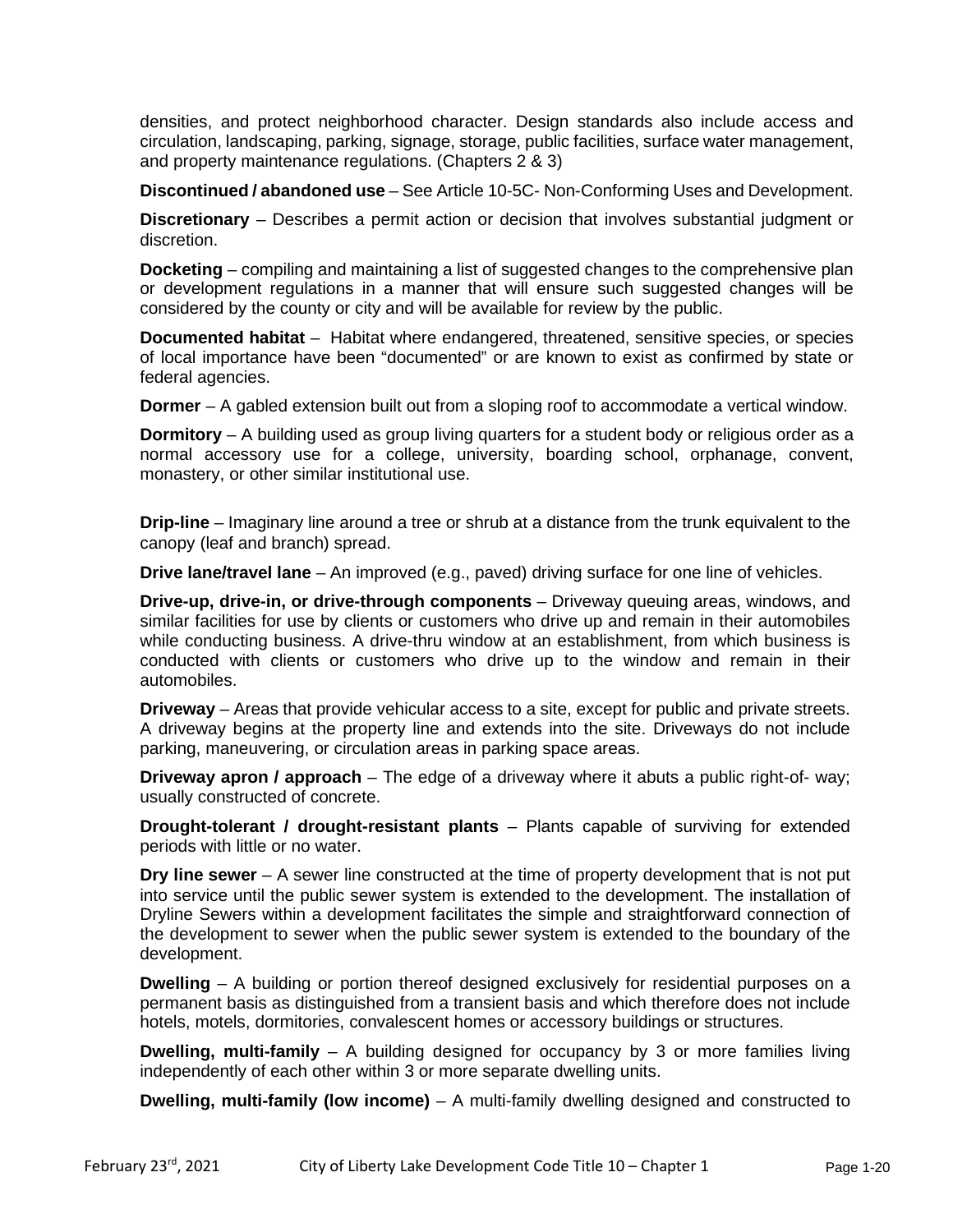primarily serve persons of low income as defined by the United States Department of Housing and Urban Development.

**Dwelling, single-family** – A building designed for long-term habitation exclusively by 1 family, having complete living facilities, and constituting 1 dwelling unit. This term shall include manufactured homes and mobile homes.

**Dwelling, single family attached townhome** – Single-family attached housing (townhome units on individual lots) designed for long-term habitation exclusively by 1 family per unit / per lot, having complete living facilities, and constituting 1 dwelling unit.

**Dwelling, two-family (duplex)** – A single structure containing 2 dwelling units designed exclusively for occupancy by 2 families living independently of each other, and neither unit is considered an accessory dwelling unit. To be classified as a duplex, the dwelling units must be connected by a common wall or by a covered carport/breezeway which does not exceed a distance of 20 feet between the two dwelling units.

**Dwelling unit** – One or more rooms in a dwelling, which is designed, occupied, or intended for occupancy as separate living quarters, with an individual entrance, cooking, sleeping and sanitary facilities provided within the dwelling unit for the exclusive use of 1 family maintaining a household.

**Early notice** – As used in Article 10-6A of this Code, early notice means the lead agency's response to an applicant stating whether it considers issuance of a determination of significance likely for the applicant's proposal (Mitigated Determination of Nonsignificance [DNS] procedures).

**Easement** – A right of usage of real property granted by an owner to the public or to specific persons, firms, and corporations.

**Eave** – The lower part of a roof projecting beyond the wall of a building.

**Ecosystem** – A dynamic and interrelating complex of plant and animal communities and their associated environment.

**Electric sign** – A sign or sign structure in which electrical wiring, connections and/or fixtures are used as part of the sign proper.

**Electronically changeable sign (electronic message display)** – A sign capable of displaying words, symbols, figures, or images that can be electronically or mechanically changed by remote or automatic means.

**Elevated building** – For insurance purposes, a non-basement building that has its lowest elevated floor raised above ground level by foundation walls, shear walls, post, piers, pilings, or columns.

**Elevation** – Refers to a building face, or scaled drawing of the same, from grade to roof ridgeline.

**Elevation certificate** – The official form (FEMA Form 81-31) used to track development, provide elevation information necessary to ensure compliance with community floodplain management ordinances, and determine the proper insurance premium rate with Section B completed by Community Officials.

**Emergent wetland** – A wetland with at least thirty percent of the surface area covered by erect, rooted, herbaceous wetland vegetation as the uppermost vegetative strata.

**Evidence** – Application materials, plans, data, testimony, and other factual information used to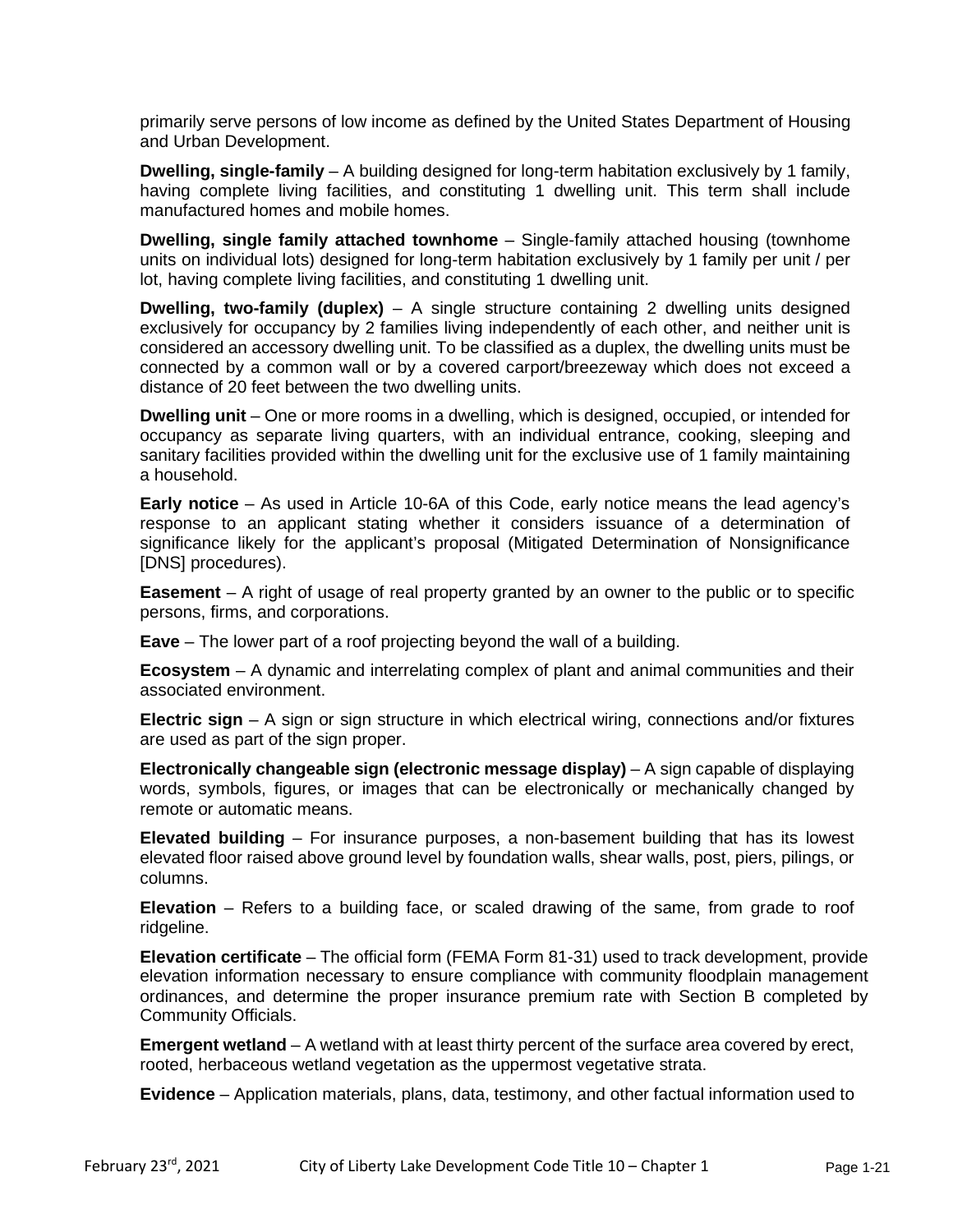demonstrate compliance or non-compliance with a code standard or criterion.

**Erosion** – The wearing away of the ground surface as a result of mass wasting or the movement of wind, water, soil, and/or ice.

**Essential public facility** – Includes those facilities such as airports, colleges, universities, correctional facilities, solid waste stations, sewage treatment facilities, major highways, or freeways, and inpatient facilities, including substance abuse treatment facilities, mental health facilities, and group homes.

**Espresso stand** – An auto-oriented, non-portable structure, drive-thru business that dispenses hot and/or cold beverages and may offer snacks, muffins, etc. Espresso stands are required to have public sewer and water hookups, and an ADA accessible bathroom and working area.

**Exit (means of egress)** – A continuous, unobstructed means of escape to a public way, including intervening doors, doorways, exit balconies, ramps, stairways, smoke-proof enclosures, horizontal exits, passageways, exterior courts and yards.

**Exotic** – Any species of plants or animals that are foreign to the planning area.

**Exterior property area** – The sections of residential property which are outside the exterior walls and roof of the dwelling.

**Extermination** – The elimination of insects, rodents, vermin, or other pests at or about the affected building.

**Extraordinary hardship** – When the strict application of the provisions of this Code would prevent all reasonable use of the property.

**FAA** – The Federal Aviation Administration.

**Facade** – The portion of the front exterior elevation on the building extending from grade to the top of the parapet, wall or eaves and extending the entire length of the building.

**Facility** – When used in the context of small wireless facilities, shall mean a "small wireless facility".

**Family child day-care home** – A facility within the family living quarters of the provider's residence to provide care and supervision of not more than 12 minor children for periods of less than 24 hours and that is regulated and licensed by Washington State and constructed, maintained, and operated in accordance with City building and development codes.

**FCC** – The Federal Communications Commission.

**Fence** – A wall or a barrier composed of stone, brick or posts connected by lumber, rails, panels, or wire for the purpose of enclosing space marking boundaries, serving as an obstruction or barrier or separating parcels of land.

**Fencing, partially sight-obscuring** – A fence which provides partial visual separation.

**Fencing, fully sight-obscuring** – A fence which provides complete visual separation, and is used where complete screening is needed.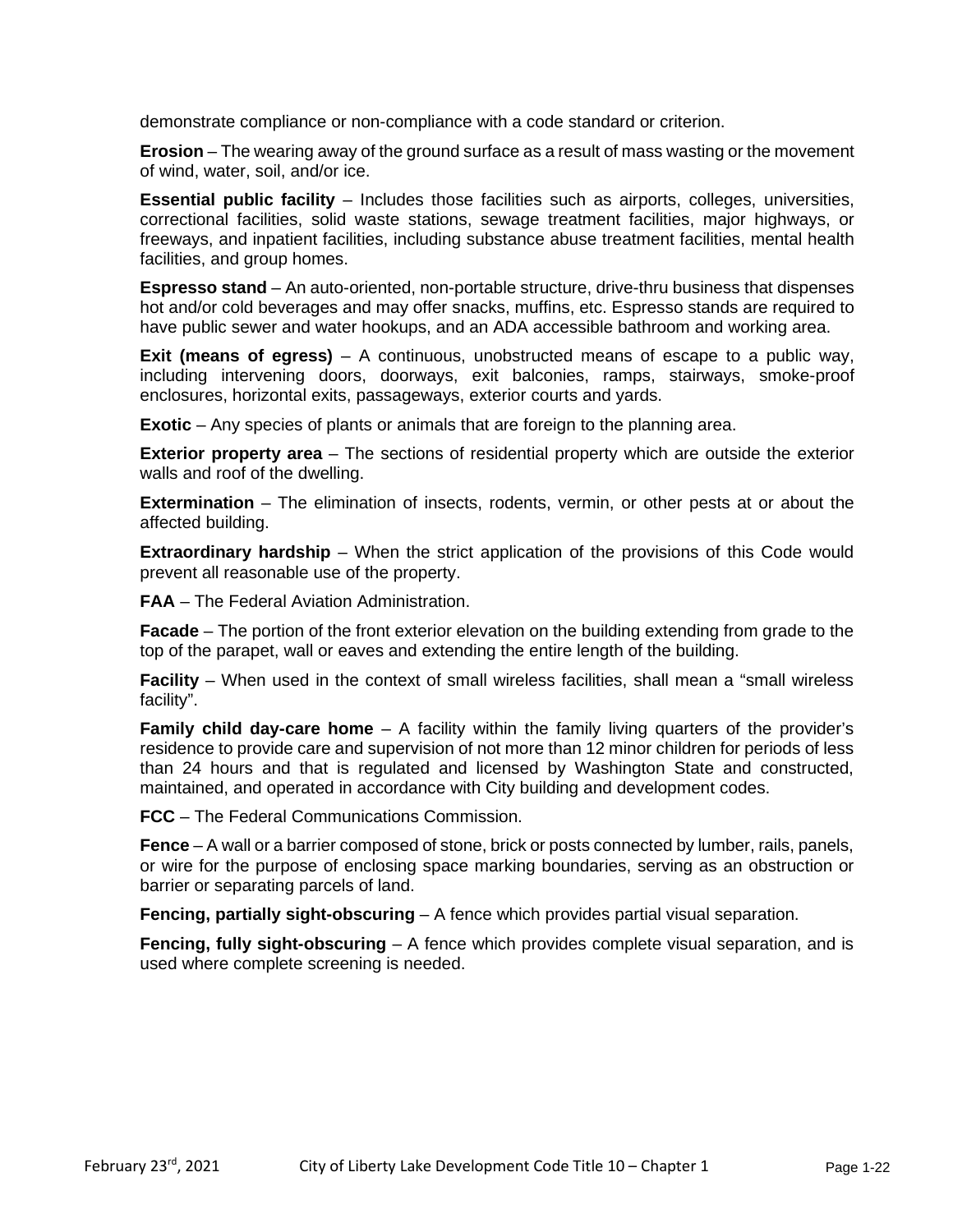



Partially Sight Obscuring Fence

Fully Sight Obscuring Fence

**Fire apparatus lane** – As defined by the Fire Code.

**Fire Station** – A building where fire-fighting vehicles and equipment are housed and where firefighters on duty reside.

**Fish and wildlife habitat conservation areas** – Are defined in WAC-365-190-080 (5) as "fish and wildlife habitat conservation means land management for maintaining species in suitable habitats within their natural geographic distribution so that isolated subpopulations are not created. This does not mean maintaining all individuals of all species at all times, but it does mean cooperative and coordinated land use planning is critically important among counties and cities in a region."

Fish and wildlife habitat conservation areas include:

- 1. Areas with which primarily endangered, threatened and sensitive species have a primary association; and
- 2. Habitats and species of local importance;
- 3. Naturally occurring ponds under twenty acres and their submerged aquatic beds that provide fish or wildlife habitat;
- 4. Waters of the state;
- 5. Lakes, ponds, streams, and rivers planted with game fish by a governmental or tribal entity; or
- 6. State natural area preserves and natural resources conservation areas;
- 7. Wildlife corridors and landscape linkages;
- 8. Candidate and monitored species;
- 9. Priority habitats and areas in which priority species have a primary association as identified by the Department of Fish and Wildlife (WDFW) in the priority habitat and species lists; priority habitats as identified by WDFW are areas with one or more of the following attributes: comparatively high wildlife density, high wildlife species richness, significant wildlife seasonal ranges, wildlife travel corridors, limited availability and/or highly vulnerable habitat.

**Flag lot** – A lot or parcel which has access to a road, street, or easement, by means of a narrow strip of lot or easement.

**Flashing sign** – An electrical sign or portion thereof which changes light intensity in a brief, brilliant, or sudden and transient outburst of light causing a steady on and off, glittering, sparkling, or scintillating pattern. (This definition shall not include electronically changeable message signs or signs which simulate motion for mood lighting purposes in which no more than one-third 1/3 of the changing light source is off at any time.)

#### **Flood** or **Flooding** –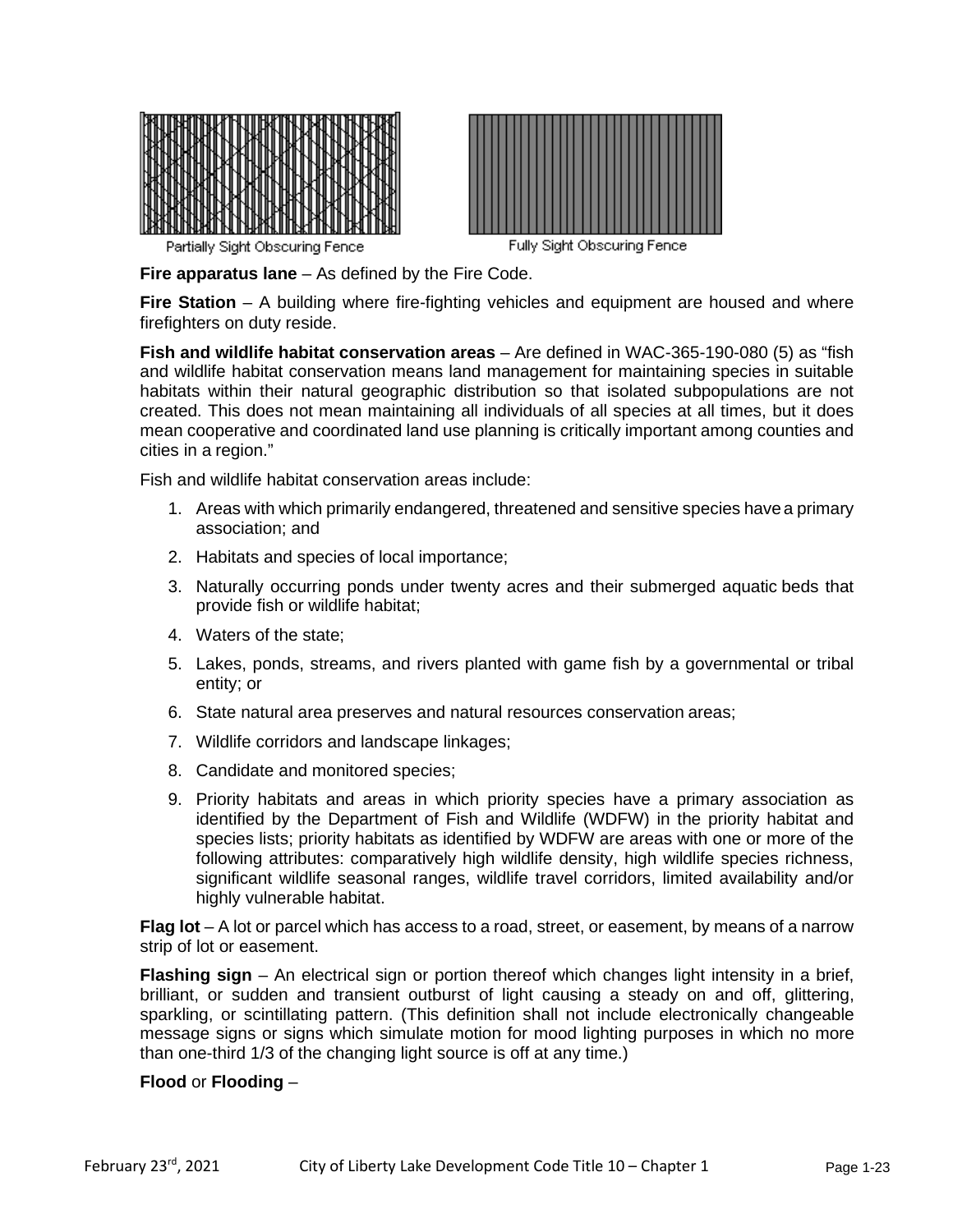- 1. A general and temporary condition of partial or complete inundation of normally dry land areas from:
	- a. The overflow of inland or tidal waters;
	- b. The unusual and rapid accumulation of runoff of surface waters from any source; and/or
	- c. Mudslides (i.e. mudflows) which are proximately caused by flooding as defined in paragraph (2) of this definition and are akin to a river of liquid and flowing mud on the surfaces of normally dry land areas, as when earth is carried by a current of water and deposited along the path of the current.
- 2. The collapse or subsidence of land along the shore of a lake or other body of water as a result of erosion or undermining caused by waves or currents of water exceeding anticipated cyclical levels or suddenly caused by an unusually high water level in a natural body of water, accompanied by a severe storm, or by an unanticipated force of nature, such as flash flood or an abnormal tidal surge, or by some similarly unusual and unforeseeable event which results in flooding as defined in paragraph (1)(a) of this definition.

**Flood elevation study** – An examination, evaluation and determination of flood hazards and, if appropriate, corresponding water surface elevations, or an examination, evaluation and determination of mudslide (i.e., mudflow) and/or flood-related erosion hazards. Also known as a Flood Insurance Study (FIS).

**Flood insurance rate map (FIRM)** – The official map on which the Federal Insurance Administration has delineated both the areas of special flood hazards and the risk premium zones applicable to the community.

**Flood light** – A fixture designed to "flood" a well-defined area with light.

**Flood plain or flood-prone area** – Any land area susceptible to being inundated by water from any source. See "Flood or flooding."

**Flood plain management regulations** – Zoning ordinances, subdivision regulations, building codes, health regulations, special purpose ordinances (such as floodplain ordinance, grading ordinance and erosion control ordinance) and other application of police power. The term describes such state or local regulations, in any combination thereof, which provide standards for the purpose of flood damage prevention and reduction.

**Flood proofing** – Any combination of structural and nonstructural additions, changes, or adjustments to structures which reduce or eliminate risk of flood damage to real estate or improved real property, water and sanitary facilities*,* structures, and their contents. Flood proofed structures are those that have the structural integrity and design to be impervious to floodwater below the Base Flood Elevation.

**Floodway** – The channel of a river or other watercourse and the adjacent land areas that must be reserved in order to discharge the base flood without cumulatively increasing the water surface elevation more than one foot.

**Floor area** – The area of clear floor space in a room exclusive of fixed or built-in cabinets or appliances.

**Floor area, livable** – The square footage of covered area used, or planned to be used, for living purposes, not including garages, carports, crawl spaces and other generally not lived in spaces.

**Floor area ratio** – The total gross floor area of all buildings or structures on a lot divided by the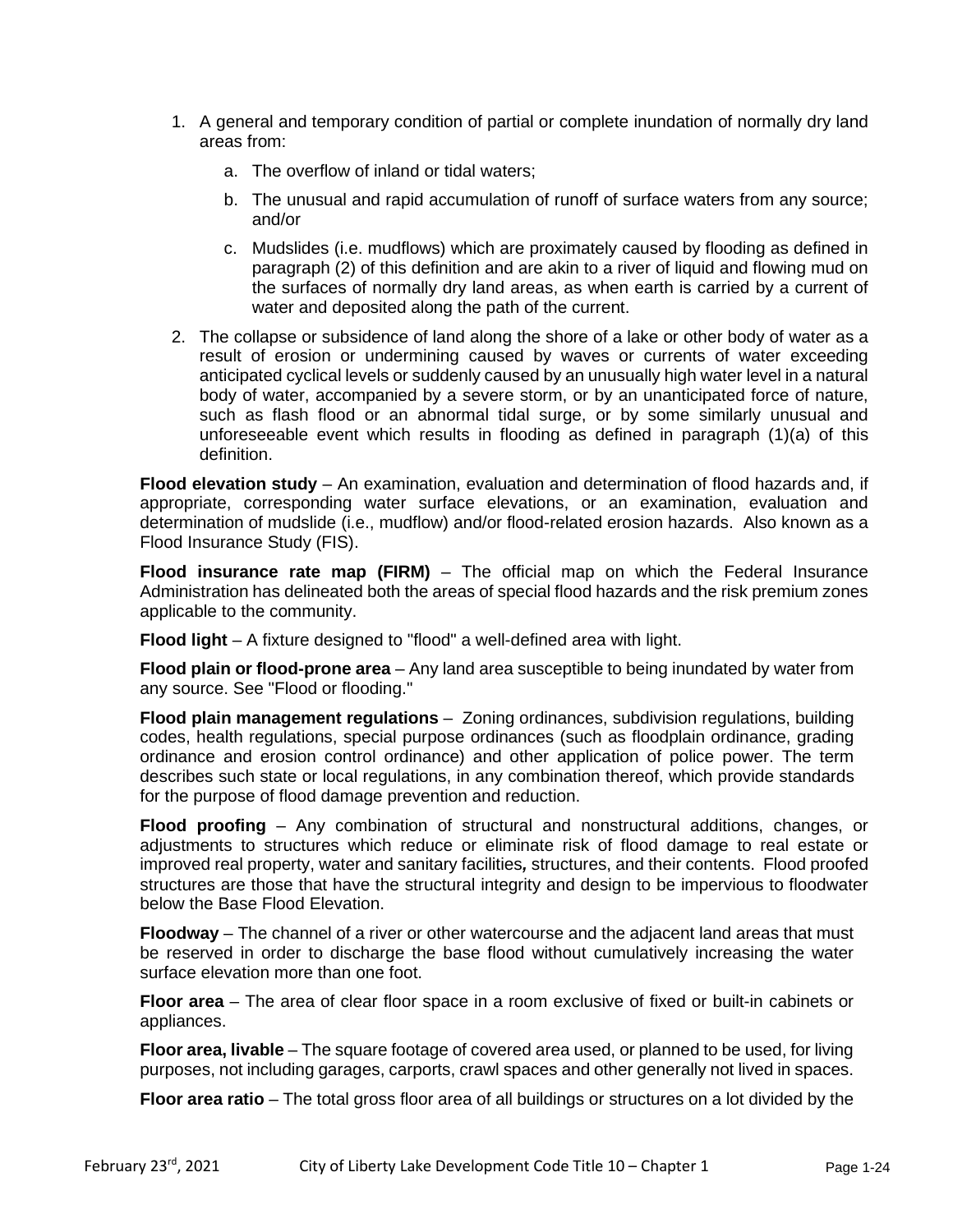total lot area. (FAR = total gross building floor area  $\div$  total lot area).

**Footcandle (fc)** – A unit of illumination produced on a surface all points of which are one (1) foot from a uniform point source equivalent to one (1) candle in brightness of illumination.

**Forecast** – The future that is considered most likely to occur.

**Forest land** – means land primarily devoted to growing trees for long-term commercial timber production on land that can be economically and practically managed for such production, including Christmas trees subject to the excise tax imposed under RCW 84.33.100 through 84.33.140, and that has long-term commercial significance. In determining whether forest land is primarily devoted to growing trees for long-term commercial timber production on land that can be economically and practically managed for such production, the following factors shall be considered: (a) The proximity of the land to urban, suburban, and rural settlements; (b) surrounding parcel size and the compatibility and intensity of adjacent and nearby land uses; (c) long-term local economic conditions that affect the ability to manage for timber production; and (d) the availability of public facilities and services conducive to conversion of forest land to other uses. (Defined in 36.70A.030(8) as now or hereafter amended.)

**Forest practice** – Any activity conducted on or directly pertaining to forest land relating to growing, harvesting, or processing timber, including but not limited to:

- 1. Road and trail constructions;
- 2. Harvesting, final and intermediate;
- 3. Precommercial thinning;
- 4. Reforestation;
- 5. Fertilization;
- 6. Prevention and suppression of diseases and insects;
- 7. Salvage of trees; and
- 8. Brush control.

Forest practice shall not include preparatory work such as tree marking, surveying and road flagging, and removal or harvesting or incidental vegetation from forest lands such as berries, ferns, greenery, mistletoe, herbs, mushrooms, and other products which cannot normally be expected to result in damage to forest soils, timber, or public resources (RCW 76.09.020(8)).

Forest practice class 4: As defined by the Forest Practice Act WAC 222-16-030, as now or hereafter amended.

**Forested wetland** – A wetland area with at least thirty percent of the surface area covered by woody vegetation greater than twenty feet in height and be at least one half acre in size or comprise at least ten percent of the total area of the wetland.

**Freestanding sign** – A sign not attached to or forming part of a building. A Freestanding Sign, as used in Article 10-3E, must have at least 50% of the width of the sign constructed in a monument style (also see Monument Sign).

**Frontage** – The dimension of a property line abutting a public or private street.

**Functional classification** – The classification given to streets (e.g., "local/collector/arterial") by the City's Comprehensive Plan, by adopted County plans, and Washington State Department of Transportation.

**Functionally dependent use** – A use which cannot perform its intended purpose unless it is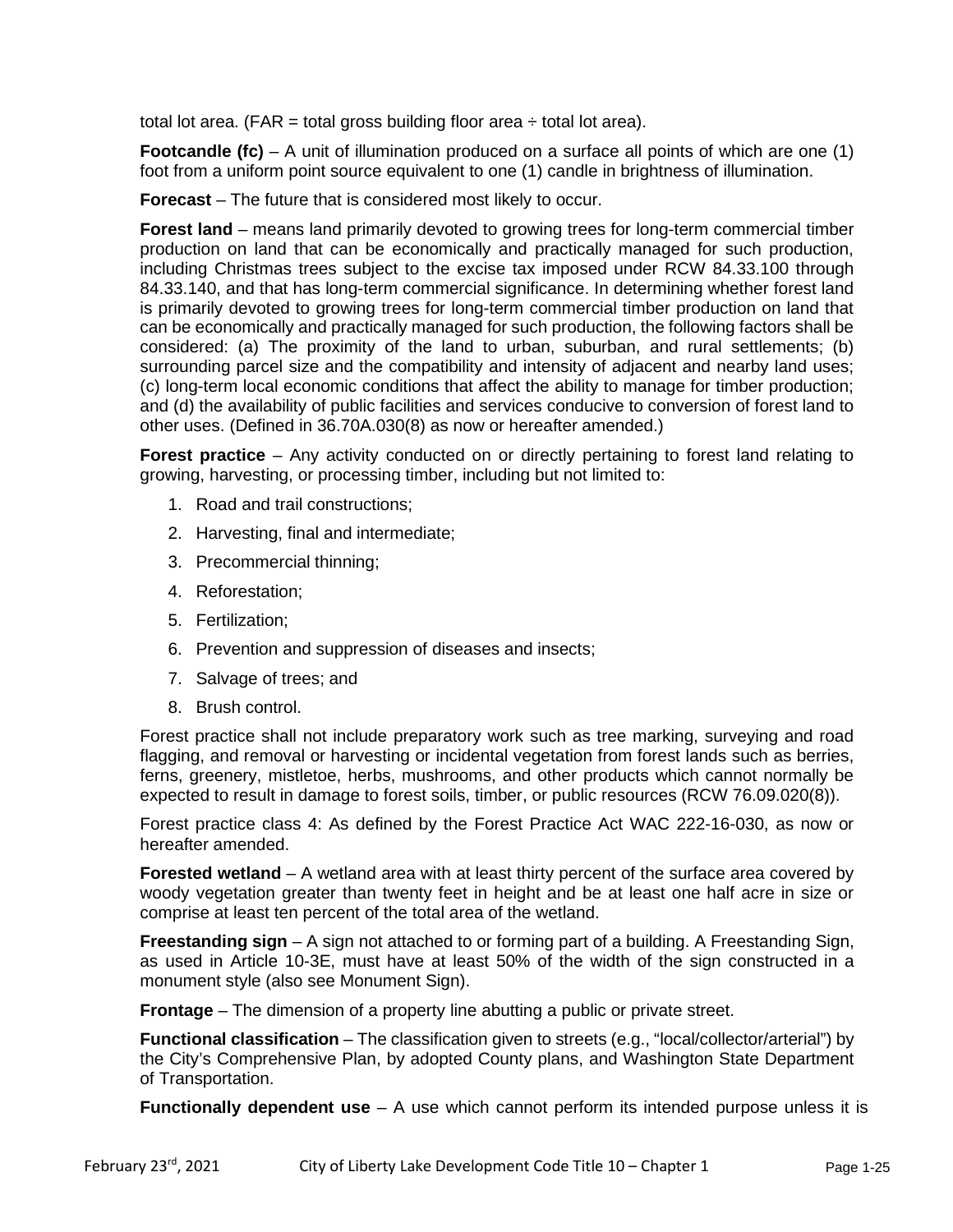located or carried out in close proximity to water. The term includes only docking facilities, port facilities that are necessary for the loading and unloading of cargo or passengers, and ship building and ship repair facilities, and does not include long-term storage or related manufacturing facilities.

**Functions, beneficial functions, or functions and values** – The beneficial roles served by wetlands including, but not limited to, water quality protection and enhancement, fish and wildlife habitat, food chain support, flood storage, conveyance and attenuation, groundwater recharge and discharge, erosion control, wave attenuation, historical and archaeological and aesthetic value protection, and recreation. These beneficial roles are not listed in order of priority.

**Funeral Home / mortuary** – a place where the dead are prepared for burial or cremation or where dead bodies are kept before cremation or burial.

**Gable** – The vertical triangular wall between the sloping ends of gable roof

**Gas station / convenience store** – A gas station is a place that sells gasoline and diesel fuel, may include a convenience store which sells a limited variety of food and pharmaceutical items; open long hours for the convenience of customers.

**Geologically hazardous areas** – means areas that because of their susceptibility to erosion, sliding, earthquake, or other geological events, are not suited to the siting of commercial, residential, or industrial development consistent with public health or safety concerns. (Defined in 36.70A.030(9) as now or hereafter amended.)

**Glare** – The sensation produced by a bright source within the visual field that is sufficiently brighter than the level to which the eyes are adapted to cause annoyance, discomfort, or loss in visual performance and visibility; blinding light. The magnitude of glare depends on factors such as the size, position, brightness of the source, and on the brightness level to which the eyes are adapted.

**Golf course** – An area with at least 9 holes for playing golf, including improved tees, greens, fairways, hazards, and a driving range. A golf course may include accessory uses such as a clubhouse with related retail sales including a proshop, restaurant / food, and alcohol service.

**Governmental buildings and uses** – Federal, state, county, and municipal buildings of all types and facilities used by public or quasi-public agencies that serve or assist the public.

**Grade** – The average elevation of the finished ground level at the center of all exterior walls of a building as measured five feet from the exterior wall. In case of any wall that is parallel to and within 5 feet of a lot line, elevation at the lot line adjacent to the center of the wall shall be considered the finished ground level. In the case of any sign, grade shall be measured or determined at the sign support structure(s).

**Grading** – Excavation or fill or any combination thereof, including but not limited to the establishment of a grade following the demolition of a structure or preparation of a site for construction or development.

**Greenhouse / commercial nursery** – An establishment where flowers, shrubbery, vegetables, trees and other horticultural and floricultural products are grown both in the open and in an enclosed building for sale on a retail or wholesale basis.

**Ground cover** – A plant material or non-plant material (e.g., mulch, bark chips/dust) that is used to cover bare ground. See also, Article 10-3C - Landscaping.

**Gun and archery range** – A facility or area used for archery and/or the discharging of firearms including rifles, pistols, or shotguns, for the purpose of target practice.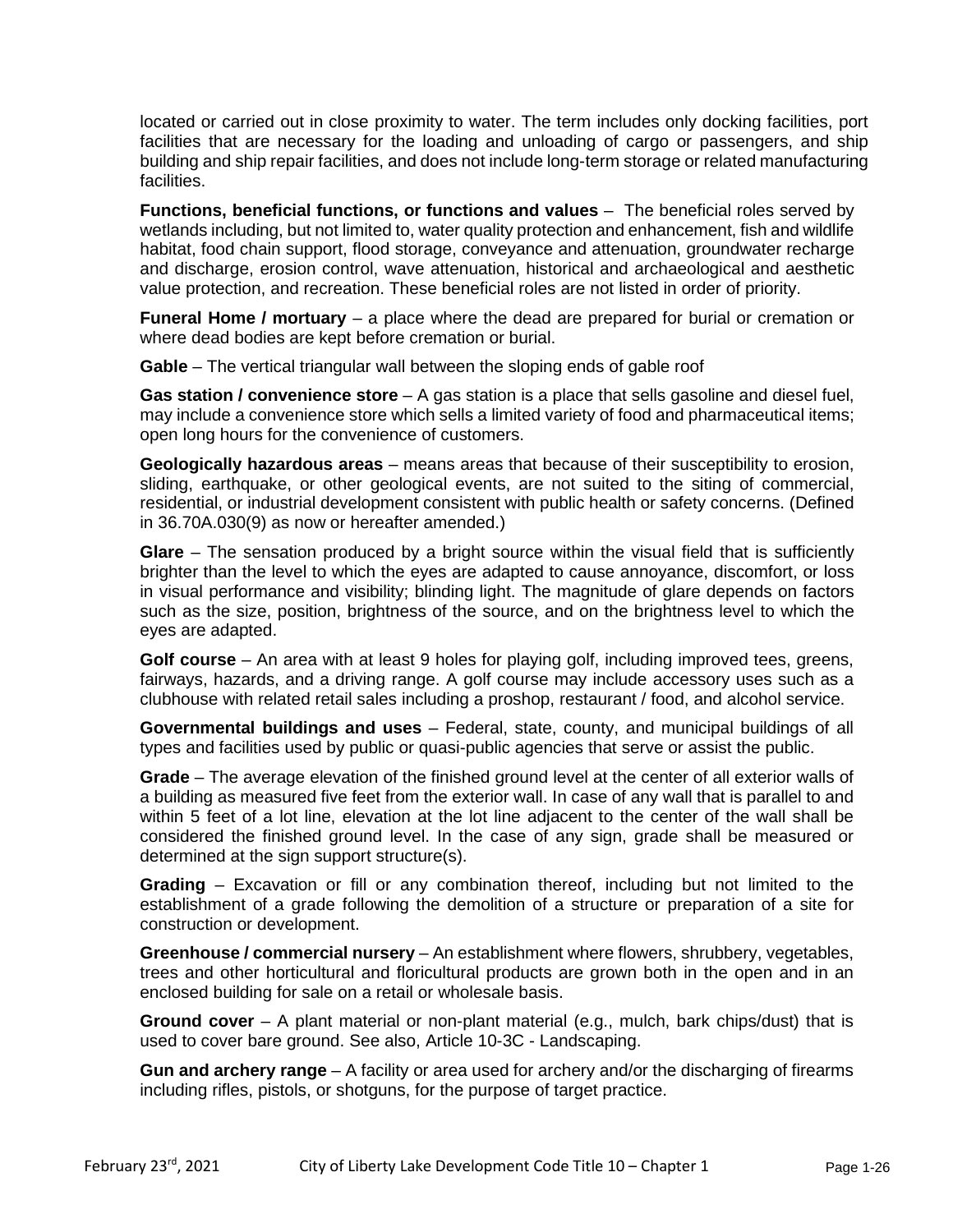**Habitable room (Space)** – Habitable room or space is a structure for living, sleeping, eating or cooking. Bathrooms, toilet compartments, closets, halls, storage, or utility space, and similar areas are not considered habitable space.

**Halfway house** – Any dwelling or place licensed, certified or authorized by state, federal or local authorities for inmates on release from more restrictive custodial confinement or initially placed in lieu of such more restrictive custodial confinement, wherein supervision, rehabilitation, and counseling are provided to transition residents back into society, enabling them to live independently.

**Hammerhead turnaround** – A "T" or "L" shaped dead-end street that allows for vehicles to turn around.

**Hardscape** – Non-plant landscape materials, including pathways, decorative pavers, benches, drinking fountains, arbors, pergolas, playgrounds, plazas, and similar amenities.

**Hard surface** – A hard surface shall consist of asphalt, Portland cement concrete, crushed rock, grass pavers, or other technologies laid to the specifications set forth by the City Engineer and this Code.

**Hazardous waste** – All dangerous and extremely hazardous waste as defined in RCW

70.105.010(15) as amended, except for moderate risk waste as set forth in RCW 70.105.10(17) as amended.

**Hazardous waste storage** – The holding of hazardous waste for a temporary period, as regulated by State Dangerous Waste Regulations, chapter 173-303 WAC.

**Hazardous waste treatment** – The physical, chemical or biological processing of hazardous waste for the purpose of rendering these wastes nondangerous or less dangerous, safer for transport, amenable for energy or material resource recovery, amenable for storage, or reduced in volume.

**Hazardous waste treatment and storage facility, off-site** – Treatment and storage facilities which treat and store hazardous wastes generated on properties other than those on which the off-site facilities may be located. This use is always the primary use of a property.

Hazardous waste treatment and storage facility, on-site - Treatment and storage facilities that treat and store hazardous wastes generated on the same property. This activity is always an accessory use to a primary activity on the property.

**Hearing body** – The individual, committee, or agency designated by the City Council to conduct public hearing and render decisions on amendments, special permits, conditional uses, appeals, and other matters as set forth in this Code.

**High impact uses** – A business or use considered dangerous and/or noxious due to potential public health, safety, and environmental impacts. This includes uses that generate or cause nuisance, odors, noise, vibration, contamination, chemical exposure/release, and or explosions, including but not limited to the following uses:

- 1. Battery manufacture and reprocessing.
- 2. Chemical manufacturing
- 3. Crude petroleum refinery and storage.
- 4. Manufacture and processing of wood, coal, mineral, or animal by-products.
- 5. Gas or diesel manufacture or storage.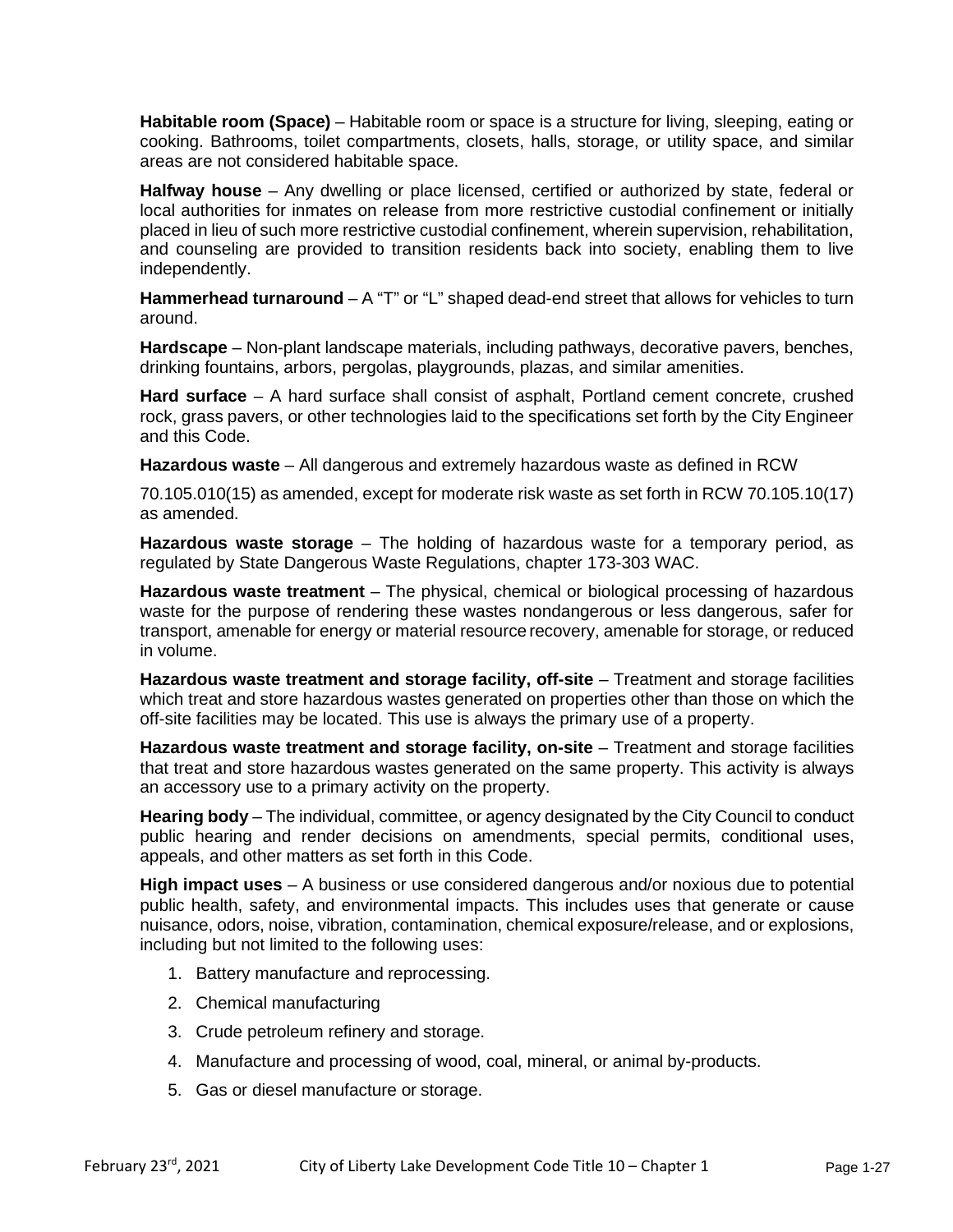- 6. Smelting of ore or large scale foundry.
- 7. Stockyards, hog farms, slaughterhouses, and rendering plants.
- 8. Tanneries.
- 9. Wood pulp manufacture.
- 10. Manufacture and storage of explosives or flammables.
- 11. Mining, rock crushing, asphalt plant.
- 12. Hazardous waste treatment and storage facilities.

**High intensity illumination** – Illumination exceeding 500 candela (cd) per square meter, measured at a distance of one meter, as measured with a Photo Research Spectra Spotmeter or equivalent device.

**High occupancy vehicle (HOV)** – A motorized vehicle carrying 2 or more passengers.

**High quality vegetative buffer** – A wetland buffer comprised of multilevel dense native vegetation including shrubs.

**Highest adjacent grade** – The highest natural elevation of the ground surface prior to construction next to the proposed walls of a structure.

**Hip roof** – Roof without gables.

**Historic structure** – Any structure that is:

- 1. Listed individually in the National Register of Historic Places (a listing maintained by the Department of Interior) or preliminarily determined by the Secretary of the Interior as meeting the requirements for individual listing on the National Register;
- 2. Certified or preliminarily determined by the Secretary of the Interior as contributing to the historical significance of a registered historic district or a district preliminarily determined by the Secretary to qualify as a registered historic district;
- 3. Individually listed on a state inventory of historic places in states with historic preservation programs which have been approved by the Secretary of Interior; or
- 4. Individually listed on a local inventory of historic places in communities with historic preservation programs that have been certified either:
	- a. By an approved state program as determined by the Secretary of the Interior, or
	- b. Directly by the Secretary of the Interior in states without approved programs.

**Hive** – A manufactured receptacle or container prepared for the use of bees that includes movable frames, combs, and substances deposited into the hive by bees per RCW 15.60.005.

**Home occupation** – A profession or craft, excluding an adult retail use establishment or adult entertainment establishment, carried on within a residence by the occupants, which activity is clearly incidental to the use of said residence as a dwelling and does not change the residential character of the dwelling or neighborhood, and is conducted in such a manner as to not give any outward appearance of a business in the ordinary meaning of the term. Home occupations are permitted in residential units (dwellings) that are owned by the person operating the home occupation or which is the primary residence of the operator of the home occupation. Home occupations are subject to standards and criteria as may be required in the zone and require administrative approval from the City. These uses require approval of a Home Occupation Permit as set forth in Section 10-4I-2.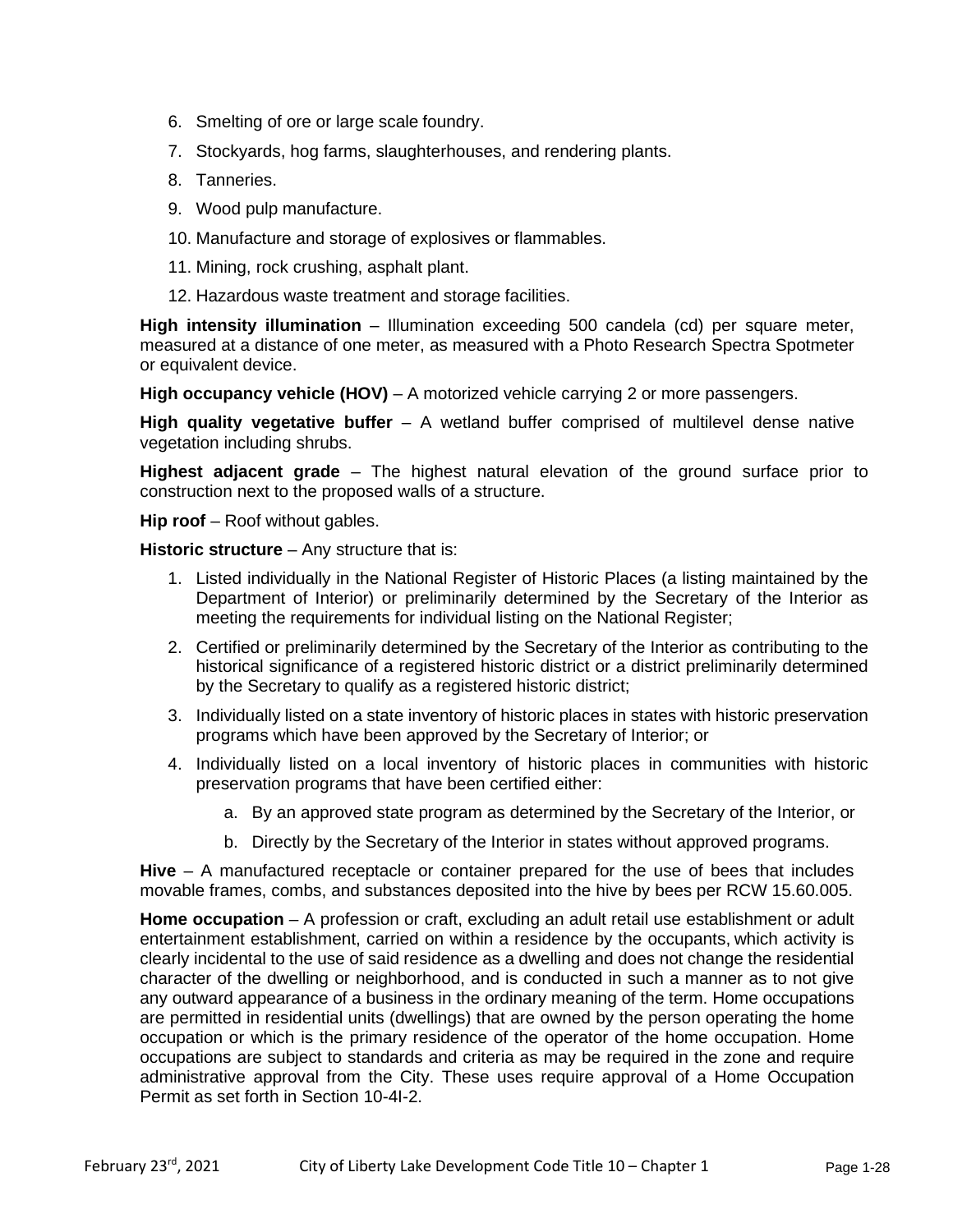Horse boarding – A barn, stable, or other facility where owners or users of the property commercially bathe, train, house and/or feed more than 3 horses or other riding animals which are not owned by the users or owners of the property for more than 24 consecutive hours.

**Hospital** – An institution licensed by the state agencies under provisions of law to offer facilities and temporary or emergency services in surgery, obstetrics, and general medical practice for human patients who are ill or injured.

**Hotel** – A building or buildings in which there are a total of 6 or more guest rooms where lodging with or without meals is provided for compensation, and where no provision is made for cooking in any individual room or suite. (also includes inn)

Motel – One or more attached or detached buildings providing separate sleeping or living quarters primarily to temporarily accommodate transient individuals or families traveling by motor vehicle, with attached garages or parking spaces conveniently located to each unit and may include kitchen facilities. Also commonly referred to as a tourist court, tourist home, motor lodge, motor inn, and similar designation.

**Human-scale design/development** – Site and building design elements that are dimensionally related to pedestrians, such as: small building spaces with individual entrances (e.g., as is typical of downtowns and main street developments); larger buildings which have articulation and detailing to break up large masses; narrower streets with tree canopies; smaller parking areas or parking areas broken up into small components with landscaping; and pedestrian amenities, such as sidewalks, plazas, outdoor seating, lighting, weather protection (e.g., awnings or canopies), and similar features. These features are all generally smaller in scale than those which are primarily intended to accommodate automobile traffic.

**Hydric soil** – Soil that is saturated, flooded, or ponded long enough during the growing season to develop anaerobic conditions in the upper part. The presence of hydric soil shall be determined following the methods described in the Federal Manual for Identifying and Delineating Jurisdictional Wetlands.

**Hydrophytic vegetation** – Macrophytic plant life growing in water or on a substrate that is at least periodically deficient in oxygen as a result of excessive water content. The presence of hydrophytic vegetation shall be determined following the methods described in the Federal Manual for Identifying and Delineating Jurisdictional Wetlands.

**Ice cream parlor** – An establishment which primarily serves ice cream.

**Immediate danger** – Any condition posing a direct immediate threat to human life, health, or safety.

**Impervious surface** – Development which does not allow for water infiltration (e.g., pavement, roofs, etc.).

**Incidental sign** – A small nonelectric information sign four (4) square feet or less in area which pertains to goods, products, services, or facilities which are available on the premises where the sign occurs and intended primarily for the convenience of the public while on the premises.

**Incidental and subordinate to** – A use or portion of a development that is secondary to, and less apparent, than the primary use or other portion of the development.

**Incinerator** – A vessel, device, apparatus, or structure designed to burn solid waste under controlled, nuisance-free conditions, and at a relatively high temperature, for the purpose of reducing the combustible components to a nonputrescible residue capable of ready disposal.

**Increased cost of compliance** – A flood insurance claim payment up to \$30,000 directly to a property owner for the cost to comply with floodplain management regulations after a direct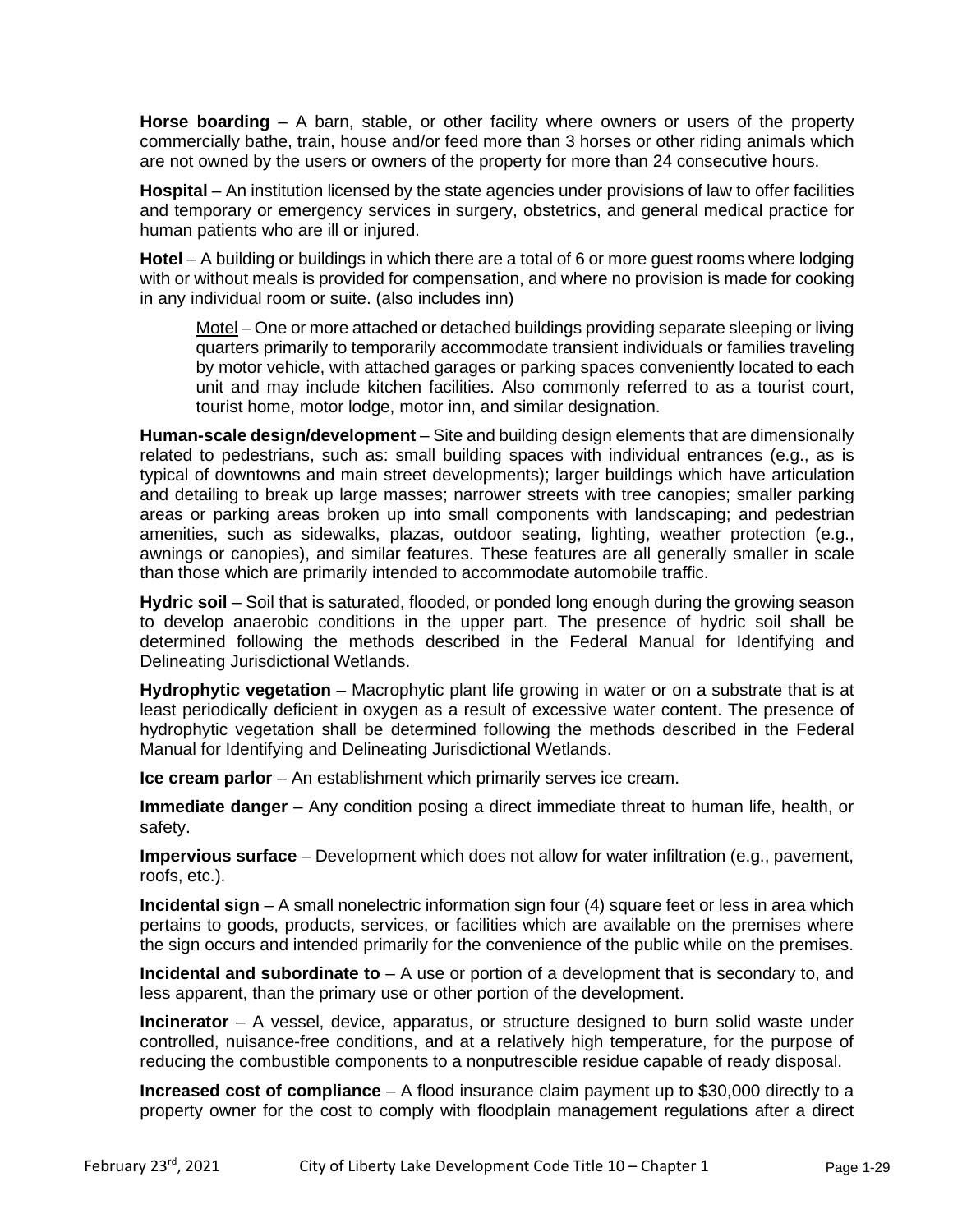physical loss caused by a flood. Eligibility for an ICC claim can be through a single instance of "substantial damage" or as a result of a "cumulative substantial damage."

**Individual business** – One business on one parcel, provided the parcel is not part of a multiple business complex, and also provided the parcel is not part of a group of multiple contiguous parcels under the same ownership. Individual business signage may include individual business parcels under the same ownership.

#### **Industrial zoning district** –

 $I$  (Light Industrial) – The I zone allows for industrial uses such as manufacturing, but may incorporate office and commercial uses that support and complement the industrial area.

**Infestation** – The presence within or around a dwelling of insects, rodents, vermin or other pests to a degree that is harmful to health or property.

**Infill** – The development of vacant, bypassed lands located in an area that is mainly developed or development or redevelopment of vacant commercial or industrial structures or parcels of land that are already provided with services.

**Inflatable sign** – Any object enlarged or inflated which floats, is tethered in the air, is activated by air or moving gas, or is located on the ground or on a building with or without copy or other graphic.

**Inoperable** – When a machine or vehicle does not function as it was originally designed because an essential component(s) has stopped functioning properly, is missing or absent.

## **Interstate 90**

**Corridor** – That portion delineated as being 250 feet beyond either side of the I-90 right-ofway that is between the east and west boundaries of the City (excluding exit and entrance ramps), as shown in map to the right.



**Isolated wetlands** – Those wetlands which are outside of and not contiguous to any onehundred-year floodplain of a lake, river, or stream; and have no contiguous hydric soil or hydrophytic vegetation between the wetland and any surface water.

**Junk** – Including but not limited to: old or scrap metal, rope, rags, batteries, paper, rubber, machinery, scrap wood, debris, trash, or junked, dismantled, wrecked or inoperable motor vehicles or parts thereof.

**Junked vehicle** – Any vehicle certified as meeting at least three of the following requirements:

1. Is three years old or older;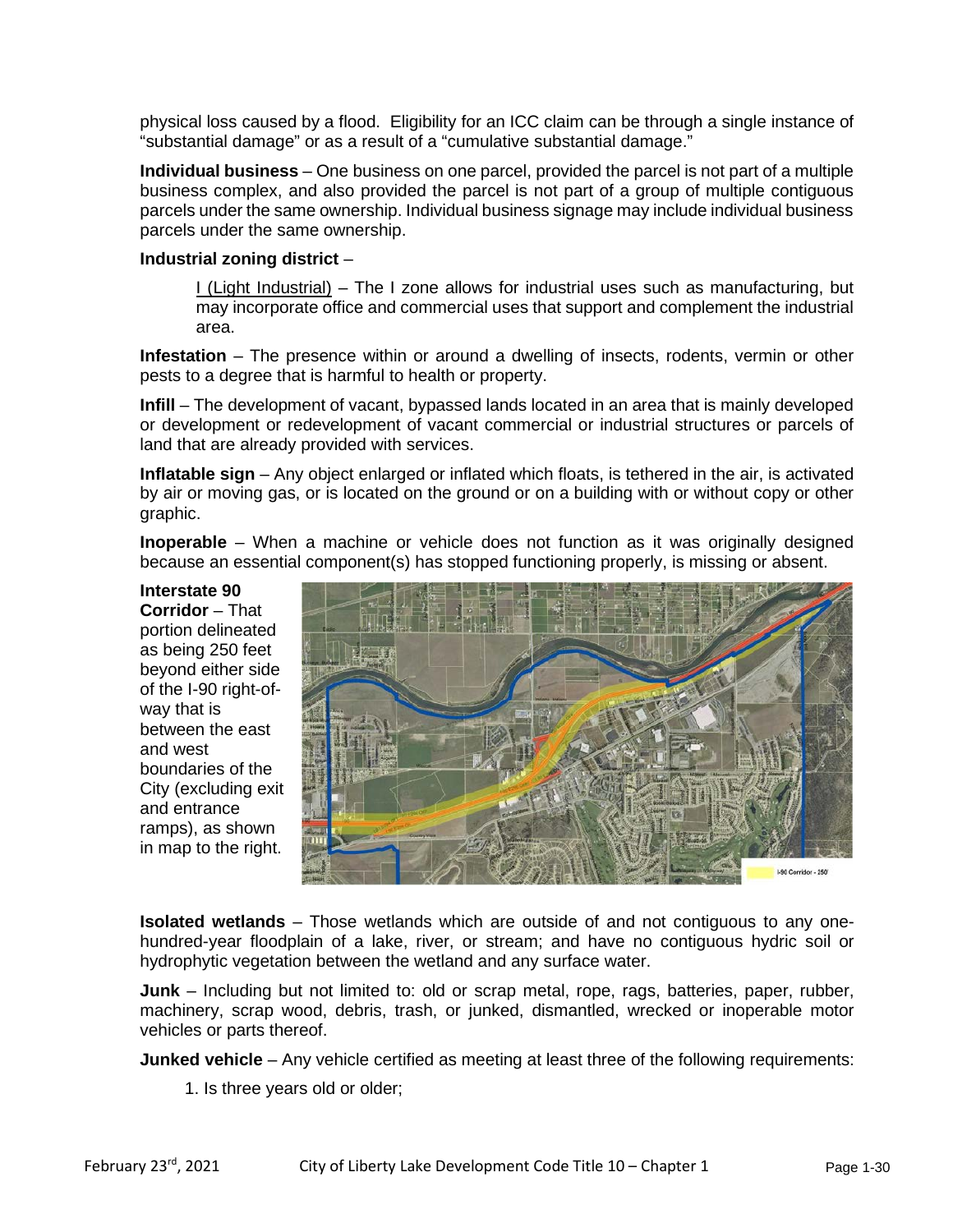- 2. Is extensively damaged, such damage including but not limited to any of the following: A broken window or windshield, or missing wheels, tires, motor, or transmission;
- 3. Is apparently inoperable;
- 4. Has an approximate fair market value equal only to the approximate value of the scrap in it.

**Junkyard** – A property or place of business maintained, operated, or used for storing, keeping, buying, selling, or salvaging junk.

**Kennel** – A place where 5 or more cats or dogs are boarded, bred, bought, sold, exhibited or trained for compensation, but not including a pet shop, or veterinary clinic/hospital where boarding is incidental to treatment. May include animal shelter.

**Kitchen** – A room used or designed to be used for the preparation of food.

**Lamp** – The component of the luminaire that produces the actual light including luminous tube lighting.

**Lamp lumen depreciation (LLD)** – Factor (between 0.0 and 1.0) used to describe how the lamp output changes with time compared to the initial output. Depends principally on lamp type. Typical LLD factors for outdoor lighting types are as follows: metal halide: 0.84, compact fluorescent: 0.85, high pressure sodium: 0.91 and mercury vapor: 0.79.

**Land division** – The process of dividing land to create parcels or lots.

**Land use** – The main activity that occurs on a piece of land, or the structure in which the activity occurs (e.g., residential, commercial, mixed use, industrial, open space, recreation, street rightsof-way, vacant, etc.).

**Land use district** – As used in this Code, a land use district is the same as a zone district.

**Landing** – A level part of a staircase, as at the end of a flight of stairs.

**Landscape linkages** – A movement corridor in which the complete range of community and ecosystem processes continue to operate through time. Plants and small animals are able to move between larger landscapes over a period of generations.

**Landscape supply** – The sale of organic and inorganic materials, including but not limited to, soil and soil amendment, bark, sod, gravel, pea gravel, hardscape products, crushed rock, river rock and landscape boulders primarily used for landscaping and site preparation purposes. The exclusive sale of horticultural or floricultural stock that is permitted in a commercial greenhouse or nursery-wholesale shall not be considered "landscape materials."

**Landscaping** – Any combination of living plants such as trees, shrubs, plants, vegetative ground cover or turf grasses, and may include structural features such as walkways, fences, benches, plazas, works of art, reflective pools, fountains or the like.

Landscaping also includes irrigation systems, mulches, topsoil, and revegetation or the preservation, protection, and replacement of existing trees.

**Lane** – A private road allowing ingress and egress to a parcel of land which may or may not have minimum lot frontage on a public street, road, or right-of-way.

**Landfill** – A method of final disposal of solid waste by utilizing land in a manner that allows the disposal of solid waste without creating hazards to public health, significant impacts to the environment, or nuisances.

**Large-scale retail establishment** – A retail establishment (also including grocery stores,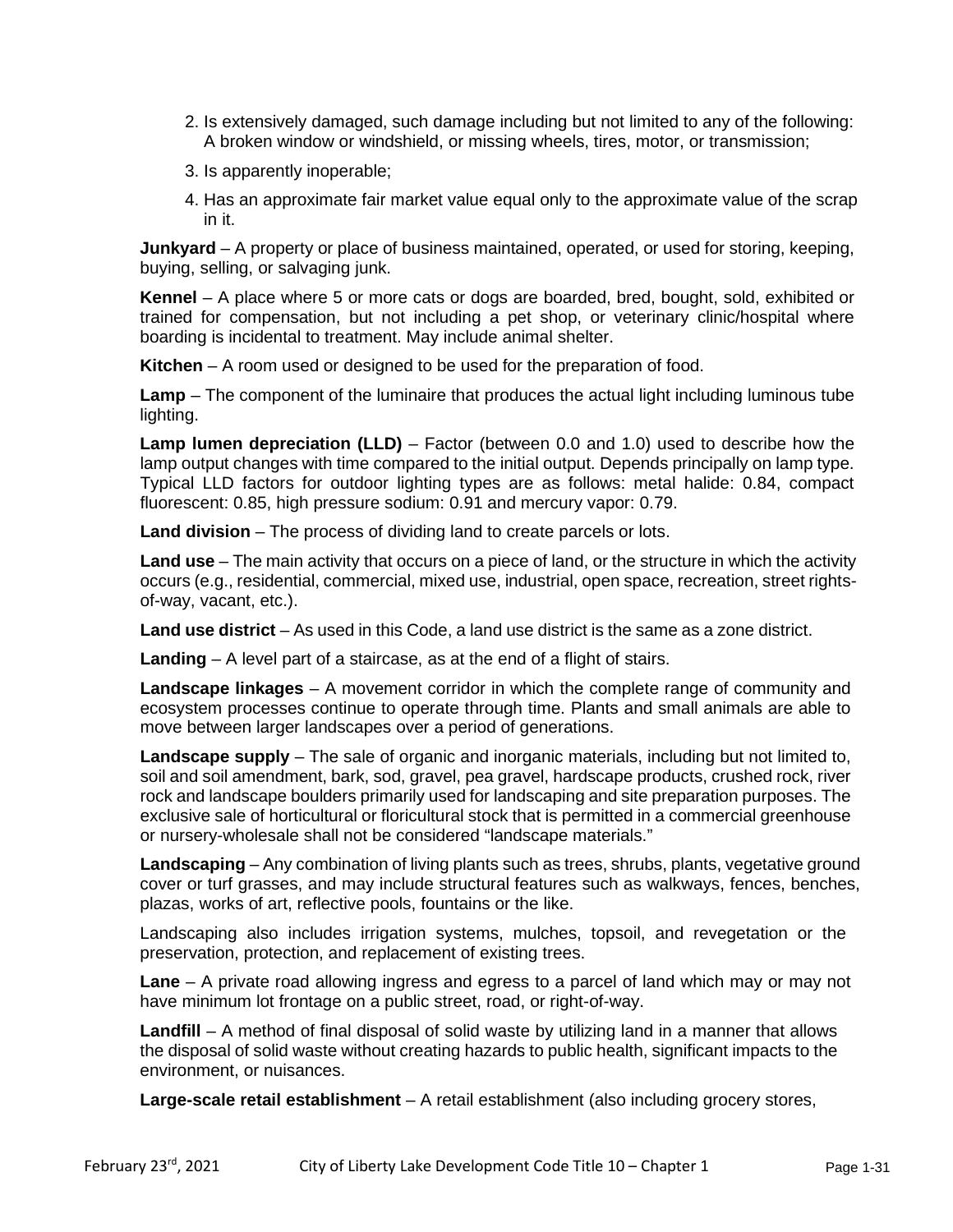auto supply stores, building supply stores, etc.), or any combination of retail establishments in a single building with:

- 1. a building footprint of fifty thousand (50,000) square feet or more (including outdoor display and sales areas),
- 2. a gross square footage of eighty thousand (80,000) square feet or more (including outdoor display and sales areas), or
- 3. multiple retail establishments in separate but abutting buildings, reviewed as one site plan, with a combined building footprint of one hundred thousand (100,000) square feet or more (including outdoor display and sales areas) (also known as "Big- Box" Retail or Superstores).

**Lawn area** – Any area of a property where lawn grasses are used as ground cover, or any area of a property where the ground covering vegetation does not permit passage to substantial portions of the property without walking directly on the vegetation.

**Lawn grass** – Varieties of grass that were planted, or are commonly sold, for the purpose of maintaining a mowed lawn.

**Legislative** – A legislative action or decision is the making of law, as opposed to the application of existing law to a particular use (e.g., adoption of, or amendment to, a comprehensive plan or development regulation). See Chapter 4.

Level of service (LOS) – LOS standards are an indicator of the extent or quality of service provided by a facility that is related to the operational characteristics of the facility. They are a summary of existing or desired public service conditions. The process of establishing level of service standards requires the City to make quality of service decisions explicit. Public services LOS standards are implemented to control the impacts of development and maintain existing City services.

**Library** – An establishment for the sole purpose of loaning and circulating books or providing a reading room and reference service to the public whether conducted by a public or private agency or whether the service is with or without direct cost to the user.

**Light fixture** – The assembly that holds a lamp and may include an assembly housing, a mounting bracket or pole socket, a lamp holder, a ballast, a reflector or mirror, and a refractor or lens. A light fixture also includes the assembly for luminous tube and fluorescent lighting.

**Light loss factor (LLF)** – Factor (between 0.0 and 1.0) describing light output of a luminaire after losses due to dirt accumulation (Luminaire Dirt Depreciation, LDD) and lamp lumen depreciation (LLD), relative to the output when the lamp and luminaire are new. LLF = LDD  $x$ LLD

**Light manufacturing & assembly** – A light industrial use where all processing, fabricating, assembly, or disassembly of items takes places wholly within an enclosed building. Typical items for processing, fabricating, assembly, or disassembly under this use include but are not limited to apparel, food, drapes, clothing accessories, bedspreads, decorations, artificial plants, jewelry, instruments, computers, electronic devices, and small scale casting and extrusion.

**Light pole** – A pole designed and primarily used to support lighting for the illumination of streets and sidewalks. The term does not include poles designed and primarily used to support traffic signals.

**Light pollution** – Artificial light which causes a detrimental effect on the environment, enjoyment of the night sky or causes undesirable glare or unnecessary illumination of adjacent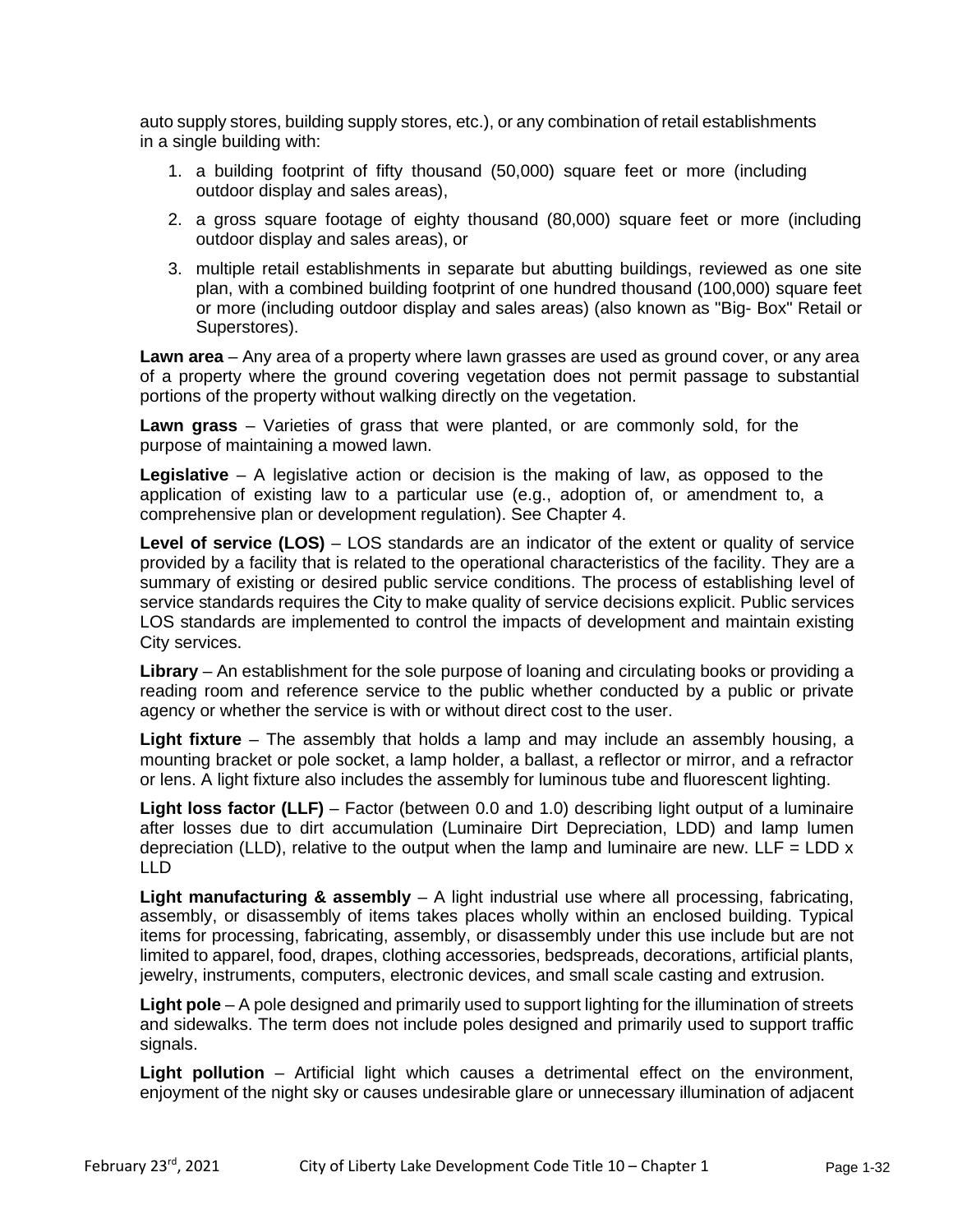properties.

**Light trespass** – The shining of light produced by a luminaire beyond the boundaries of the property on which it is located.

**Limited uses** – Uses allowed if they comply with the development standards of the zone and meet the requirements for the necessary permits or approvals. These uses include accessory uses, temporary uses, home occupations, special uses, etc.

**Loading berth** – An off-street space for the temporary parking of a vehicle while loading or unloading merchandise or materials and which abuts on a street, alley or easement.

**Local improvement district (LID)** – A small public district formed for the purpose of carrying out local improvements (paving of streets, construction of storm sewers, development of a park, etc.). Property owners within the LID are assessed for the cost of the improvements in accordance with state law.

**Lot** – A platted or unplatted parcel of land defined by the Spokane County Assessor as being segregated and/or separated from other parcels of land and being in compliance with state and local platting laws.

**Lot area** – The total surface area (measured horizontally) within the lot lines of a lot.

**Lot, buildable** – A division of land created in compliance with state and local platting laws of at least sufficient size and lot frontage to meet minimum City Code requirements for use as a building site.

**Lot coverage** – All areas of a lot or parcel covered by buildings (as defined by foundation perimeters) and other structures with surfaces greater than 30 inches above the finished grade.

**Lot depth** – The horizontal length of a straight line drawn from the midpoint of the lot front line and at right angles to such line to its intersection with a line parallel to the lot front line and passing through the midpoint of the lot rear line. In the case of a lot having a curved front line, the lot front line for purposes of this section shall be deemed to be a line tangent to the curve and parallel to a straight line connecting the points of intersection of the lot side lines with the curved lot front line.

**Lot frontage (frontage)** – The length of that portion of a lot abutting the public (private) street providing principal access to the lot.

**Lot line adjustment** – The adjustment of a property line by the relocation of a common line where no additional lots are created. This development code also defines the consolidation of lots (i.e., resulting in fewer lots) as a lot line adjustment.

Lot line, front – A line separating the lot from the street, or public right-of-way. In the case of a corner lot, the shortest continuous line separating the lot from the street or public right-of-way shall be the lot front line. In case of corner lots having equal lines abutting a street or public right-of-way, that property line which when extended creates the front property line for the greatest number of interior lots in the same block shall be considered as the lot front line of such corner lot. Where a lot does not abut a public right-of-way or street the lot front line shall be the lot line nearest to a street or public right-of-way.

**Lot line, rear** – A lot line that is opposite and most distant from the lot front line. For the purposes of establishing the lot rear line the following shall apply:

1. In the case of a lot with a rear boundary formed by a single line that is parallel to the lot front line, such rear boundary is the lot rear line.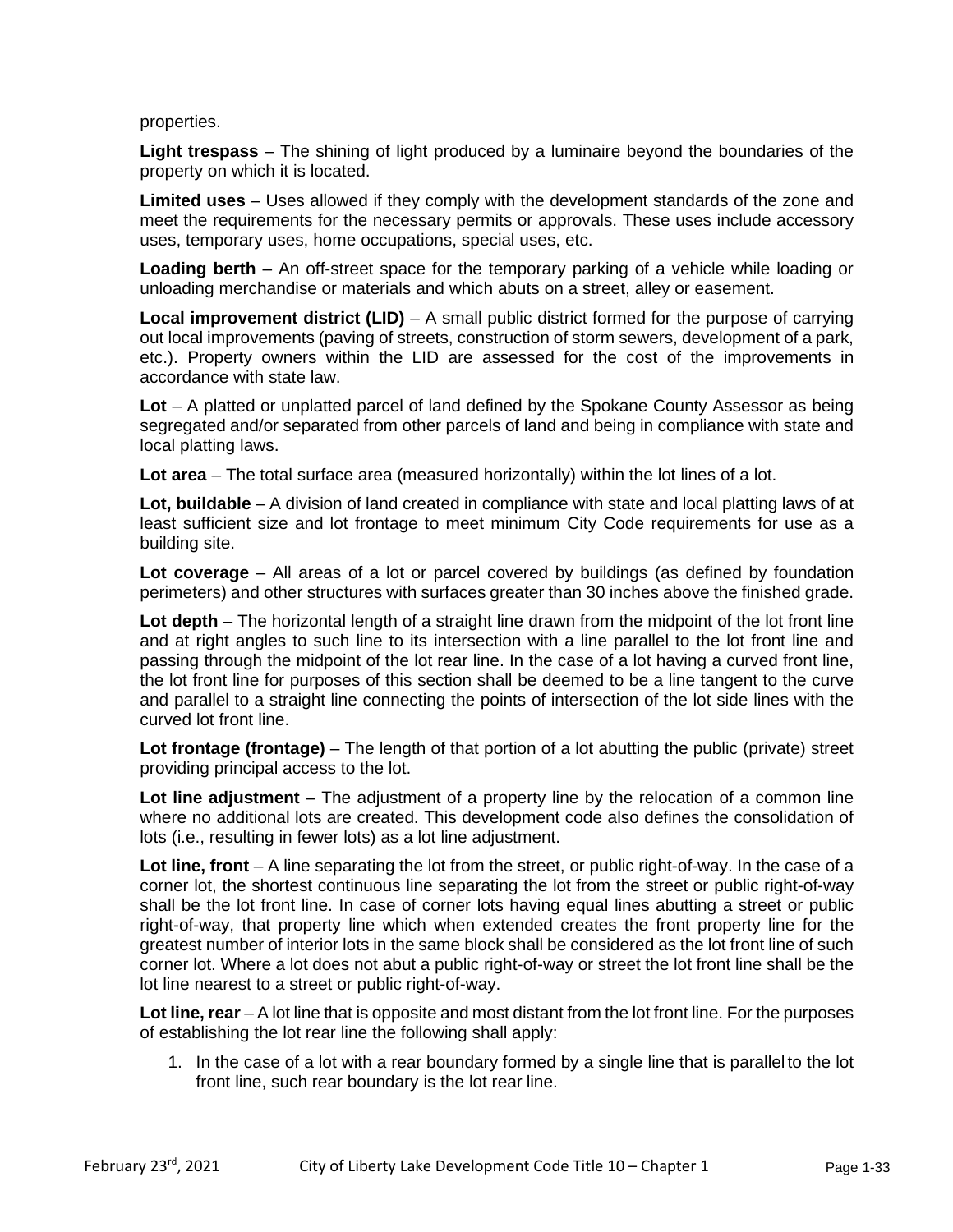- 2. In the case of a lot, the rear boundary of which is formed by 2 or more lines, the lot rear line shall be a line 10 feet in length within the lot and farthest removed from the lot front line and at right angles to the line comprising the depth of such a lot.
- 3. In the case of a trapezoidal lot, the rear line of which is not parallel to the lot front line, the lot rear line shall be deemed to be a line at right angles to the line comprising the depth of such lot and drawn through a point bisecting the recorded lot rear line.
- 4. In no case shall the application of the above be interpreted as permitting a main building to locate closer than 5 feet to any property line unless such building portion is below grade with no visible portion above grade.

**Lot line, side** – Any lot boundary line not a lot front line or a lot rear line.

**Lot of record** – An area of land designated as a residential lot on the plat or subdivision recorded or registered, pursuant to statute, with the Auditor for Spokane County.

#### **Lot types** –

Corner  $\cot$  – A lot situated at the intersection of 2 or more streets, the street frontage of which lot form an angle not greater than 128 degrees, and not less than 45 degrees.

Interior lot – A lot other than a corner lot.

**Lot width** – The horizontal distance between the lot sidelines measured at right angles to the line comprising the depth of the lot.

**Low-income housing** – Housing that is economically feasible for families whose income level is categorized as low within the standards promulgated by the U. S. Department of Housing and Urban Development (HUD).

**Low intensity lighting** – Lighting not exceeding the equivalent of eight hundred (800) milliamperes\* fluorescent tubing space on nine-inch (9) centers, or of exposed neon not exceeding thirty (30) milliamperes. \*(approximately equal to a 100 watt bulb)

**Lowest floor** – The lowest floor of the lowest enclosed area (including basement). An unfinished or flood resistant enclosure, usable solely for parking of vehicles, building access, or storage in an area other than a basement area, is not considered a building's lowest floor, provided that such enclosure is not built so as to render the structure in violation of the applicable non-elevation design requirements of the flood damage prevention regulations found at §10-6F-3(B)(1)(b), (which specifically addresses adequate flood ventilation openings).

**Lumber mill, sawmill, shingle mill, plywood mill** – A building or collection of buildings with machinery by which the processes of manufacturing of wood products are carried on.

**Lumber yard** – An outdoor yard where a stock of lumber is kept for sale.

**Luminaire** – The complete lighting system including the lamp and light fixture.

**Luminaire dirt depreciation (LDD)** – Factor (between 0.0 and 1.0) used to describe how much light produced by the lamp is lost to dirt accumulation and other changes in the optical characteristics of the luminaire, relative to the value when the luminaire is new. Depends on the quality of the luminaire, materials used, maintenance, environment.

**Machine shop** – Machine shops are engaged in machining metal parts on a job or order basis. Generally machine shop jobs are low volume using machine tools, such as lathes (including computer numerically controlled), automatic screw machines and machines for boring, grinding, and milling.

**Macro cell** – A large wireless communication facility that provides radio frequency coverage for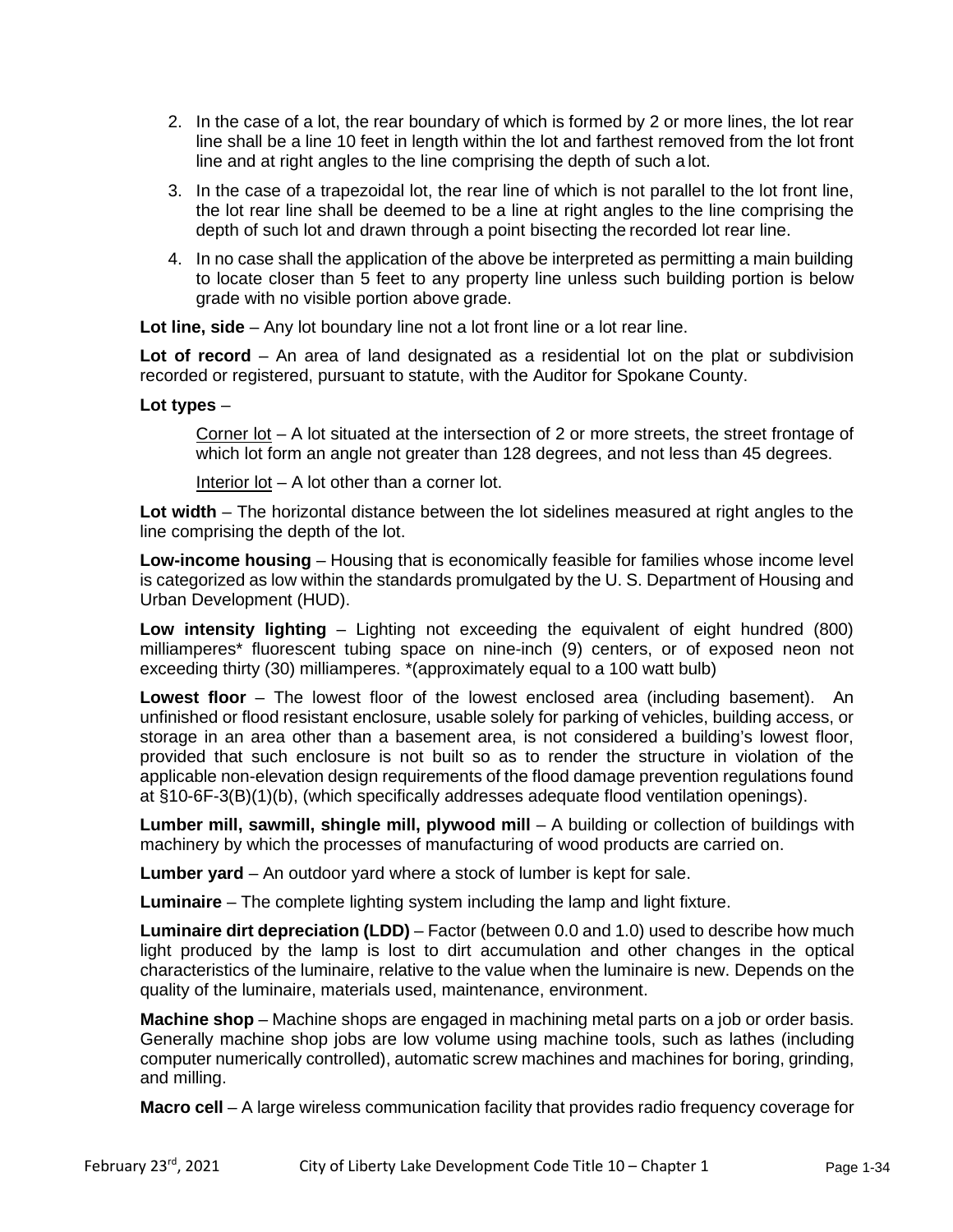a cellular telephone network. Generally, macro cell antennas are mounted on ground-based towers, rooftops and other existing structures, at a height that provides a clear view over the surrounding buildings and terrain. Macro cell facilities typically contain antennas that are greater than three cubic feet per antenna and typically cover large geographic areas with relatively high capacity and may be capable of hosting multiple wireless service providers.

**Macro wireless communication antenna array** - Macro cell telecommunications equipment that consists of one or more rods, panels, discs or similar devices used for the transmission or reception of radio frequency (RF) signals, which may include omni-directional antenna (whip), directional antenna (panel) and parabolic antenna (dish). The antennae included in macro cell wireless arrays are generally larger than 3 cubic feet. Does not include tower or tower, private. Small wireless facilities are expressly excluded from this definition.

**Macro wireless communication support tower** – A structure that supports a platform and macro cell wireless antennas / telecommunications equipment, that complies with the requirements of this paragraph and that is part of a cellular system authorized by the Federal Communications Commission. May include an auxiliary building housing electronic and communication equipment.

**Main / primary entry / entrance** – A main entrance is the entrance, or entrances, to a building that most pedestrians are expected to use. Generally, smaller buildings have one main entrance. Main entrances may also be the widest entrance of those provided for use by pedestrians. In multi-tenant buildings, main entrances open directly into the building's lobby or principal interior ground level circulation space. When a multi-tenant building does not have a lobby or common interior circulation space, each tenant's outside entrance is a main entrance. Buildings may also have main entrances opening directly into a reception or sales areas, a courtyard, or plaza.

**Maintenance** – The work of keeping property in proper condition to perpetuate its use.

**Maintained compost area** – A small portion of a property set aside for the purpose of encouraging the rapid decomposition of yard debris and other vegetable matter into a suitable fertilizer for the soil on the property. A maintained compost area shows clear indicators that the yard debris placed there is being actively managed to encourage its rapid decomposition. Possible signs of such active management may include evidence of regular turning, a mixture of yard debris types, any woody materials present having been chopped into small sizes, and the presence of internal heat in the composting mixture. A location where yard debris is placed primarily as a means to store it or dumpit without reasonable expectation of rapid decomposition is not a maintained compost area.

**Maintenance / public works facility** – A structure where street and landscape maintenance equipment and supplies, and other public works agency equipment and supplies are stored and where repairs and maintenance is performed on the equipment.

**Maneuvering area / aisle** – Refers to the driving area in a parking lot where motor vehicles are able to turn around and access parking spaces.

**Manufactured home** – A single-family dwelling built according to the Department of Housing and Urban Development Manufactured Home Construction and Safety Standards Act, and identified as such by appropriate labeling. For the purposes of this Code references to manufactured homes include mobile homes. Manufactured homes shall be considered as single-family dwellings. A manufactured home also:

- 1. Includes plumbing, heating, air conditioning, and electrical systems.
- 2. Is built on a permanent chassis.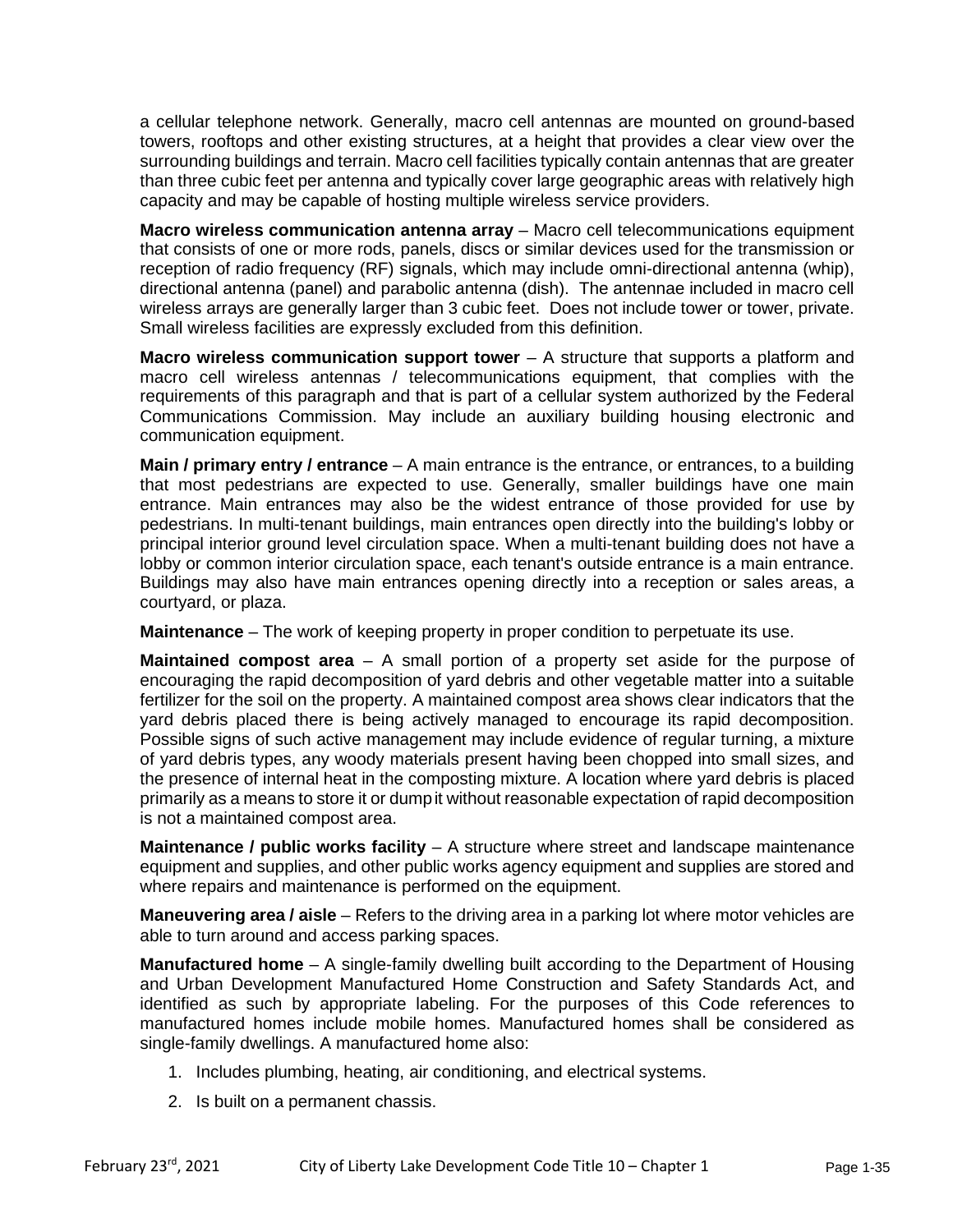3. Can be transported in one or more sections with each section at least 8 feet wide and 40 feet long when transported, or when installed on the site is 320 square feet or greater.

**Manufactured home park** – A site having as its principal use the rental of space for occupancy by 2 or more manufactured homes, and the accessory buildings, structures, and uses customarily incidental to such homes.

**Manufactured home park or subdivision, existing** - A manufactured home park or subdivision for which the construction of facilities for servicing the lots on which the manufactured homes are to be affixed (including, at a minimum, the installation of utilities, the construction of streets, and either final site grading or the pouring of concrete pads) is completed before the effective date of the adopted floodplain management regulations.

**Manufactured home park or subdivision, expansion to an existing – The preparation of** additional sites by the construction of facilities for servicing the lots on which the manufactured homes are to be affixed (including the installation of utilities, the construction of streets, and either final site grading or the pouring of concrete pads).

**Manufactured home park or subdivision, new** – A manufactured home park or subdivision for which the construction of facilities for servicing the lots on which the manufactured homes are to be affixed (including at a minimum, the installation of utilities, the construction of streets, and either final site grading or the pouring of concrete pads) is completed on or after the effective date of adopted floodplain management regulations.

**Marijuana processor** – A person licensed by the state liquor control board to process marijuana into useable marijuana and marijuana-infused products, package and label useable marijuana and marijuana-infused products for sale in retail outlets, and sell useable marijuana and marijuana-infused products at wholesale to marijuana retailers.

**Marijuana producer** – A person licensed by the state liquor control board to produce and sell marijuana at wholesale to marijuana processors and other marijuana producers.

**Marijuana retailer** – A person licensed by the state liquor control board to sell useable marijuana and marijuana-infused products in a retail outlet.

**Marquee Sign** – Any sign attached to or constructed in a marquee, which is a permanent rooflike structure projecting beyond a building wall at an entrance to a building or extending along and projecting beyond the building's wall and generally designed and constructed to provide protection against weather.

**Massage parlor** – A building or structure where persons obtain massage treatment and/or advice or where persons use facilities for nonsexual relaxation purposes.

**Mean sea level** – For purposes of the National Flood Insurance Program, the vertical datum to which Base Flood Elevations shown on a community's Flood Insurance Rate Map are referenced.

**Medical equipment supply** – A business that sells medical equipment to private and public medical facilities or to the general public, retail and/or wholesale.

**Medical services** – An outpatient facility providing examination and treatment by physicians, dentists and other health care professionals.

**Mid-block lane** – A lane that provides access to lots without frontage on a public street.

**Ministerial** – A routine governmental action or decision that involves little or no discretion. The issuance of a building permit is such an action.

**Mitigation** – To avoid, rectify, repair, or compensate for negative impacts which result from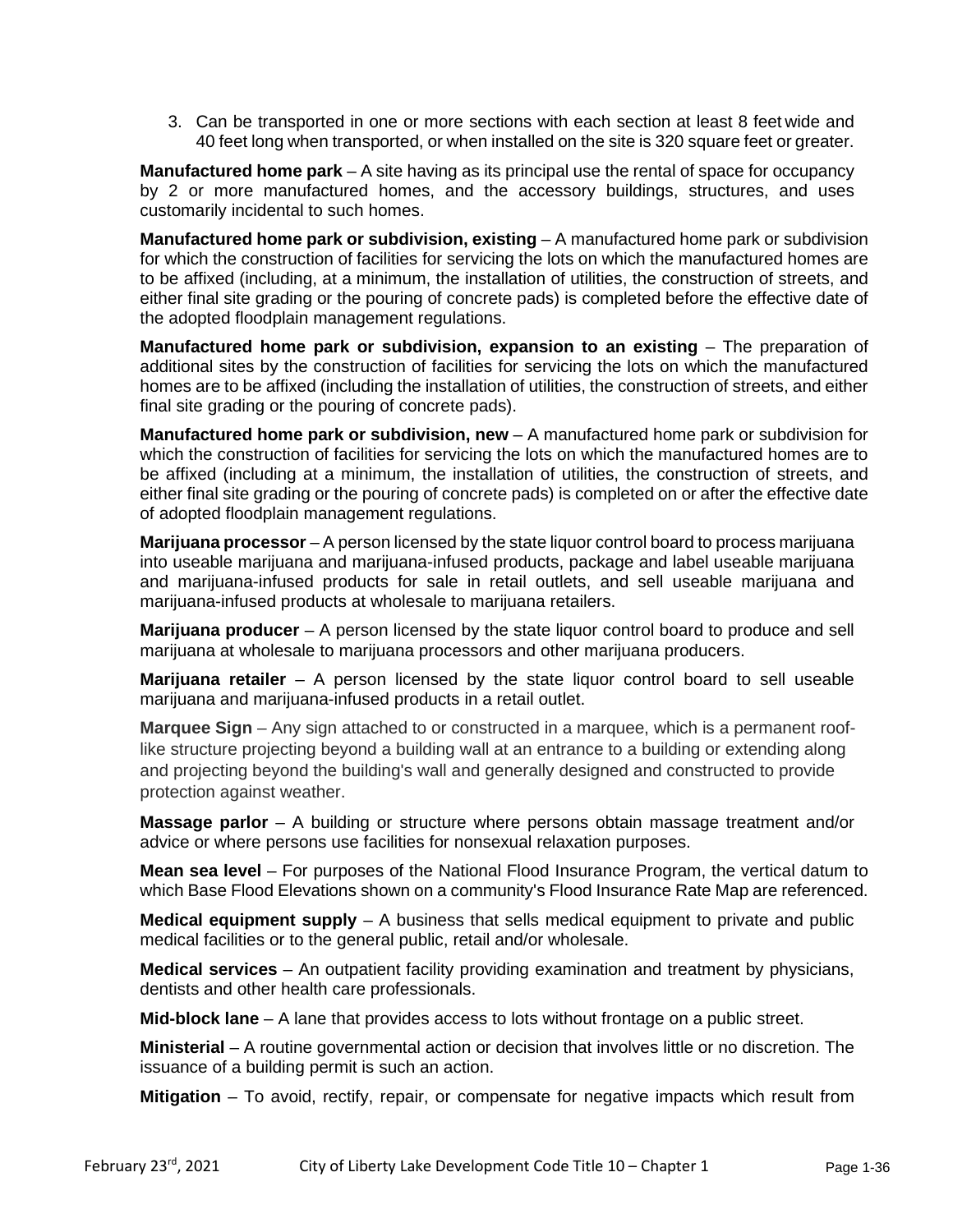other actions (e.g., Improvements to a street may be required to mitigate for transportation impacts resulting from development.") Mitigation includes the following:

- 1. Avoiding the impact altogether by not taking a certain action or parts of an action;
- 2. Minimizing impacts by limiting the degree or magnitude of the action and its implementation, by using appropriate technology, or by taking affirmative steps to avoid or reduce impacts;
- 3. Rectifying the impact by repairing, rehabilitating or restoring theaffected environment;
- 4. Reducing or eliminating the impact over time by preservation and maintenance operations during the life of the action;
- 5. Compensating for the impact by replacing, enhancing, or providing substitute resources or environments; or
- 6. Monitoring the impact and the compensation project and taking appropriate corrective measures. Mitigation may include a combination of the above measures.

**Mixed-use** – A land use pattern where a variety of complementary land uses occupy buildings in close proximity to each other, generally including residential, retail sales and services, offices, recreation, schools, churches and government. Mixed-use areas are intended to enhance opportunities to live, work and meet daily needs with less dependence on auto transportation.

#### **Mixed-use zoning districts** -

M-1 (Neighborhood Center) – The M-1 zone is the smallest and least intensive mixeduse zone. Neighborhood centers contain a mix of uses such as parks, a transit stop, neighborhood businesses and services, day care centers, churches, and schools. Residential is permitted with a minimum net density of 6 units per acre when associated with other permitted uses. Low-intensity, auto-dependent uses are discouraged and a focus on pedestrian orientation with an emphasis on aesthetics and design is encouraged.

M-2 (Community Center) – The M-2 zone is a higher-intensity mixed-use zone. Community centers contain a mix of commercial, civic, light manufacturing or industrial, office, and recreational uses. Residential is permitted with a minimum net density of 6 units per acre when associated with other permitted uses. Low-intensity, auto-dependent uses are discouraged and a focus on pedestrian orientation with an emphasis on aesthetics and design is encouraged.

M-3 (Central Business District) – The M-3 zone is the largest and most intensely developed mixed-use zone. The CBD is the primary retail, office, social, urban residential, and government center of the city that contains a complimentary and interactive mixture of uses including government offices and facilities, health, human service, and public safety facilities, retail stores and services, professional offices, parks, open space, and plazas, educational opportunities including branch university campuses, entertainment centers, and restaurants. Multi-family and other higher density housing is permitted with a minimum net density of 12 units per acre when associated with other permitted uses. New low-intensity, auto-dependent uses are prohibited and a focus on pedestrian orientation with an emphasis on aesthetics and design is required.

**Mobile home** – A factory-built dwelling built prior to June 15, 1976, to standards other than the HUD Code, and acceptable under applicable state codes in effect at the time of construction or introduction of the home into the state. Mobile homes have not been built since the introduction of the HUD Manufactured Home Construction and Safety Standards Act. For the purposes of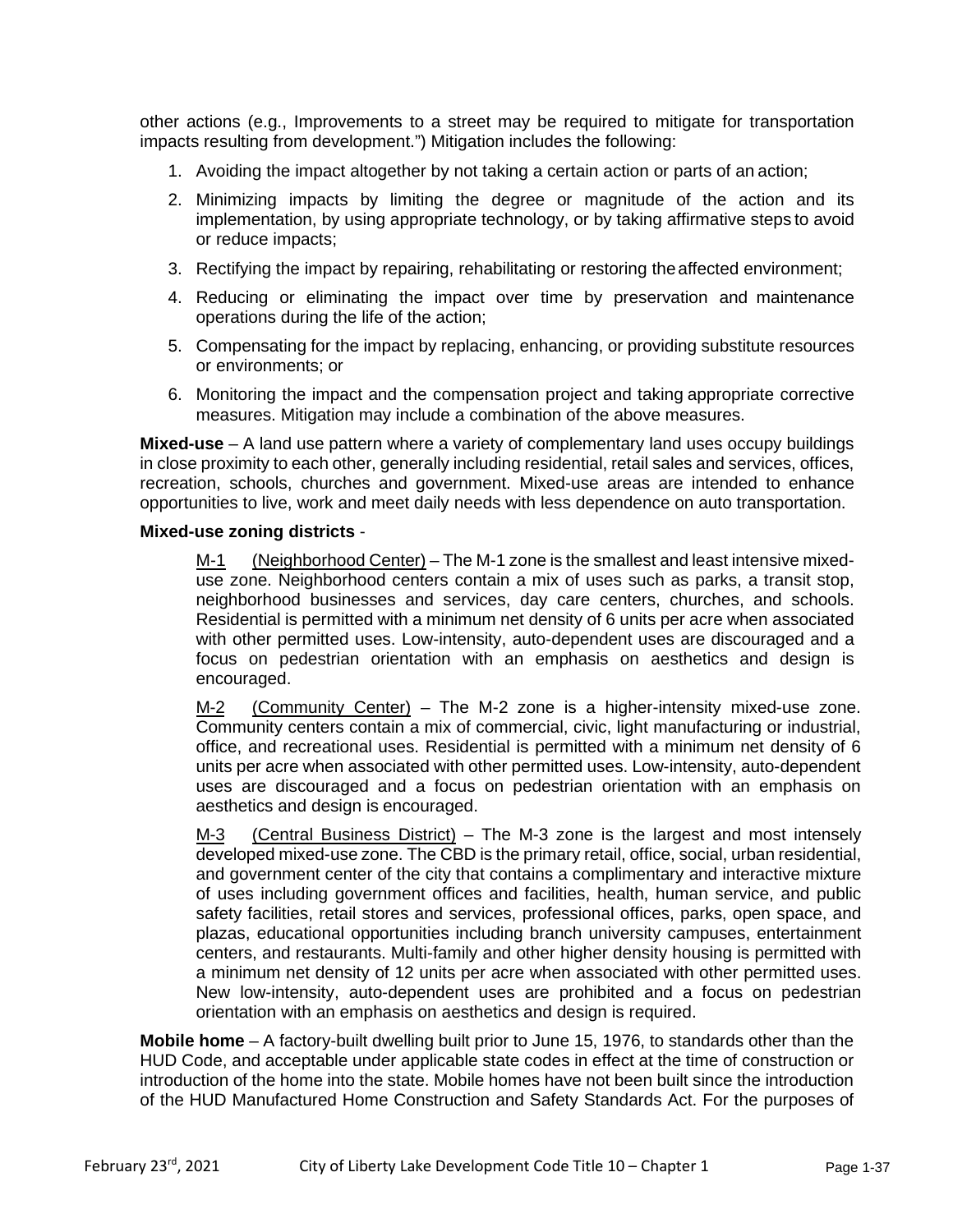this chapter references to manufactured homes include mobile homes.

**Mobile sales / concessions** – A mobile food service establishment or mobile sales booth operating at a non-permanent fixed location under an approved Temporary Use Permit. Definition does not include espresso stands as defined herein or Solicitors / Peddlers as defined in City Ordinance 96.

**Monitoring** – A periodic evaluation of a wetlands restoration, creation or enhancement site to determine changes at the site, such as vegetation growth, hydrologic changes, and soil development, use of the site by birds and animals.

**Monument sign** – A sign not attached to or forming part of a building constructed as a solid structure or one which gives the appearance of a continuous, non-hollow, unbroken, mass.

**Mounting height** – The vertical distance between the surface to be illuminated and the bottom of the light source.

**Multiple building complex** – A group of structures, or a single structure, with dividing walls and separate entrances for each business, housing at least 2 retail businesses, offices, commercial ventures or independent or separate parts of a business which share the same lot, access and/or parking facilities.

**Multiple businesses** – Includes businesses that may be located in a single building or in multiple buildings on a single site as shown in figures A and B below.



**Municipal offices / facilities** – Structures that house public services. Examples include but are not limited to Ambulance / Emergency Services Facilities, City Hall, Fire Stations, Libraries, and Police Stations (definition does not include schools or other government facilities separately identified on the City Zoning Matrix).

**Native Plants** – Species that have existed in the local/regional ecosystem for hundreds or thousands of years, without human introduction.

**Native vegetation** – Plants that have evolved and occur naturally in the Inland Northwest.

**Natural resource areas / natural resources** – Wetlands, significant trees, steep slopes, flood plains, and other natural resource areas designated for protection or conservation by the Comprehensive Plan.

**Natural hazard** – Natural areas that can cause dangerous or difficult development situations, including steep slopes, unstable soils, landslides, flood areas, etc.

**Neighborhood** – A geographic area lived in by neighbors and usually having distinguishing character.

**Neighborhood-scale design** – Site and building design elements that are dimensionally related to housing and pedestrians, such as narrower streets with tree canopies, smaller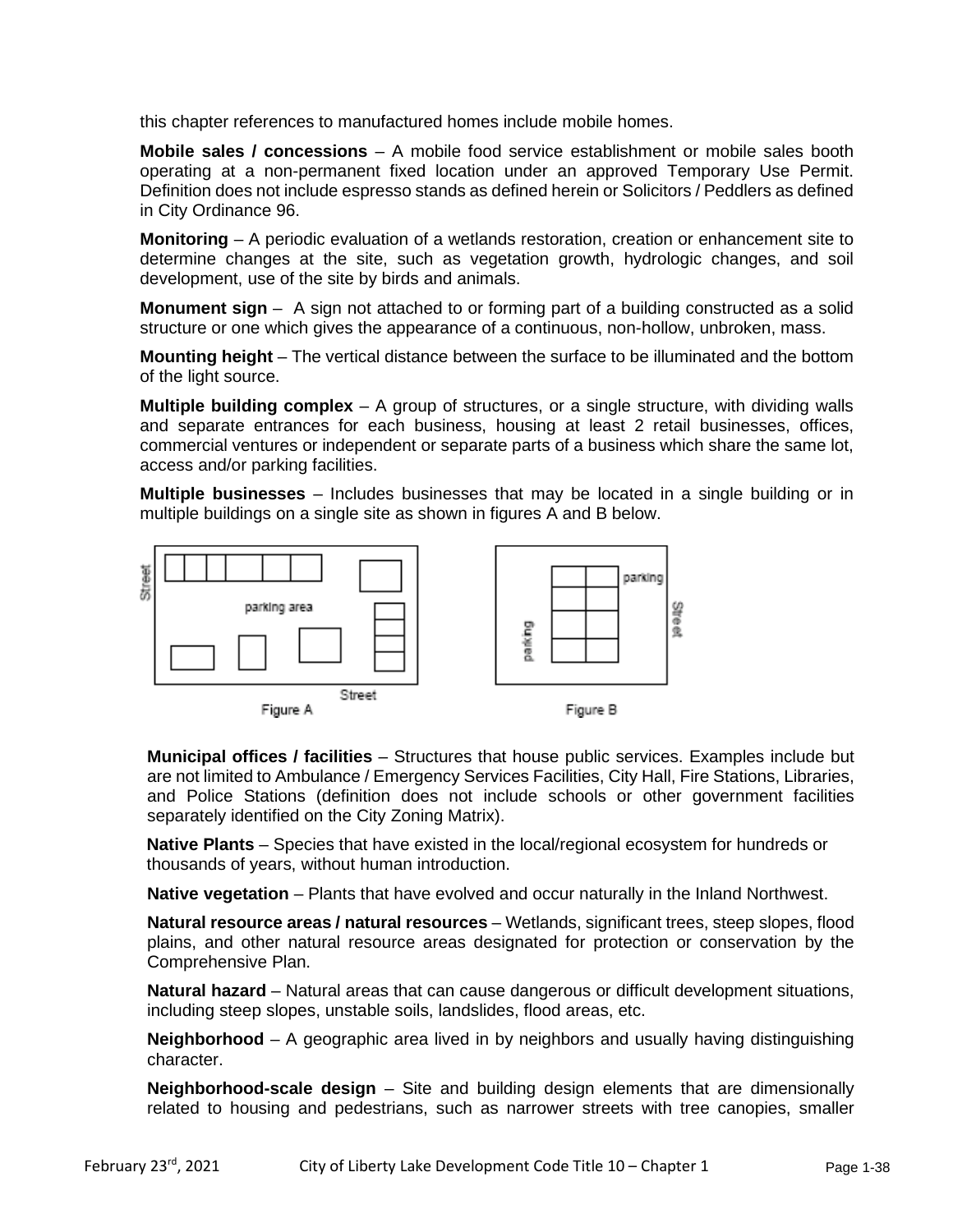parking areas, lower building heights (as compared to traditional downtown City areas) and similar neighborhood characteristics. These features are generally smaller in scale than those which are primarily intended to accommodate automobile traffic.

**Neon/exposed neon** – An electric sign consisting of gas-filled tubing exposed to view.

**New construction** – For the purposes of determining insurance rates, structures for which the "start of construction" commenced on or after the effective date of an initial Flood Insurance Rate Map or after December 31, 1974, whichever is later, and includes any subsequent improvements to such structures. For floodplain management purposes, "new construction" means structures for which the "start of construction" commenced on or after the effective date of a floodplain management regulation adopted by a community and includes any subsequent improvements to such structures.

**Non-conforming** – A lot, use, building, or structure, which was legal when commenced or built, but which does not conform to subsequently enacted or amended regulations. See Article 10-5C.

**Noxious weeds** – Those plants which are non-native, highly destructive, and competitive as defined by RCW 17.10, as now or hereafter amended.

**Nursery school** – A private agency, school, or institution engaged in educational work with preschool children and in which no child is enrolled on a regular basis for 4 or more hours per day. Enrollment for 4 or more hours per day shall classify the facility as a "Day Care Facility" or "Kindergarten."

**Nursing home** – A place licensed by the State Department of Social and Health Services as a "nursing home" or institution which operates or maintains facilities providing convalescence and/or chronic care for a period in excess of 24 consecutive hours for 3 or more patients who are not related to the operator by blood or marriage and who by reason of illness or infirmity are unable to properly care for themselves.

Convalescent home / assisted living and Alzheimer's facilities - A residential facility licensed by the State or County to provide special care and supervision to convalescents, invalids, and/or aged persons, but where no persons are kept who suffer from mental sickness or disease or physical disorder or ailment which is normally treated within sanitariums or hospitals. Special care in such a facility includes, but is not limited to, nursing, feeding, recreation, boarding and other personal services.

**Occupant** – Any person (including an owner or operator) using a building, or any part of a building, for its lawful, intended use.

**Office, business/professional/medical/dental or government** – Uses that are characterized by activities conducted in an office setting and generally focusing on business, government, professional, medical, dental, or financial services, but shall not include retail commercial use or industrial use except for accessory retail use provided it is clearly incidental and subordinate to the office use.

**Office/technology campus or park** – A planned industrial, technology and/or office-based district located within the Industrial Zoning District of the city.

**Off-Premise sign** – A sign not located on the premises or parcel of the use or activity to which the sign pertains.

**Off-street parking** – All off-street areas designed, used, required, or intended to be used for the parking of motor vehicles. Off-street parking areas shall conform to the requirements of Article 10-3D.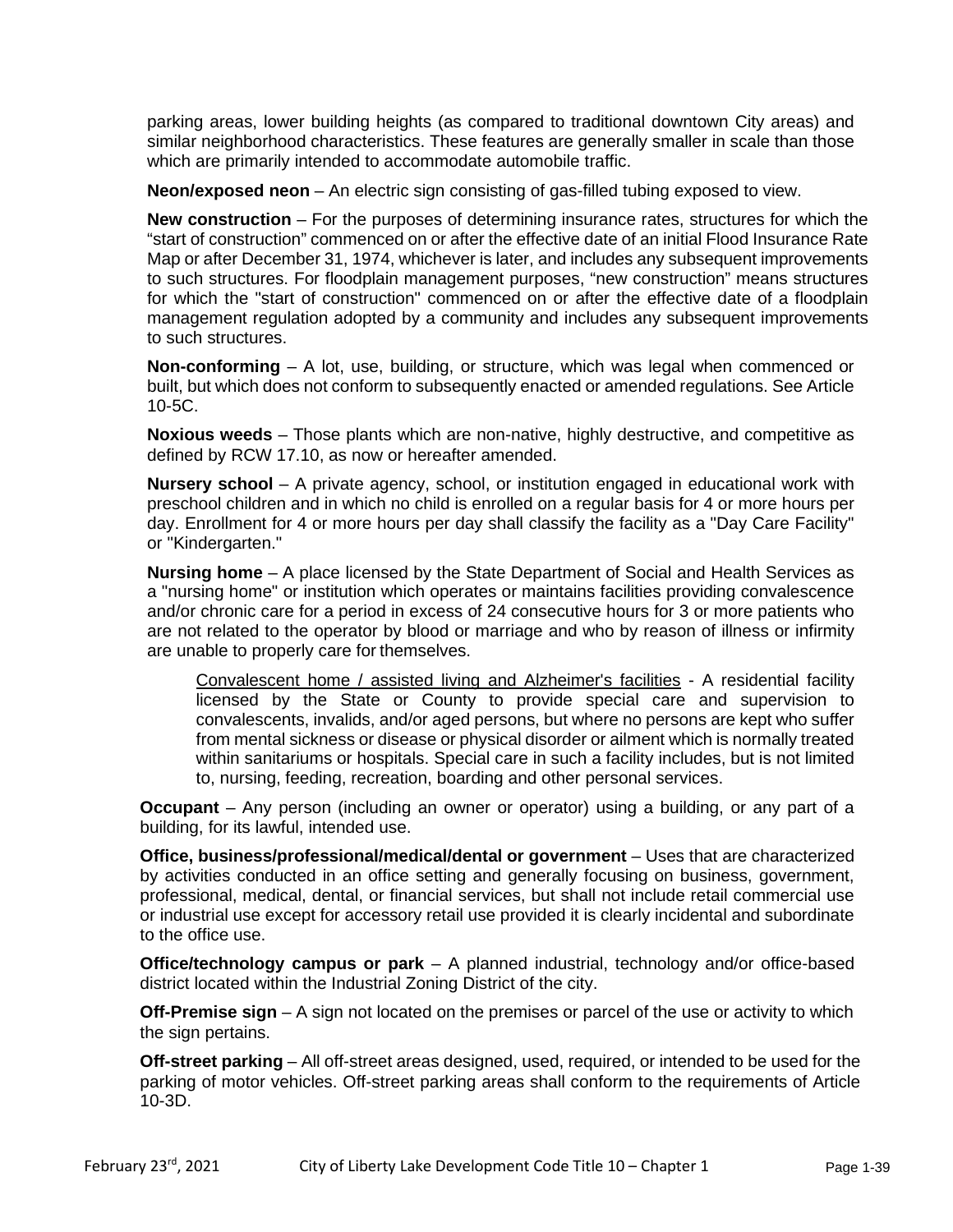**On-Premise sign** – A sign which carries advertisements incidental to a lawful use of the premises on which it is located, including signs indicating the business transacted at, services rendered, goods sold or produced on the premises, name of the business and/or name of the person, firm, or corporation occupying the premises.

**On-street parking** – Parking in the street right-of-way, typically in parking lanes or bays. Parking may be "parallel" or "angled" in relation to the edge of the right-of-way or curb. See also, Article 10-3D.

**One hundred (100)-year flood plain** – An area determined by the Federal Emergency Management Agency (FEMA) or by the City of Liberty Lake to have a 1% chance of flooding in any given year.

**Open space (common/private/active/passive)** – Land within a development which has been dedicated in common to the ownership within the development or to the public specifically for the purpose of providing places for recreation, conservation, or other open space uses. The area of a lot or building site that is free and clear of buildings and structures.

#### **Open Space and Recreation Zoning District** –

O (Open Space and Recreation) – The O zone allows for open area spaces and recreational uses such as public/ private parks, preserves, and trails, as well as public and privately owned facilities such as golf courses. Local and regional recreation opportunities are included within this zone. The zone promotes the conservation of public and private sensitive or critical natural resource areas and areas of local interest as open space.

**Open water component** – Wetlands having any areas of standing water present for more than one month at any time of the year without emergent, scrub-shrub, or forested vegetation. Open water includes any aquatic beds.

**Orchard** – A planting of trees producing fruit and/or nuts for the purpose of sale.

**Ordinance** – The ordinance, resolution, rules, or other procedure used by agencies to adopt regulatory requirements.

**Ordinary high water mark** – That mark on streams, lakes or water bodies that will be found by examining the bed and banks and ascertaining where the presence and action of waters are so common and usual, and so long continued in normal years, as to mark on the soil a character distinct from that of the abutting upland in respect to vegetation.

**Orientation** – To cause to face toward a particular point of reference (e.g., "A building oriented to the street").

**Oriented to a street** – See Orientation.

**Outdoor commercial use** – A use supporting a commercial activity which provides goods or services, either wholesale or retail, where the amount of site area used for outdoor storage of materials or display of merchandise exceeds the total floor area of all buildings on the site. Examples of outdoor commercial uses include automobile sales or services, nurseries, lumber yards and equipment rental businesses.

**Outdoor Light Fixtures** – Outdoor artificial illuminating devices, outdoor fixtures, lamps and other similar devices, permanently installed or portable, used for flood lighting, general illumination or advertisement.

**Outdoor vehicle storage** – An area that is leased or rented on an individual basis and used for the storage of automobiles, recreational vehicles, and boats.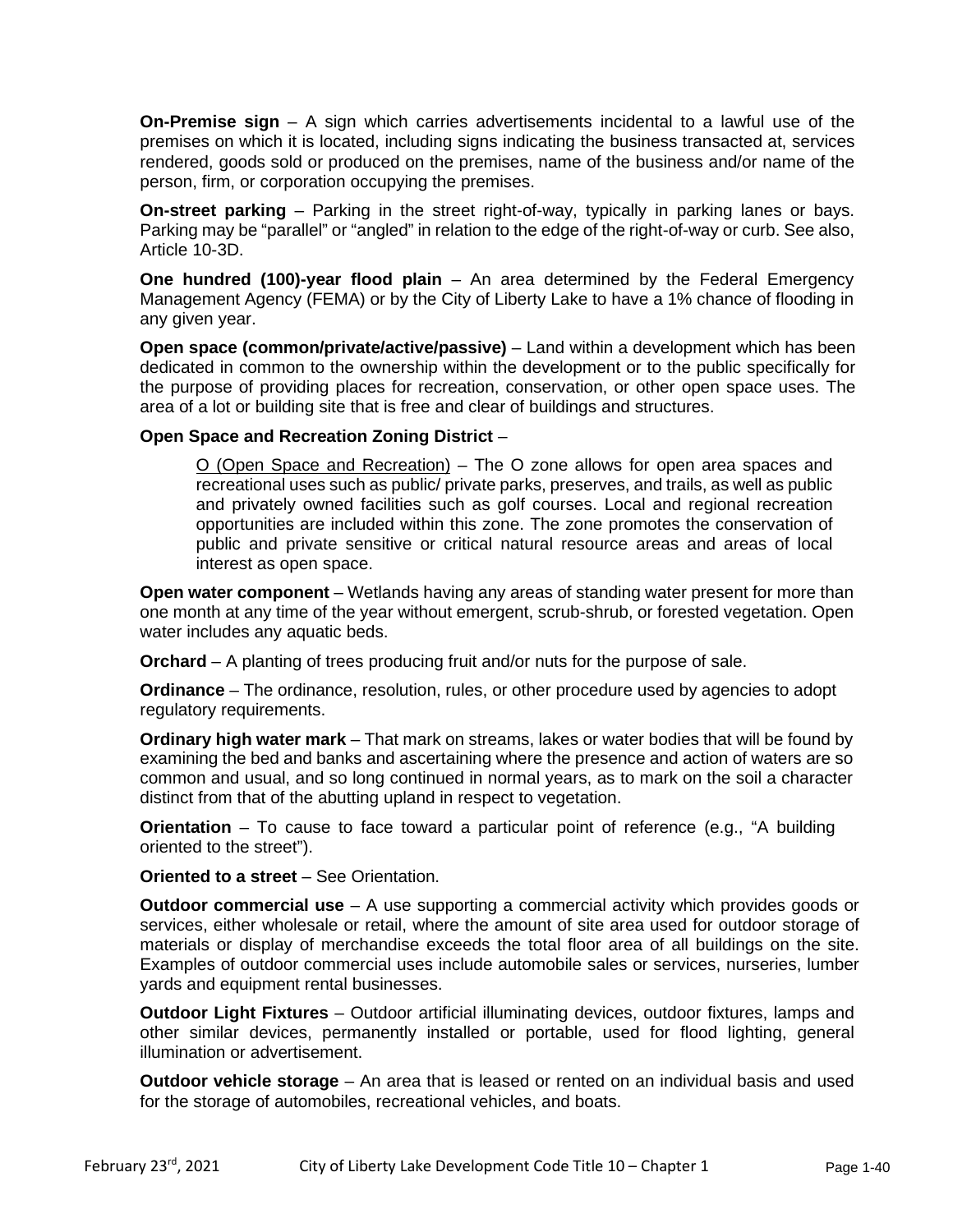**Overlay zone** – Overlay zones provide regulations that address specific subjects that may be applicable in more than one zoning district. Requirements described in the Code text which exist in conjunction with another zone and which relate to the official zoning map. Developments within such an area must conform to the requirements of both zones unless otherwise specified. In the event of inconsistencies, the most restrictive requirements shall control. (also see Specific Area Plan Overlay District)

**Owners** – Any person, partnership, corporation, association, unincorporated organization, trust or any other legal commercial entity having sufficient proprietary interest to seek development of land. This includes an agent or representative with written owner authorization. The person whose name and address is listed as the owner of the property by the County Tax Assessor on the County Assessment and Taxation records.

**Parapet** – The portion of a wall that extends above the roofline.

**Parcel** – A parcel is a unit of land that is created by subdividing land. See also, Article 10-4D.

**Parks & recreation** – Land intended for public use and enjoyment that may include any or all of the following:

- 1. Walkways or trails for motorized or non-motorized use, including winter activities.
- 2. Drives/roads and vehicular parking areas.
- 3. Formal and informal picnic areas, including shelters and cooking facilities.
- 4. Restrooms/showers facilities.
- 5. Athletic playing fields, including baseball, football, basketball, and/or soccer.
- 6. Playground structures/equipment.
- 7. Informal play areas.
- 8. Environmental education/interpretation facilities.
- 9. Swimming facilities, including beaches and pools.
- 10. Boat launches, moorage docks, and parking areas.
- 11. Bank fishing areas and fishing piers/docks.
- 12. Natural and/or cultural resource preservation areas.
- 13. Fish and wildlife habitat management areas.
- 14. Support facilities directly related to the operation and maintenance of a park including staff offices, maintenance work, storage areas, and staff/public meeting space.
- 15. Winter recreation areas, including downhill, Nordic and cross-country skiing, snowmobiling, and ice-skating.

**Parking structure** – A structure used for the specific purpose of parking or storage of motor vehicles for compensation and/or to accommodate the patrons of the establishment providing said parking structure; establishments providing such facilities include industrial, manufacturing, commercial, recreational, office, institutional, and residential uses.

**Parking lot perimeter** – The boundary of a parking lot area which usually contains a landscaped buffer area.

**Parking lot travel lane** – Privately owned lanes for vehicles to travel through parking lots to parking stalls, loading areas, public roadways, and other adjacent public or private parking lots.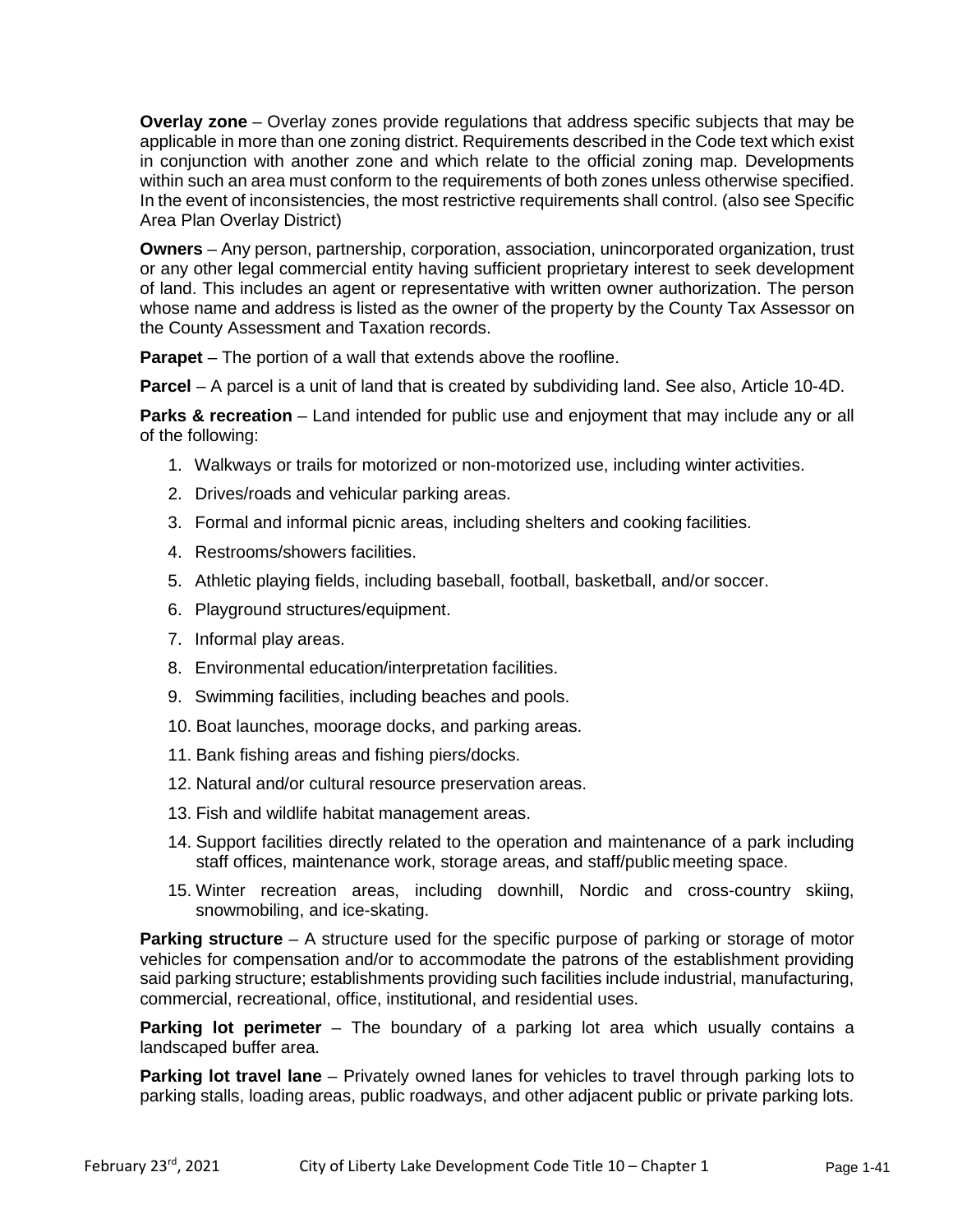**Parking vs. storage** – Parking is the area used for leaving motor vehicles for a temporary time. Storage is to place or leave in a location for maintenance, repair, sale, rental, or future use.

**Participant and spectator sports facilities** – Participant sports and recreation use in which the sport or recreation is conducted within an enclosed structure or an outdoor facility. Examples include but are not limited to bowling alleys, roller and ice-skating rinks, dance halls, racquetball courts, videogame parlors, water parks, baseball and football stadiums, racetracks, and arenas. (definition does not include school related facilities which would be accessory to the school)

**Party of record** – A person who testified at the public hearing on a land use application or submitted substantive written comments on the application before the hearing record was closed.

**Pedestrian oriented development** – Development designed with an emphasis primarily on the street sidewalk and on pedestrian access to the site and buildings/structures rather than on auto access. The buildings/structures are generally located close to the public or private right-of-way and the main entrance(s) is oriented to the street sidewalk. There are generally windows or display cases along building facades. Although parking is provided, it is generally limited in size and location.

**Pedestrian walkway** – A surfaced walkway, separate from the traveled portion of a public or private right-of-way or parking lot / driving aisle.

**Permanent sign** – Any sign which is permanently affixed and which is not designed for or capable of being moved.

**Permitted use** – An activity or use so designated in any given zone, and which may occur without special action by the Hearing Body, subject to development and performance standards of the zone in which it is located.

**Person** – A corporation, company, association, society, firm, partnership or joint stock company, as well as an individual, a state, and all political subdivisions of a state or any agency or instrumentality thereof.

**Personal care services** – Barber and beauty shops, cosmetology and cosmetic salons, diet counseling centers, electrolysis/hair removal salons, tanning and fingernail salons.

**Pharmacy** – A place where drugs and dry goods are sold.

**Pier** – Exterior vertical building elements that frame each side of a building or its ground-floor windows (usually decorative).

**Pillars / posts** – A tall cylindrical vertical upright which may be used to support a structure.

**Placeholder** – An area designated by the Washington State Department of Health to hold the place of a wellhead protection area for a well until completion of the wellhead protection plan.

**Planned unit development (PUD)** – A land development project planned comprehensively as an entity through a design process prescribed by ordinance that permits some flexibility in the regulations of the underlying zone.

**Planter strip, tree cut-out** – A landscape area for street trees and other plantings within the public right-of-way, usually between the street and a sidewalk.

**Plastic injection molding** – The process of forming a material by forcing it from a heated cylinder, under pressure into the cavity of a confined mould.

**Plat** – A map of a subdivision, prepared as specified in this Code and in accordance with RCW 58.17, and recorded with the Spokane County Assessor's Office. All plats shall also conform to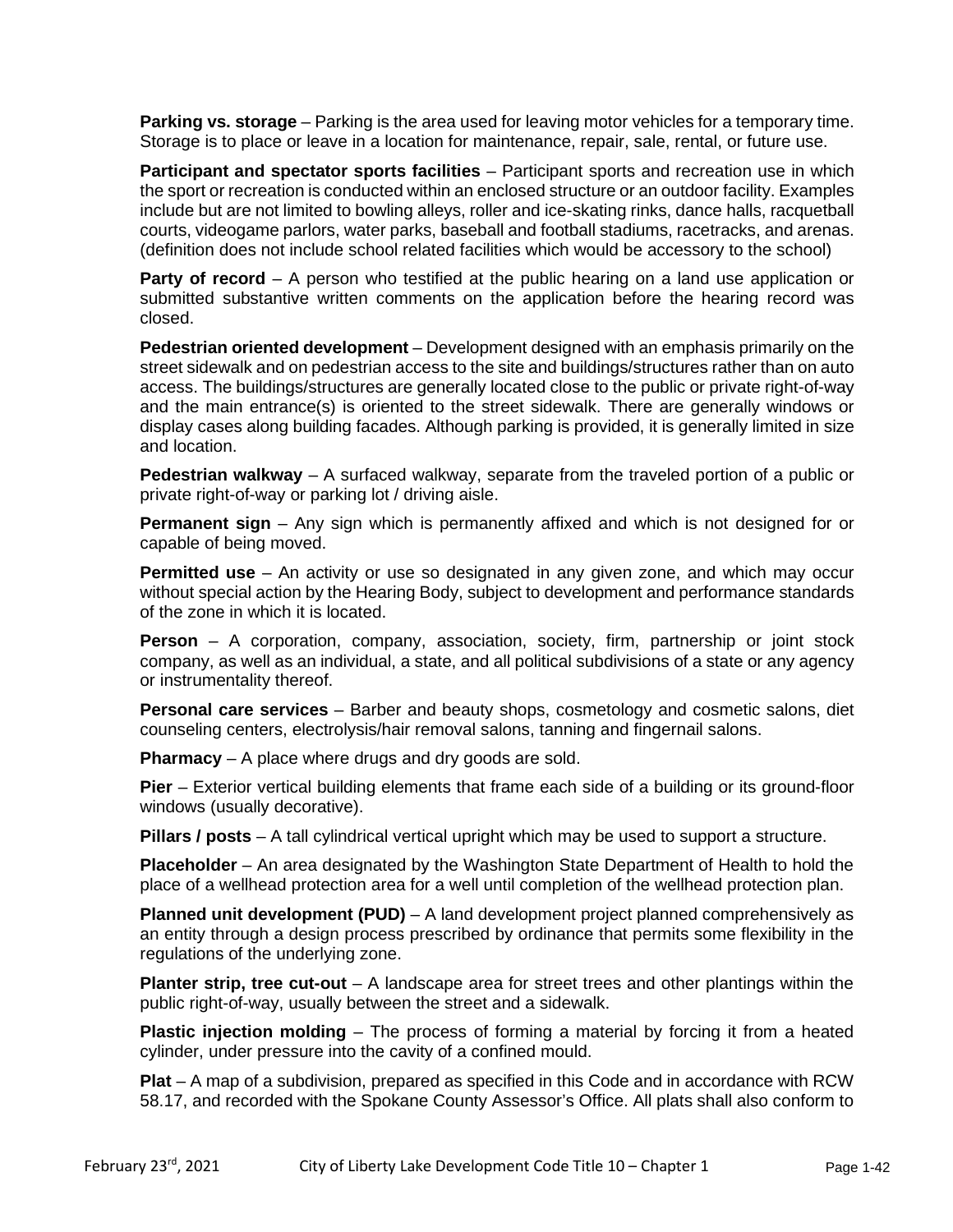Article 10-4D - Land Divisions.

**Plaza** – A public square or extra-wide sidewalk (e.g., on a street corner) that allows for special events, outdoor seating, sidewalk sales, and similar pedestrian activity.

**Pocket Park** – A small park, usually less than one-half acre.

**Pole support** – A sign support structure that is narrower than the display surface of the sign.

**Police station** – A public safety facility staffed by law enforcement officers and support staff that respond to hazards to the public health and safety.

**Pollution** – Such contamination, or other alteration of the physical, chemical, or biological properties of wetlands, or such discharge of any liquid, gaseous, solid, radioactive or other substance into wetlands as will or is likely to cause a nuisance or render such wetlands harmful, detrimental or injurious to the public health, safety or welfare, or to domestic, commercial, industrial, agricultural, recreational, or other legitimate beneficial uses, or to livestock, wildlife, fish, native vegetation, or other aquatic life.

**Porch** – A structure attached to the exterior of a building often forming a covered entrance.

**Portable sign** – Any sign which is not permanently affixed and is designed for or capable of being moved, except those signs explicitly designed for people to carry on their person.

**Portico** – A porch or walkway with a roof supported by columns, often leading to the entrance to a building.

**Post office** – An independent agency of the federal government responsible for mail delivery (and sometimes telecommunications) between individuals and businesses in the United States and the facility that houses post office personnel.

**Power plant** – A facility that generates electricity from mechanical power produced by gas, coal, water, nuclear fission, etc.

**Practical alternative** – An alternative that is available and capable of being carried out after taking into consideration cost, existing technology, and logistics in light of overall project purposes.

**Premises** *–* A lot of record not separated by right-of-way and owned or managed by the same individual or entity.

**Primary** – The largest or most substantial element on the property, as in "primary": use, residence, entrance, etc. All other similar elements are secondary in size or importance.

**Primary drainage basin** – The basin of the stream or tributary within which a project is proposed, not including basins of major tributaries.

**Printing, reprographics, bookbinding, and graphic services** – The business of printing, copying, graphic production, or binding of books, or similar activities.

**Priority habitats and species** – A fish or wildlife habitat or species that has been identified by the Washington State Department of Fish and Wildlife in the Priority Habitat and Species Program or by the City of Liberty Lake as a species of local importance.

**Prison / correctional facility** – A correctional institution where persons are confined while on trial or for punishment.

**Private off-premises directional sign** – A permanently installed sign that provides directional information to business(es) located within the City of Liberty Lake, but not located on the same parcel as the business(es).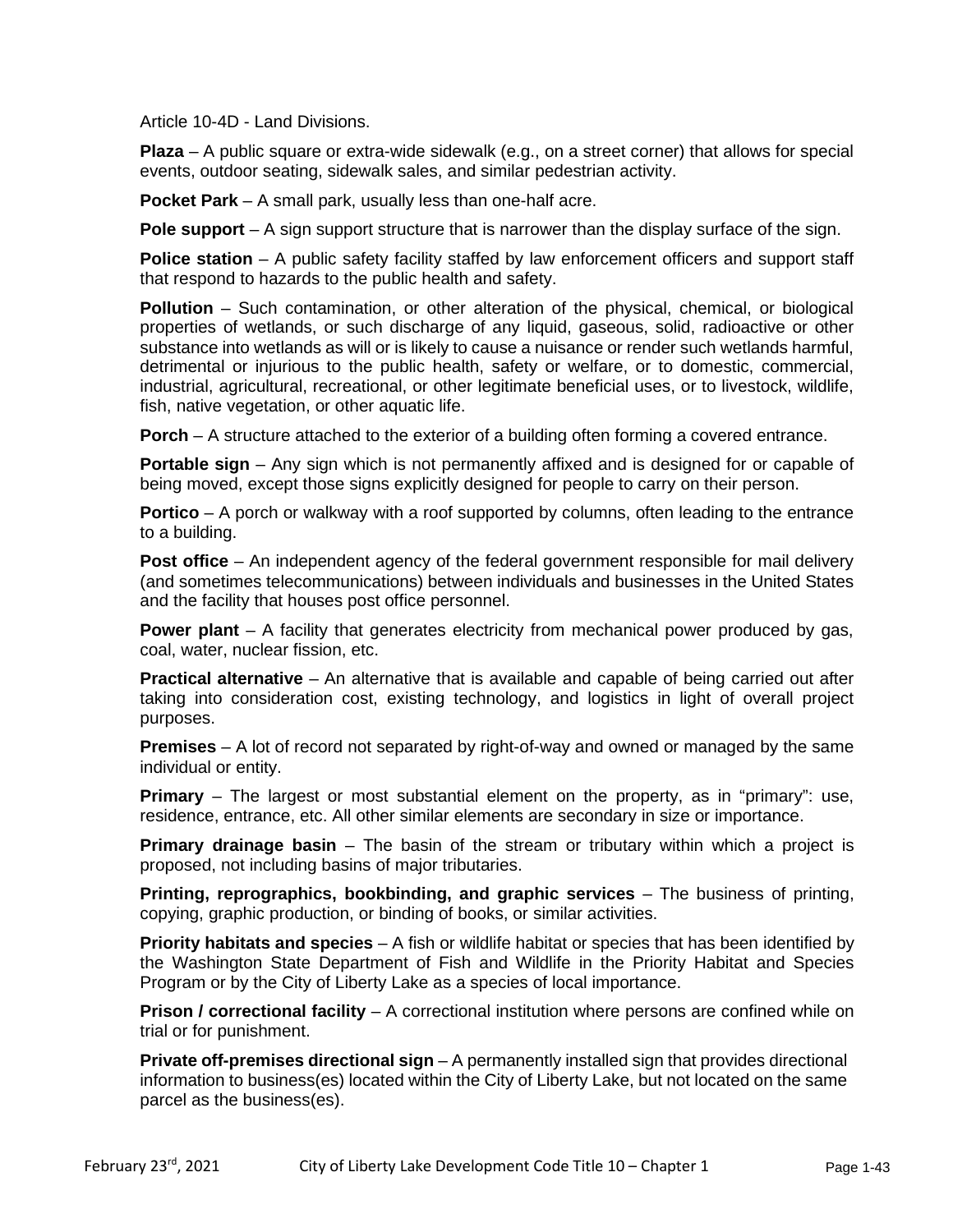**Prohibited use** – A use not specifically enumerated as a permitted use, limited use, conditional use, or nonconforming use. Prohibited uses include, but are not limited to, the enumerated "not permitted uses" within each zone of this Code.

**Project permit / project permit application – See Chapter 4.** 

**Projection** – A conditional statement about the future based on a set of assumptions.

**Public assembly** – Places where public or private groups assemble for civic, educational, political, religious, or social purposes including, but not limited to, arenas, religious institutions, lecture halls, theaters, schools, auditoriums, and stadiums. A public assembly permit must be obtained prior to holding the public assembly.

**Public facilities** – Includes streets, roads, highways, sidewalks, street and road lighting systems, traffic signals, domestic water systems, storm and sanitary sewer systems, parks and recreational facilities, and schools. See Article 10-3G.

**Public improvements** – Development of public facilities. See Article 10-3G.

**Public officer** – Federal, state, county, and municipal employees.

**Public right of way** – Any sidewalk, planting strip, alley, street, or pathway, improved or unimproved, that is dedicated to public use. Land that is owned in fee simple by the public, usually for transportation facilities.

#### **Public and semi-public institutional zoning district** –

P (Public and Semi-Public Institutional) – The P zone provides for large and moderate scale governmental uses, special districts, and semi-institutional uses. The zone allows for the specialized needs of providing public services to the City of Liberty Lake.

**Public services** – Includes fire protection and suppression, law enforcement, public health, education, recreation, environmental protection, and other governmental services.

**Public transit facility** – A bus transfer area or facility located at major points providing passenger access to routes and adjacent activities.

**Public utility** – A closely regulated public or private enterprise with an exclusive franchise for providing a public service paid for directly by the recipient of that service.

**Public utility local distribution facility** – Any building, structure, or device which transfers directly to the public the service or supply provided by a public utility, including telephone, electric (less than 60 feet in height), gas, cable television, water and sewer, and all other facilities, equipment and structures necessary for conducting a local distribution service by a government or public utility.

**Public utility transmission facility** – Any building, structure, or device which does not directly transfer to the public the service or supply provided by a public utility, including telephone, electric (greater than 55,000 volts or 55 KV), gas, cable television, water and sewer, and all other facilities, equipment, and structures, including substations, switching stations, and reservoirs.

**Publicly owned treatment works (POTW)** - A treatment works treating domestic sewage that is owned by a municipality, a county, the state of Washington, or the federal government.

**Qualified biologist** – The holder of a four-year degree in biology with an emphasis in fish and wildlife biology from an accredited university and at least two years field experience evaluating land use impacts on fish and wildlife species and their habitats.

**Qualified erosion or landslide specialist** – An individual or team that has both the academic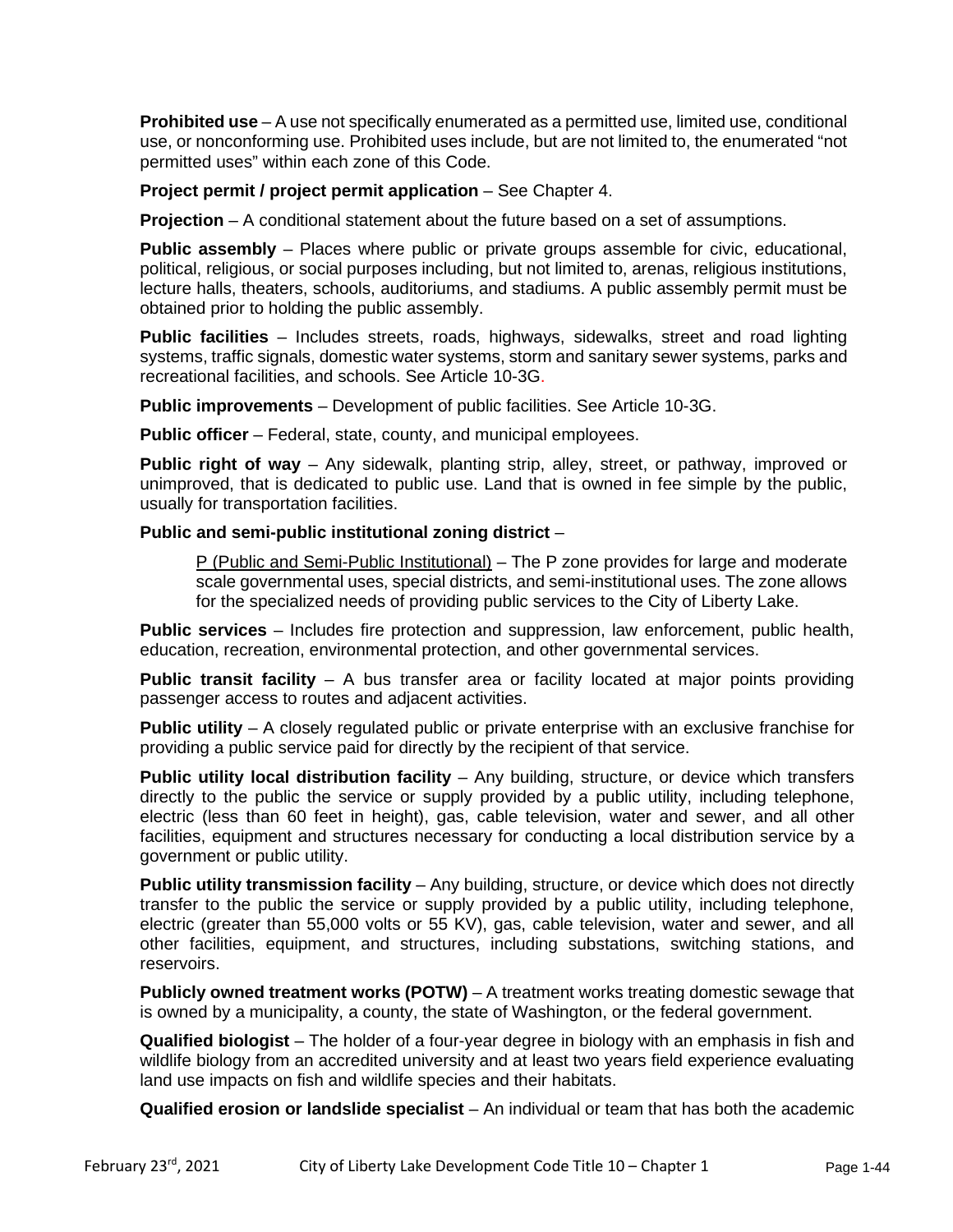qualifications and field experience to implement the provisions of Chapter 6.

**Qualified geologist** – A Washington State licensed geologist or hydrogeologist, or a geologist from another state with an equivalent license recognized by the state of Washington.

**Qualified wetlands specialist** – The holder of SWS (Society of Wetland Scientists) certification or has the equivalent in academic qualifications and field experience for making competent wetlands delineations and reports and recommendations necessary to implement the provisions of Chapter 6.

**Quasi-judicial** – Refers to an action or decision that requires substantial discretion or judgment in applying the standards or criteria of this Code, and usually involves a public hearing. See Chapter 4.

**Readerboard** – A sign face consisting of tracts to hold readily changeable letters allowing frequent changes of copy.

**Record** – The official file, exhibits, maps, and slides including the tape-recorded or video proceedings or transcription thereof.

**Recreational vehicle (RV)** – A vehicle that is:

- 1. Built on a single chassis;
- 2. 400 square feet or less when measured at the largest horizontal projection;
- 3. Designed to be self-propelled or permanently towable by a light duty truck; and
- 4. Designed primarily not for use as a permanent dwelling but as temporary living quarters for recreational, camping, travel, or seasonal use.

Includes, but is not limited to, travel trailers, truck campers, camping trailers, and self-propelled motor homes.

**Recreational vehicle park/campground** – An area where facilities are provided for camping units as defined herein, utilized by the public for camping for recreation on a temporary basis and not designed for long term occupancy. The recreational vehicle park/campground may include recreational services, facilities, and activities for utilization by the public that are typical and ordinary to the recreational vehicle park/campground industry. Recreational vehicle park/campgrounds shall comply with all applicable State and City codes.

**Recycling collection center** – A municipally or privately owned and/or operated area with a structure or vehicle, the main purpose of which is to hold recyclable materials, prior to transport to a central collection location (commercial composting storage / processing facility). Recycling collection centers collect only ferrous metals, aluminum, glass, plastics, paper, and other reusable, non-hazardous items. The recycling collection center is not a sanitary landfill, garbage, and refuse dump, or recycling plant.

**Regulated activity** – Any of the activities which are directly undertaken or originate in a wetland or its buffer.

**Repair** – The reconstruction or renewal of any part of an existing structure for the purpose of its maintenance. To restore a development to its original condition within a reasonable period after decay or partial destruction except where repair involves total replacement which is not common practice or causes substantial adverse effects to the resource or environment; maintenance means those usual acts to prevent a decline, lapse or cessation from a lawfully established condition.

**Research facility / laboratory** – A facility used for the purpose of research and investigation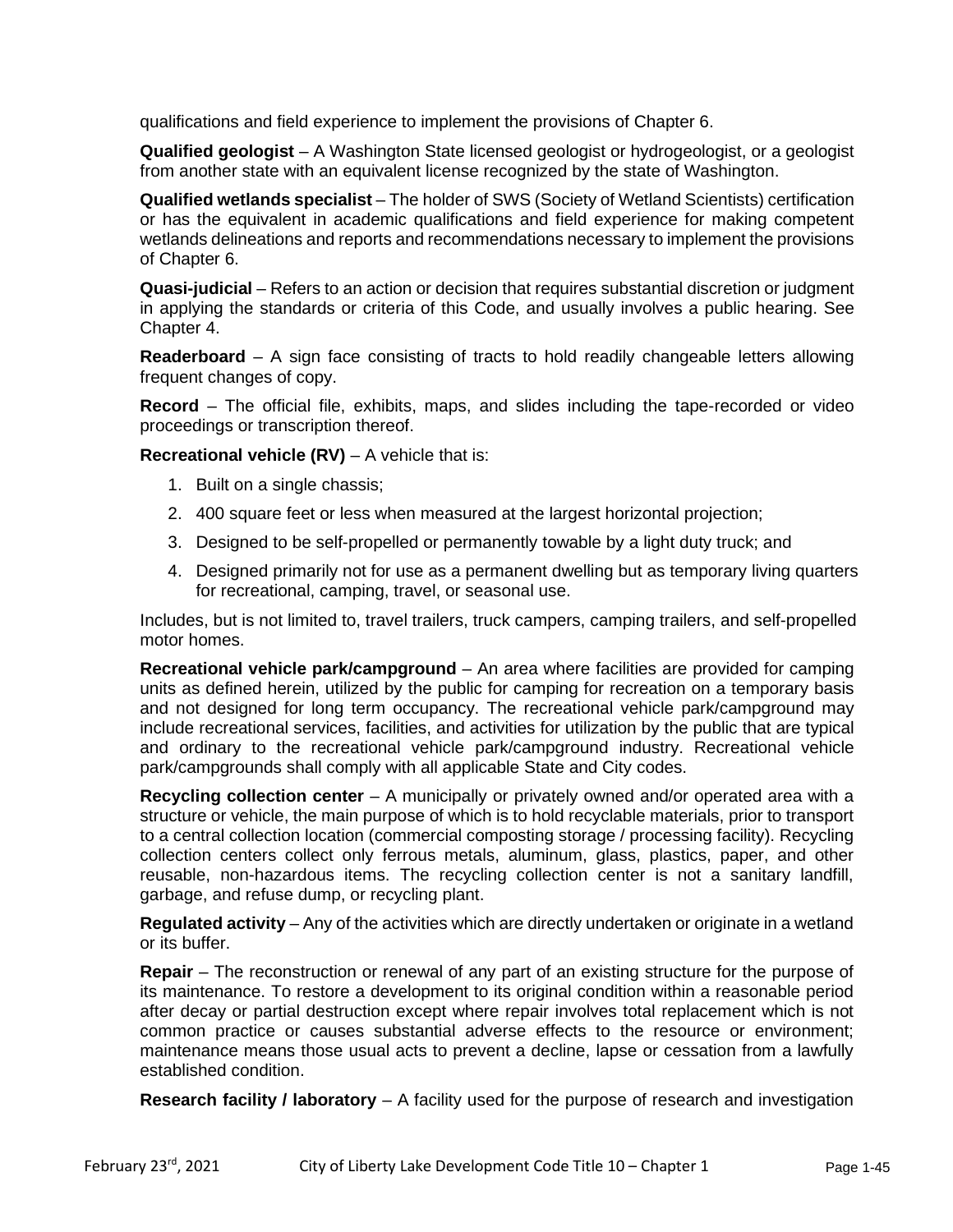aimed at the discovery and interpretation of facts or the collecting of information about a particular subject.

**Residence** – Same as "dwelling".

**Resident** – Any person (including owner or operator) hiring or occupying a room or dwelling unit for living or sleeping purposes.

#### **Residential Zoning Districts** –

R-1 (Single-Family) – The R-1 zone provides for single-family homes in support of established residential neighborhoods and a minimum net density of 4 units per acre is required. Zero lot-line housing and other incentives are permitted to promote infill, preservation of open space, and a variety of housing types and densities.

R-2 (Mixed Residential) – The R-2 zone provides for a moderate increase in density using a variety of urban housing types and designs. This design oriented designation promotes residential renewal to small-lot single family homes, townhouses, duplexes, and small apartment buildings. The mix of housing may take a variety of forms, either mixed within a single site or mixed within a general area, with varied dwelling types. The R-2 zone allows for a net density of no less than 6 units per acre.

 $R-3$  (Multi-Family) – The R-3 designation provides for a variety of medium to high density housing types and designs. The designation incorporates a combination of urban design elements to enhance the living environment while integrating the housing into a neighborhood or neighborhood business district. Urban design elements such as private and public open space, pedestrian orientation and connections, and security are integrated into the housing to create a high standard of community cohesion and character. Developments within this designation shall have a net density of no less than 12 units per acre.

**Restaurant** – Commercial establishments where meals are prepared and served to customers and may include a social or entertainment setting. (also see cafe, deli, and ice cream parlor)

**Retail sales / use (General Retail)** – Location where products such as clothing, shoes, household goods, toys, office supplies, etc. are displayed and the public is allowed to purchase items. Definition does not include adult entertainment or adult retail use establishments as defined herein.

**Retaining wall** – Any wall not an integral part of a building that is used to resist the lateral displacement of earth material.

**Retirement/elderly apartments (low income subsidized)** – A retirement/elderly apartment developed and owned by a nonprofit sponsor who receives a direct funding loan from HUD-FHA or some other agency and where rents are subsidized by HUD-FHA or some other agency based upon low-income status.

**Ridge line (building)** – The top of a roof at its highest elevation.

**Riparian wetlands** – The transitional area between aquatic and upland ecosystems that is identified by the presence of vegetation that requires or tolerates free or unbound water or conditions that are moister than normally found in the area.

**Roof** – A structural covering over any portion of a building or structure, including the projections beyond the walls or supports of the building or structure.

**Roof pitch** – The slope of a roof, usually described as ratio (e.g., 1 foot of rise per 2 feet of horizontal distance).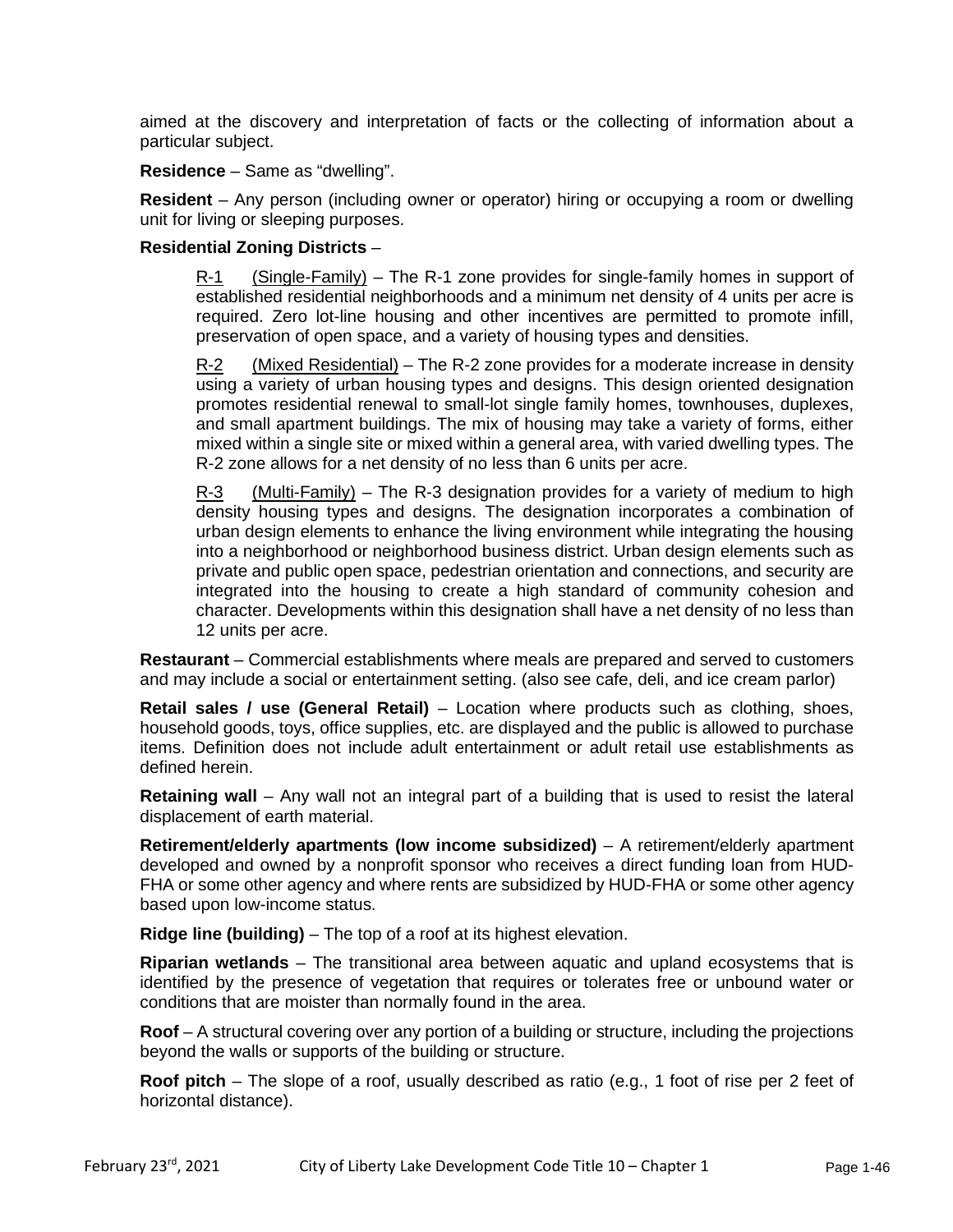**Roof sign** – A sign supported by and erected on and/or above a roof, wall, or parapet of a building or structure.

**Roof-top Garden** – A garden on a building terrace, or at top of a building with a flat roof (usually on a portion of a roof).

**Sandblasting / cutting** – A system of cutting or abrading a surface such as concrete by a stream of sand ejected from a nozzle at high speed; compressed air is used to propel a stream of wet or dry sand onto the surface; often used for cleanup of horizontal construction joints or for exposure of aggregate in architectural concrete; a method of scarifying the surface of concrete or masonry to provide a bondable surface; used to clean metal before painting.

**Schools; kindergarten, elementary, middle, junior high, and high** – Public and private institutions of learning offering instruction from kindergarten to grade 12 required by the Education Code of the State of Washington.

**Screen** – The sole purpose of a screen is to block views. A screen should be constructed of opaque materials and whose height will be effective in obstructing unwanted views.

**Scrub-shrub wetland** – An area of vegetated wetland with at least thirty percent of its surface area covered by woody vegetation less than twenty feet in height as the uppermost strata.

**Secure community transition facility (SCTF)** – Any dwelling or place licensed, certified or authorized by state, federal or local authorities to confine and treat sex offenders through a rehabilitation treatment program for those conditionally released from total confinement under a court ordered civil commitment. May include: secure community housing unit operated by the Department of Social and Health Services and secure community housing unit operated by a contractor on behalf of the Department of Social and Health Services.

**Secure residential treatment facility** – Any dwelling or place licensed, certified, or authorized by state, federal or local authorities to confine and treat sex offenders through a rehabilitation treatment program for those conditionally released from total confinement under a court ordered civil commitment. May include: secure community housing unit operated by the Department of Social and Health Services and secure community housing unit operated by a contractor on behalf of the Department of Social and Health Services.

**Self-service storage facility (mini-storage)** – A facility including buildings and/or structures containing spaces of varying sizes leased or rented on an individual basis and used exclusively for the indoor storage of excess property.

**Senior housing** – Housing designated and/or managed for persons over the age of 55. (Specific age restrictions vary.)

**SEPA rules** – Chapter 197-11 WAC adopted by the WA State Department of Ecology.

**Serviceable** – Presently usable.

**Setback** – The distance between a building (or other feature of development) and a property line. Minimum and maximum setbacks may be required for front, flanking, side, and rear yards.

**Sewage sludge** – The concentrated deposit, sediment, or mass resulting from the treatment of sewage, including materials pumped from cesspools, septic tanks, sewage holding tanks and drywells.

**Sewage treatment plant** – A facility for receiving and treating sewage from the city sanitary sewer system.

**Shall** – As used in this Code, is mandatory.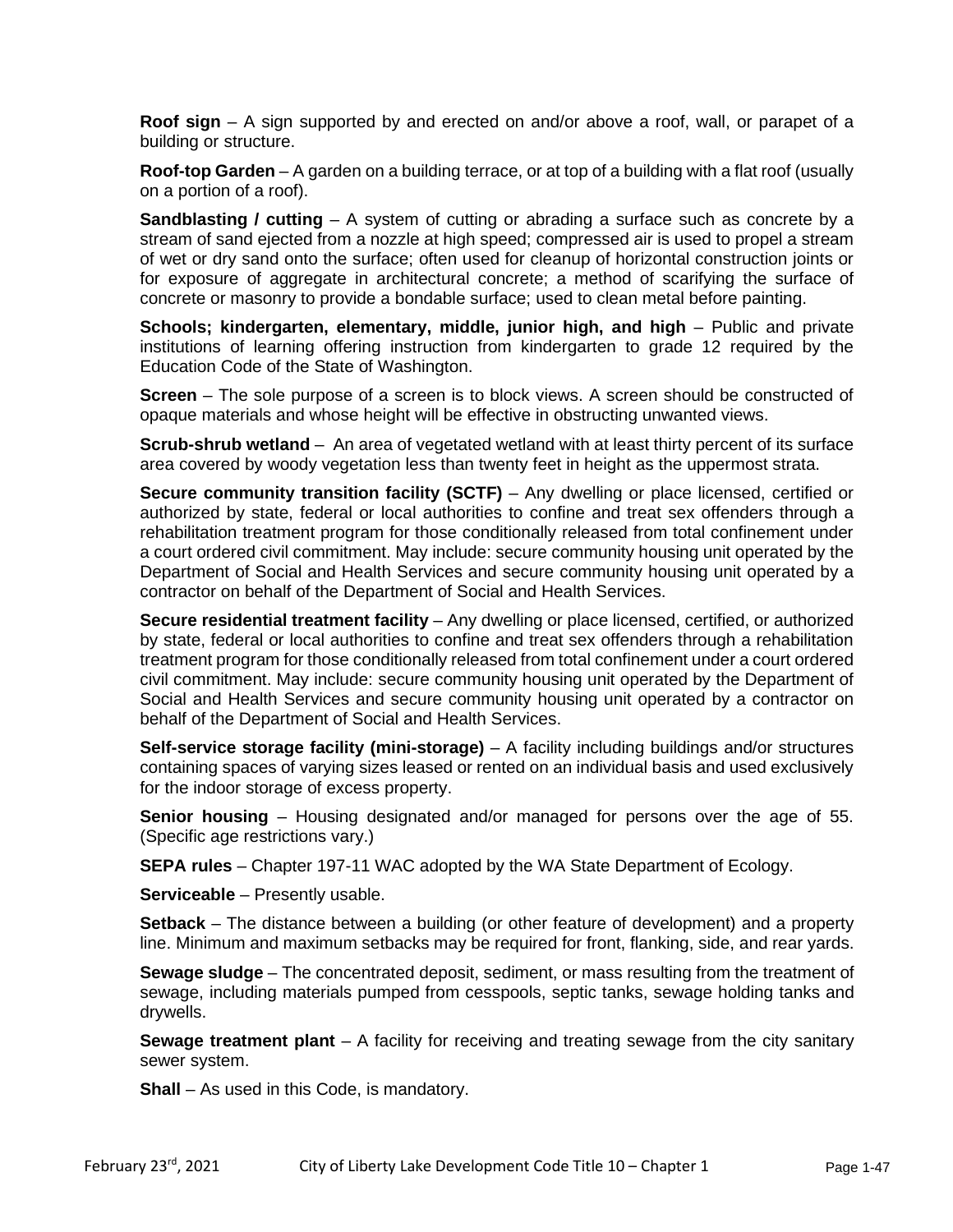**Shared driveway** – When land uses on two or more lots or parcels share one driveway. An easement or tract (owned in common) may be created for this purpose. See Article 10-3B.

**Shared parking** – See Article 10-3D.

**Shielded fixture** – Outdoor light fixtures shielded or constructed so that light rays emitted by the fixture are projected below the horizontal plane passing through the lowest point on the fixture from which light is emitted, i.e. a shoebox-type fixture or a cutoff fixture as defined by the Illuminating Engineering Society of North America. The fixtures almost always have a flat, horizontally oriented lens and opaque (usually metal) sides. A luminaire mounted in a recessed fashion under a canopy or other structure so that the surrounding structure effectively shields the light in the same manner is also considered fully shielded.



**Shopping centers** – Two or more individual stores, in the same building or attached buildings, with an area greater than 25,000 gross sq. ft.

**Sign / signage** – Any visual communication device, structure, or fixture which is visible from any right-of-way and is intended to aid the establishment in question in promoting the sale of products, goods, services, or events, or to identify a building using graphics, letters, figures, symbols, trademarks or written copies. Painted wall designs or patterns, which do not represent a product, service or registered trademark or which do not identify the user, shall not be considered signs. If a design or pattern is combined with a sign, only that part of the design or pattern, which cannot be distinguished from the sign, will be considered as part of the sign. This definition does not include billboards or video boards.

#### **Significant trees, significant vegetation** – See Article 10-3C.

**Site** – A property (or group of adjacent parcels or lots under the same ownership) where activities are proposed, performed, or permitted and that is subject to a permit application under this Code.

#### **Site design review, development review** – See Article 10-4C.

**Small wireless facility** – Facilities normally and regularly used in providing wireless communication and data services, including any and all wires, lines, conduits, cables, vaults,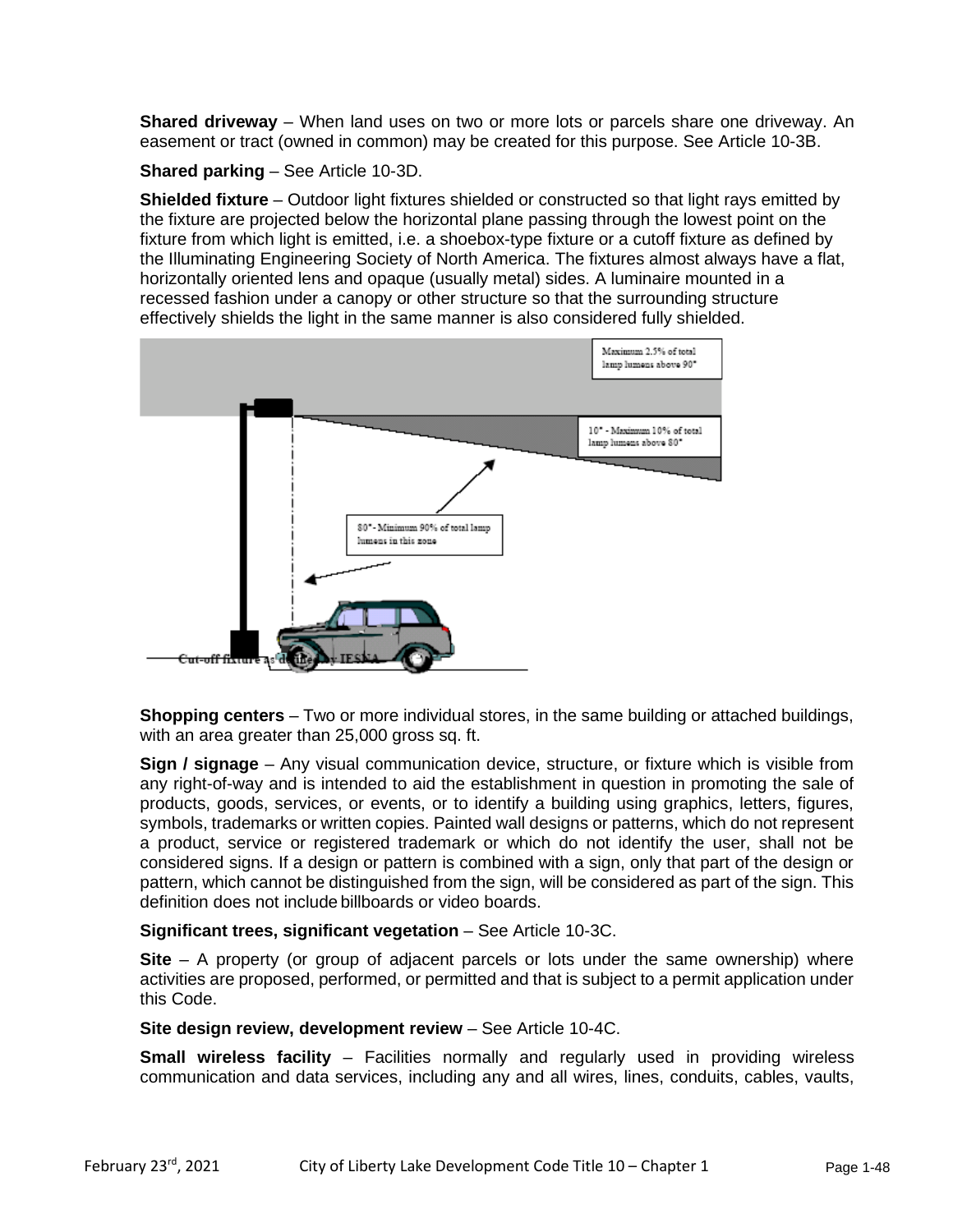duct runs, and all necessary or convenient facilities and appurtenances thereto, whether the same is located over, above or underground, specifically meeting the following conditions:

- 1. The facilities:
	- a. Are mounted on structures fifty (50) feet or less in height including their antennas as defined in herein; or
	- b. Are mounted on structures no more than ten percent (10%) taller than other adjacent structures; or
	- c. Do not extend existing structures on which they are located to a height of more than fifty (50) feet or by more than ten percent (10), whichever is greater;
- 2. Each antenna associated with the deployment, excluding associated antenna equipment (as defined herein), is no more than three (3) cubic feet in volume;
- 3. All other wireless equipment associated with the structure, including the wireless equipment associated with the antenna and any pre-existing associated equipment on the structure, is no more than twenty-eight (28) cubic feet in volume;
- 4. The facilities do not require antenna structure registration and notice to the Federal Aviation Administration, as required by 47 CFR §17;
- 5. The facilities are not located on Tribal lands, as defined under 36 CFR 800.16(x); and
- 6. The facilities do not result in human exposure to radiofrequency radiation in excess of the applicable safety standards specified in 47 CFR§1.1307(b).

**Solid waste** – All putrescible and nonputrescible solid and semisolid material, including, but not limited to, garbage, refuse, bulky wastes, inert waste, agricultural solid waste, sewage sludge, and demolition and construction wastes.

**Solid waste transfer site** – A municipally or privately owned and/or operated area with a structure or vehicle, the main purpose of which is to hold solid waste, prior to transport to a central disposal or collection location (commercial composting storage / processing facility). The solid waste transfer site is not a sanitary landfill, garbage, and refuse dump, or recycling plant.

**Special uses** – A regional land use, not specifically allowed by the zoning of the location, but that provides a benefit to the community and is compatible with other uses in the zone in which it is proposed. A special use permit may be granted by the Hearing Examiner subject to conditions placed on the proposed use to ensure compatibility with adjacent land uses. These uses require approval of a Special Use Permit as set forth in Section 10-4I-3.

**Specialized / vocational / trade school** – A vocational or university extension school used for post-secondary education or training in specific trades or fields such as business marketing and development, fine arts, etc.

**Specific area plan overlay district** – Describe in more detail the type of development planned for a specific area than is typically found in a comprehensive plan or zone map. The area covered by a specific plan can include multiple parcels and land owners, or a single large parcel. (see Article 10-2M)

**Specified anatomical areas** – Human genitals, pubic region, buttock, and female breast below a point immediately above the top of the areola, when such areas are less than completely and opaquely covered. This definition shall also include human male genitals in a discernibly turgid state, even if completely and opaquely covered.

**Specified sexual activities** – Human genitals in a state of sexual stimulation or arousal, acts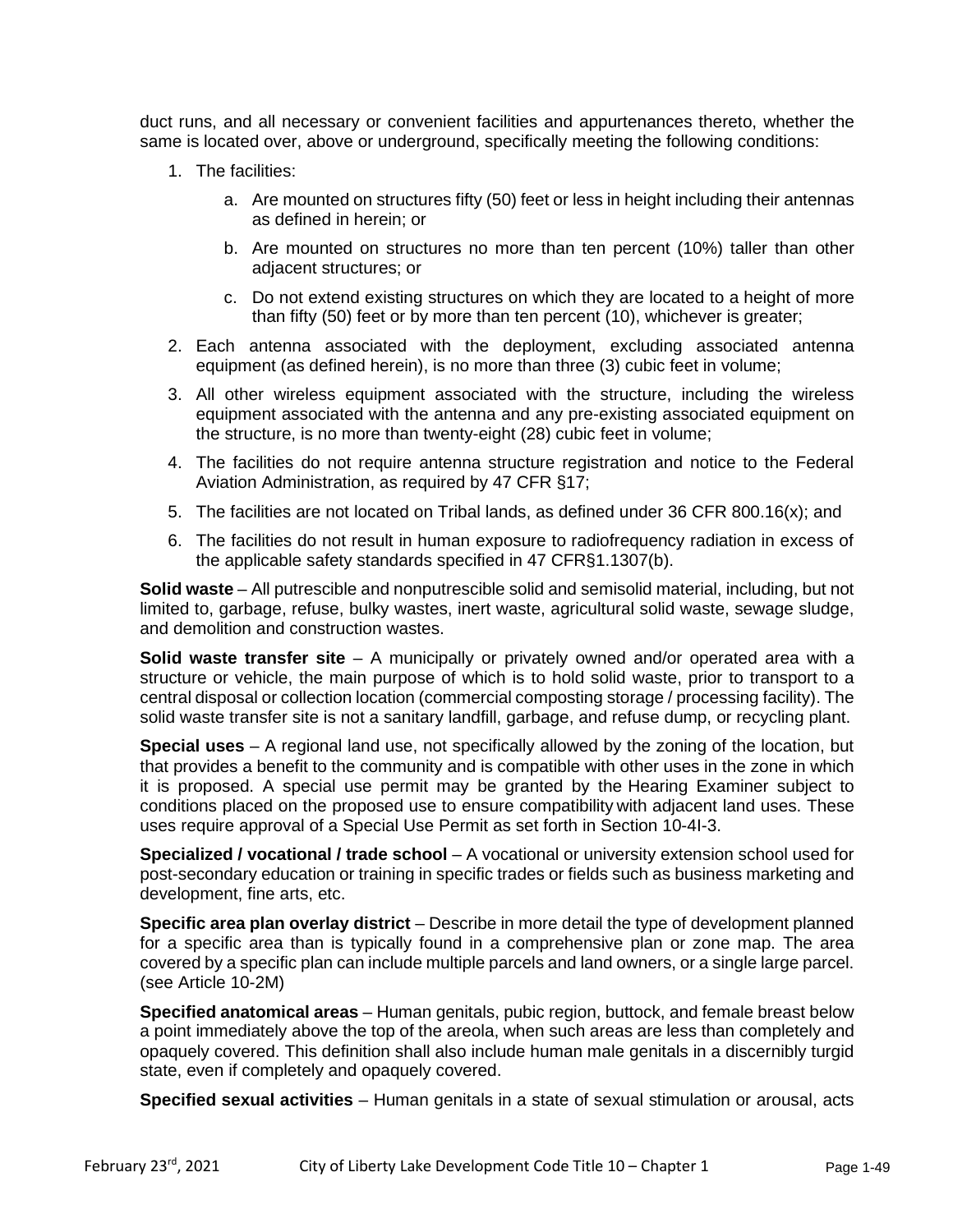of human masturbation, sexual intercourse or sodomy, fondling or other erotic touching of human genitals, pubic region, buttock or female breast.

**Sports bar** – A sports related entertainment facility that contains a full-service restaurant with a separate tavern / pub area, for use by customers 21 years of age or older. May contain pool tables, shuffleboard, arcades, and other small-scale indoor recreation areas and various types of gaming activities as permitted by the Washington State Gambling Commission as a secondary use to the primary restaurant / tavern.

**Spot light** – A lighting assembly designed to direct the output of a contained lamp in a specific tightly focused direction (a beam) with a reflector located external to the lamp.

**Stagnant water** – Any impoundment of water in which there is no appreciable flow of water through the impoundment and the level of water does not vary during any 48-hour period.

**Standards and criteria** – Standards are code requirements. Criteria are the elements required to comply with a particular standard.

**Start of construction** – Includes substantial improvement, and means the date the building permit was issued, provided the actual start of construction, repair, reconstruction, placement or other improvement was within 180 days of the permit date. The actual start means either the first placement of permanent construction of a structure on a site, such as the pouring of slab or footings, the installation of piles, the construction of columns, or any work beyond the stage of excavation; or the placement of a manufactured home on a foundation. Permanent construction does not include land preparation, such as clearing, grading and filling; nor does it include the installation of streets and/or walkways; nor does it include excavation for a basement, footings, piers, or foundations or the erection of temporary forms; nor does it include the installation on the property of accessory buildings, such as garages or sheds not occupied as dwelling units or not part of the main structure. For a substantial improvement, the actual start of construction means the first alteration of any wall, ceiling, floor, or other structural part of a building, whether or not that alteration affects the external dimensions of the building.

**Stealth** – Any Wireless Communication Antenna Array or Wireless Communication Support Tower, which is designed to blend into the surrounding environment. Examples of stealth may include architecturally screened roof-mounted antennas, building- mounted antennas painted to match the existing structure, antennas integrated into architectural elements, and wireless communication support towers designed to look like trees, clock towers, bell steeples, light poles or flag poles.

**Steep slopes** – Slopes of greater than 15 percent depending on soil conditions.

**Storage vs. parking** – Storage is to place or leave in a location for maintenance, repair, sale, rental, or future use. Parking is the area used for leaving motor vehicles for a temporary time.

**Storefront character** – The character expressed by buildings placed close to the street with ground-floor display windows, weather protection (e.g., awnings or canopies), corner building entrances or recessed entries, and similar features.

**Stormwater drainage facility** – Constructed and natural features which function together as a system to collect, convey, channel, hold, inhibit, retain, detain, infiltrate, evaporate, divert, treat or filter stormwater. Stormwater facilities include, but are not limited to, pipes, ditches, culverts, street gutters, detention ponds, retention ponds, evaporation ponds, constructed wetlands, infiltration devices, catch basins, oil/water separators, and swales.

**Story** – That portion of a building included between the upper surface of any floor and the upper surface of the next floor above, except that the topmost story shall be that portion of a building included between the upper surface of a topmost floor and the ceiling or roof above. If the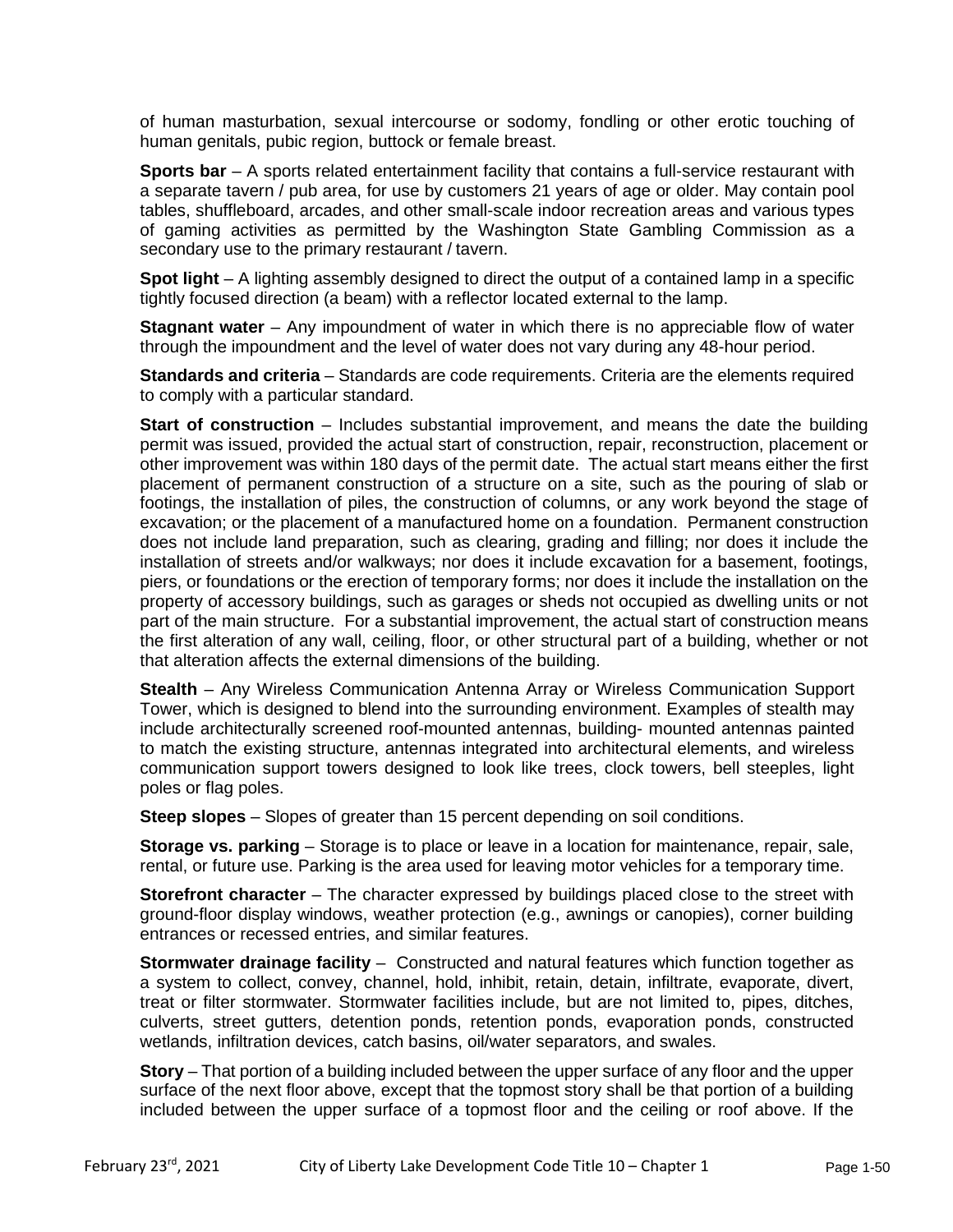finished floor level directly above a usable or unused under- floor space is more than 6 feet above grade as defined herein for more than 50% of the total perimeter or is more than 12 feet above grade as defined herein at any point, such usable or unused under-floor space shall be considered as a story.

**Street / road** – A public or private way for travel by vehicles, bicycles, and pedestrians that meets the City standards in Article 10-3G.

**Streetscape** – All elements of a development or area that are in view from other points along a street.

**Street access** – See Article 10-3B & Article 10-3G.

**Street connectivity** – The number of street connections within a specific geographic area. Higher levels of connectivity provide for more direct transportation routes and better dispersion of traffic, resulting in less traffic on individual streets and potentially slower speeds through neighborhoods.

**Street, flanking** – One of the two streets abutting a corner lot that is not parallel with the lot front line.

**Street furniture/furnishings** – Benches, lighting, bicycle racks, drinking fountains, mail boxes, kiosks, and similar pedestrian amenities located within a street right-of-way.

**Street, local access** – Street classification per the Spokane County Road Standards.

**Street, public (private)** – A public or private thoroughfare which affords primary means of access to abutting property and whose legal description of is recorded with the County Auditor. A recorded private thoroughfare may be a recorded easement for ingress or egress or a platted street designed as a private thoroughfare for access of abutting property but for which the City assumes no responsibility or ownership and is available for use to the abutting property owners only. The private road easements and road maintenance agreements shall meet the requirements of the adopted public or private road standards for the city of Liberty Lake, as amended. The private road easements and associated maintenance agreement shall be recorded with the County Auditor prior to final subdivision or segregation by Certificate of Exemption.

**Street stub** – A temporary street ending; i.e., where the street will be extended through adjacent property in the future, as those properties develop. Not a permanent street-end or dead-end street.

**Street tree** – Any tree planted on land lying between private property lines on either side of any streets, avenues or ways within the city, in roundabouts or medians within the public right-ofway, or in trees wells located in sidewalks on public right-of-way or in public access easements.

#### **Structure** –

1. Any object constructed or erected which requires location on or in the ground or is attached to something having a location on the ground (including towers, smokestacks, overhead transmission lines, captive balloons, etc.) but not including fences, retaining walls, signs or walls used as fences less than 6 feet in height. Excluded from this definition are accessory storage structures for the sole purpose of the owner or occupant less than 120 square feet in area not specifically permitted or prohibited by this Title or written interpretation thereto. Also excluded are docks and piers, but which may still be governed by the City's Shoreline Program. (See also Macro Wireless Communication Antenna Array and Macro Wireless Communication Support Tower.)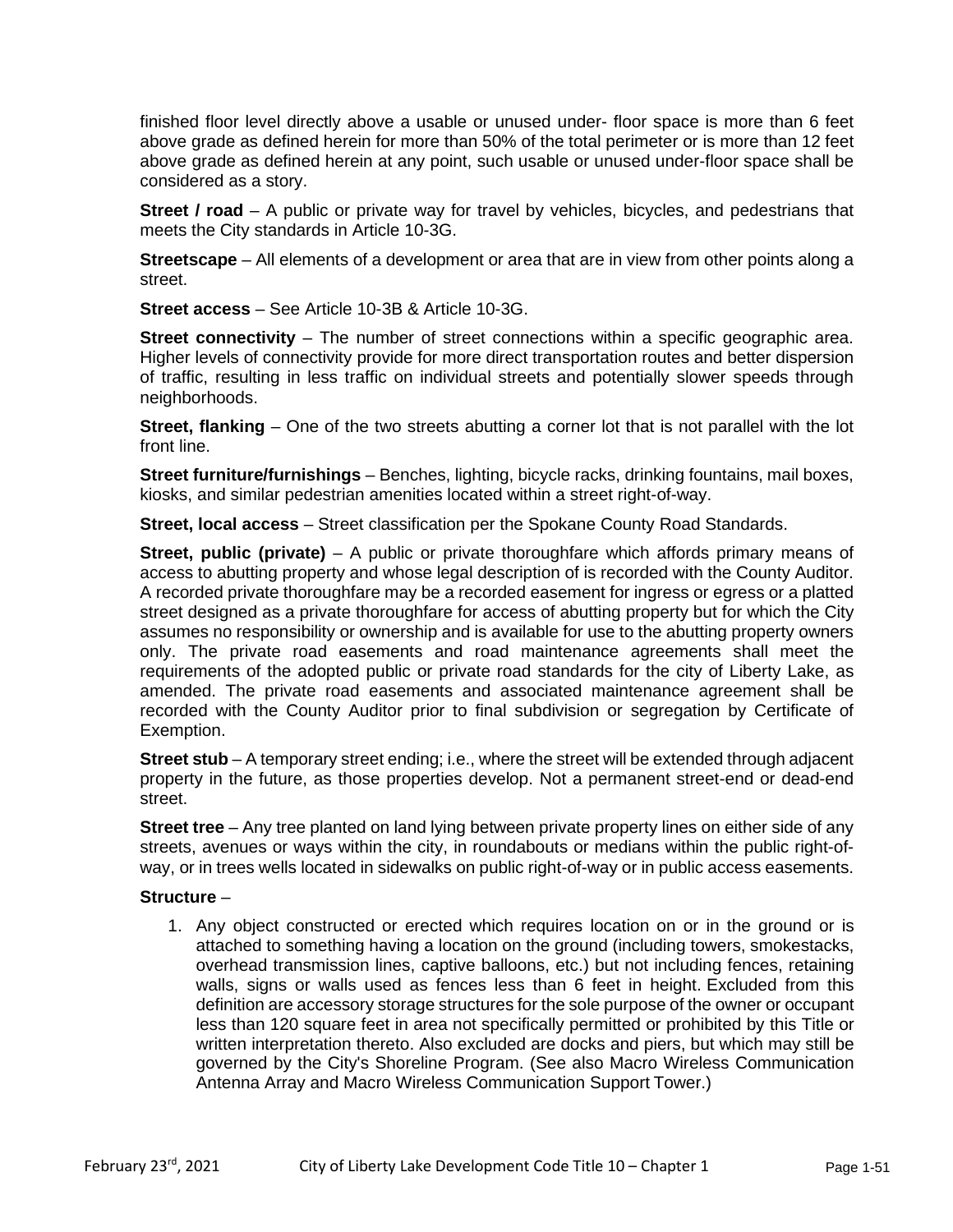- 2. When used in the context of a small wireless facility, shall mean a pole, tower, base station, or other building, whether or not it has an existing antenna facility, that is used for or to be used for the provision of wireless service, (either on its own or co-mingles with other services).
- 3. For the purposes of flood plain management, a "structure" shall be a walled and roofed building, including a gas or liquid storage tank that is principally above the ground.

**Subdivision** – Within this Code, includes both short subdivisions and long subdivisions defined within Article 10-4D.

**Subject property** – The site where an activity requiring a permit or approval under this ordinance will occur.

**Substantial damage** – Damage of any origin sustained by a structure whereby the cost of restoring the structure to its before damaged condition would equal or exceed 50 percent of the market value of the structure before the damage occurred.

**Substantial improvement** – means any repair, reconstruction, or improvement of a structure, the cost of which equals or exceeds 50 percent of the market value of the structure either:

- 1. Before the improvement or repair is started; or
- 2. If the structure has been damaged and is being restored, before the damage occurred. For the purposes of this definition "substantial improvement" is considered to occur when the first alteration of any wall, ceiling, floor, or other structural part of the building commences, whether or not that alteration affects the external dimensions of the structure.

The term excludes:

- 1. Any project for improvement of a structure to correct pre-cited existing violations of state or local health, sanitary, or safety code specifications which have been previously identified by the local code enforcement official and which are the minimum necessary to assure safe living conditions, or
- 2. Any alteration of a structure listed on the National Register of Historic Places or a State Inventory of Historic Places.

**Support structure(s)** – Posts or columns and their anchors and bolts that structurally support the sign attached to it.

**Swale** – A type of storm water facility. Usually a broad, shallow depression with vegetation that filters and processes contaminants.

**Tangent** – Meeting a curve or surface in a single point.

**Tavern / pub** – An establishment licensed for the sale and consumption of alcoholic drink for use by persons 21 years of age or older.

**Telemarketing centers / catalog and mail order houses** – A call center that has the ability to handle a considerable volume of calls at the same time aided by computer automation. Call centers are used by, but not limited to, internet and catalog retailers, and telemarketing companies.

**Temporary banner** – A temporary sign constructed of a strip of cloth, paper, plastic, or other material which is supported between poles or fastened to buildings or other structures.

**Temporary construction & sales office** – A temporary structure used as an office or job shack during the construction of buildings at a given location or as a temporary marketing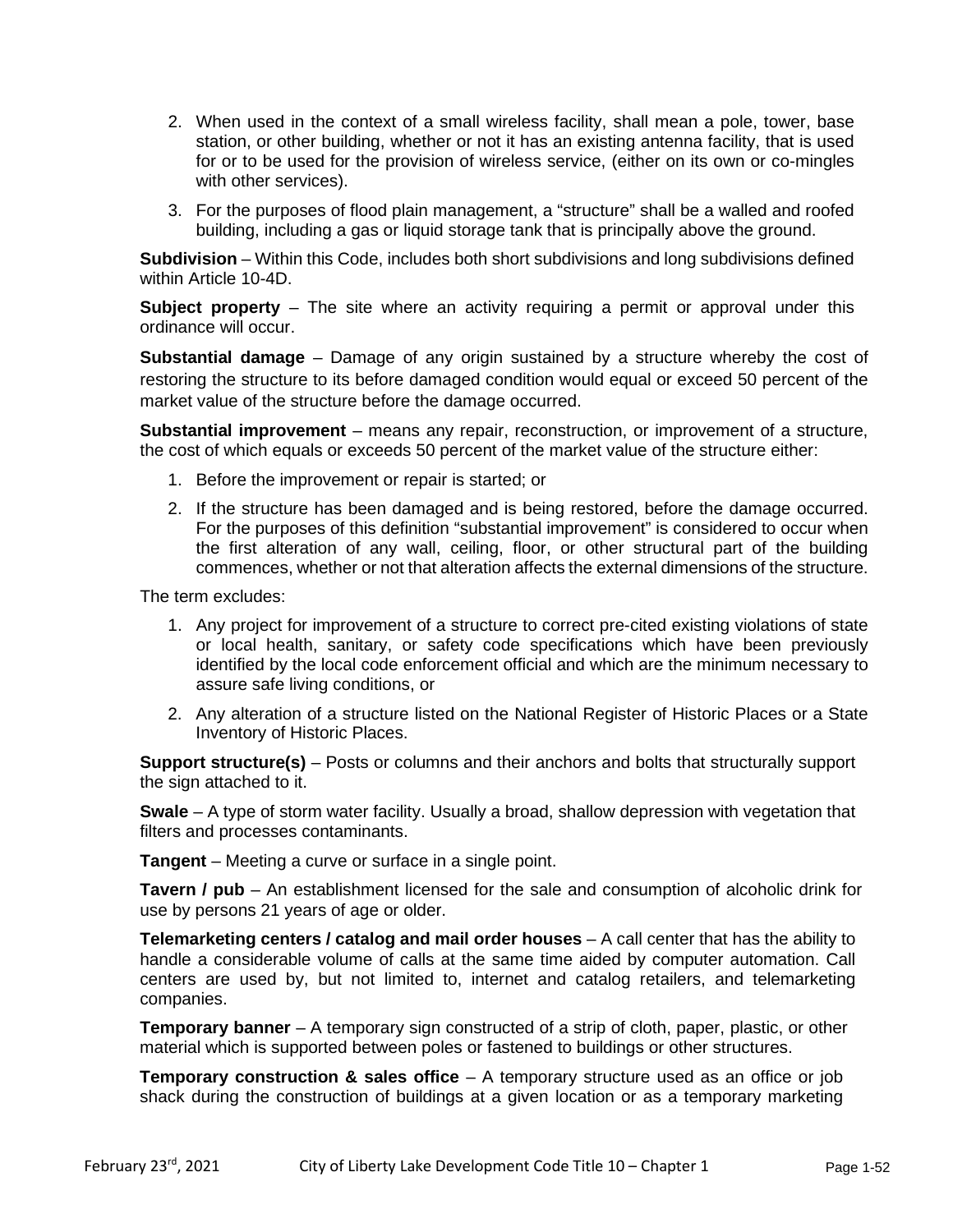center. May include a permanent structure that is temporarily being used for the above activities.

**Temporary sign** – Any non-permanently affixed sign designed or intended to be displayed for limited periods of time.

**Temporary use** – Temporary uses are characterized by the non-permanent nature of the facilities/site improvements, and/or the short term or seasonal nature of the use. Temporary uses are subject to standards and criteria as may be required in the zone and require administrative approval from the City for a Temporary Use Permit as set forth in Section 10-4I-1.

**Terrace** – A porch or promenade supported by columns, or a flat roof or other platform on a building.

**Theater** – A building designed for the performance of plays, operas, etc.: a large room or hall, usually with a raised platform and tiered seats for an audience, used for lectures, film shows, etc. Definition does not include adult entertainment or adult retail use establishments as defined herein.

**Tire salvage yard** – Any area, lot, land, parcel, building, structure or part thereof where waste, discarded or salvaged tires are exchanged, handled, bought, sold, stored, chipped, shredded or dumped. Outdoor storage of up to 800 tires and the storage of up to 1800 tires inside an enclosed building or semi-trailer, as an accessory use to a permitted business use, shall not be considered a tire salvage yard.

**Title Notice** – A document recorded with the County Auditor for the purpose of disclosure of important information, special conditions, restrictions, and/or circumstances that affect the property to a purchaser, lender, and others.

**Tool / die making** – The industrial art of manufacturing stamping dies (a cutting tool that is fitted into a diestock and used for cutting male (external) screw threads on screws or bolts or pipes or rods, plastics molds, and jigs and fixtures) to be used in the mass production of solid objects device used for shaping metal.

**Topographical constraint** – Where existing slopes prevent conformance with a Code standard.

**Tower** – A structure not enclosed with exterior walls and which extends more than 75 feet above grade or which exceeds the maximum building height for the zone in which it is located. Public utility structures used for the distribution or transmission of electricity are excluded from this definition, but structures used for production of energy are included (e.g. wind tower). Structures less than the above-stated height standard shall be considered accessory structures. Does not include: Wireless Communication Antenna Array or Wireless Communication Support Tower.

**Tower, private** – A structure less than 75 feet in height above grade used for two-way communication for hobby or emergency service purposes by private individuals. Does not include: Wireless Communication Antenna Array or Wireless Communication Support Tower.

**Tract: private/public** – A piece of land set aside in a separate area for dedication to the public, a homeowner's association, or other entity (e.g., open space, recreation facilities, sensitive lands, etc.).

**Trailer** – A wheeled vehicle that can be pulled by a car or truck and is equipped for occupancy.

**Transportation facilities** – The physical improvements used to move people and goods from one place to another; i.e., streets, sidewalks, pathways, bike lanes, airports, transit stations and bus stops, etc.).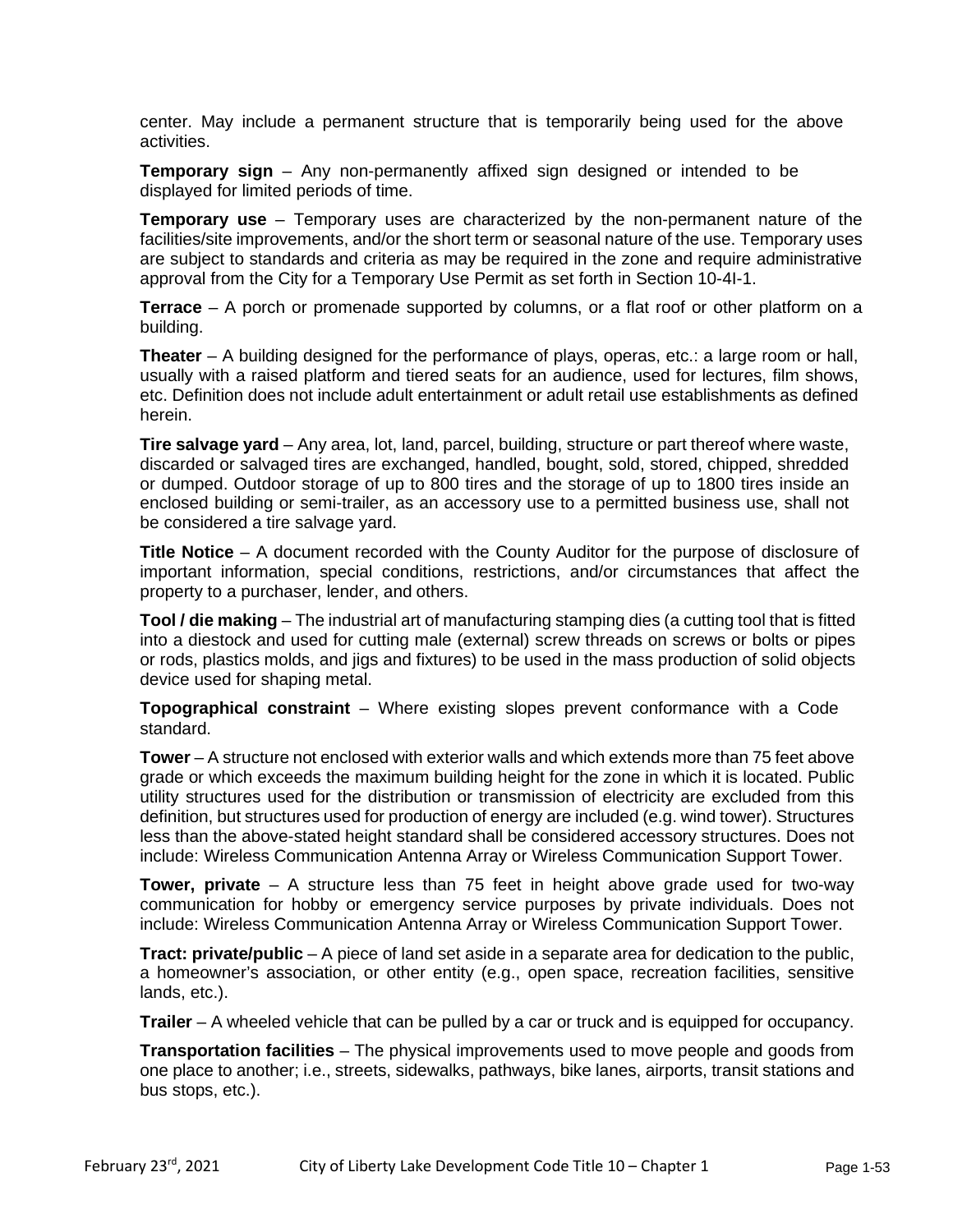**Transportation mode** – The method of transportation (e.g., automobile, bus, walking, bicycling, etc.)

**Triplex** – A building with three attached housing units on one lot or parcel.

**Ultralight vehicle** – A vehicle that meets the Federal Aviation Administration specifications for an ultralight vehicle.

**Uniformity** – In outdoor lighting, uniformity is a measure indicating how evenly light is distributed across a surface. Typically the measure is expressed as a ratio of one value to another, such as average to minimum, or maximum to minimum. Using ratios, perfect uniformity would be 1:1.

**Urban growth area (UGA)** – Areas within which urban growth shall be encouraged and outside of which growth can occur only if it is not urban in nature as defined in RCW 36.70A.030(18).

**Use** – The purpose for which land or building is arranged, designed, or intended, or for which either is or may be occupied or maintained.

**Utilities** – Enterprises or facilities serving the public by means of an integrated system of collection, transmission, distribution, and processing facilities through more or less permanent physical connections between the plant of the serving entity and the premises of the customer. Included are systems for the delivery of natural gas, electricity, telecommunications services, and water, and for the disposal of sewage.

**Utility pole** – A pole located in the right-of-way that is designed and primarily used for the support of electrical power lines, telephone wires, television cables or wireless-only facilities.

**Vacate plat/street** – To abandon a subdivision or street right-of-way. For example, vacation of a public right-of-way that is not needed or cannot be used for a street or other public purpose. A plat may be vacated, returning the property to an undivided condition.

**Variance** – An administrative (Class A Variance) or quasi-judicial (Class B Variance) decision to lessen or otherwise modify the requirements of this Code for a particular piece of property, which property, because of special circumstances applicable to it, is deprived of privileges commonly enjoyed by other properties in the vicinity and similar zone classification and which adjustment remedies the difference in privileges; provided, however, that a variance granted shall not authorize a use otherwise prohibited in the zone classification in which the property is located. (See Article 10-5B).

**Variance from flood elevation standards** – A grant of relief from the requirements of the requirements of Article 10-6F of this title, to permit construction in a manner that would otherwise be prohibited by that Article.

**Vegetative classes** – Certain types of wetlands as defined by the U.S. Fish and Wildlife Service's Classification of Wetlands and Deepwater Habitats of the United States, FWS/OBS-79-31 (Cowardin et al., 1979, or hereinafter amended), and must be at least one-half acre in size or comprise at least ten percent of the entire wetland.

**Vehicle** – An item which is designed to transport objects, merchandise, other articles, or persons from one point to another whether the item (vehicle) is operable or inoperable. Does not include manufactured or mobile homes.

**Vernal wetland system** – Seasonal depressional wetlands typically occurring high in the drainage that derive their hydrology from rainfall and snow and a small immediate watershed. Vernal systems are formed as a result of accumulation of surface water in an isolated basin that at no time of the year would have a natural inlet or outlet and water is entirely absent from the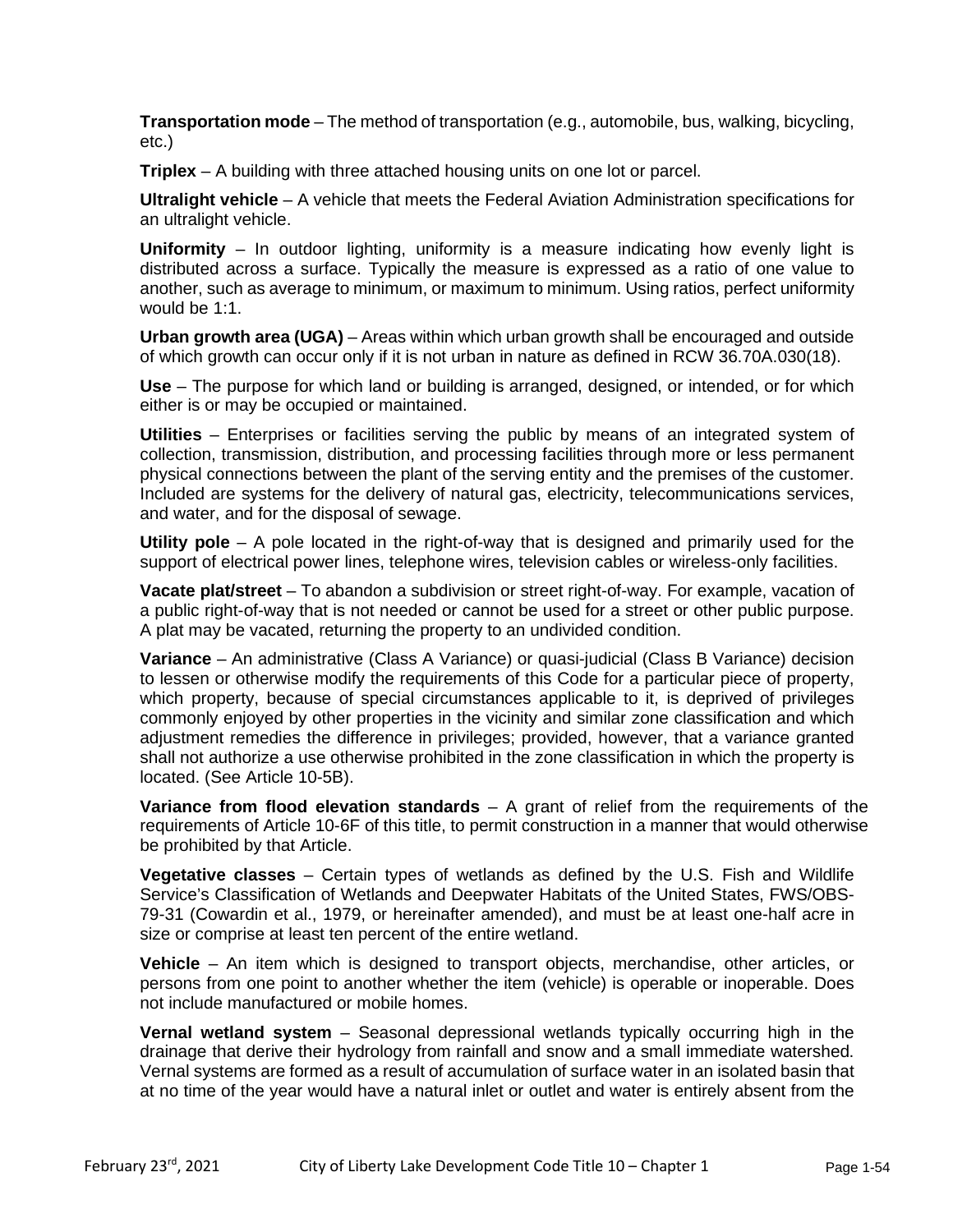surface part of the year.

**Vision clearance area** – See Section 10-3B-2, subsection N*.*

**Wall Sign** – A nonpaper sign attached or erected parallel to and extending not more than fifteen (15) inches from the facade or face of any building to which it is attached and supported throughout its entire length, with the exposed face of the sign parallel to the plane of said wall or facade.

**Warehouse and freight movement** – A place for the storage and/or distribution of goods or merchandise. Does not include manufacturing or sale of goods.

**Water dependent** – A structure for commerce or industry that cannot exist in any other location and is dependent on the water by reason of the intrinsic nature of its operations.

**Water surface elevation** – The height, in relation to the vertical datum utilized in applicable flood insurance study of flood of various magnitudes and frequencies in the flood plains of coastal or riverine areas.

**Welding / sheet metal shop** – A facility where material is processed by machining, cutting, grinding, welding, or similar processes.

**Wetland(s)** – Areas that are inundated or saturated by surface water or ground water at a frequency and duration sufficient to support, and that under normal circumstances do support, a prevalence of vegetation typically adapted for life in saturated soil conditions. Wetlands generally include swamps, marshes, bogs, and similar areas. Wetlands do not include those artificial wetlands intentionally created from nonwetland sites, including, but not limited to, irrigation and drainage ditches, grass-lined swales, canals, detention facilities, wastewater treatment facilities, farm ponds, and landscape amenities, or those wetlands created after July 1, 1990, that were unintentionally created as a result of the construction of a road, street, or highway. Wetlands may include those artificial wetlands intentionally created from nonwetland areas created to mitigate conversion of wetlands. (Defined in RCW 36.70A.030(20) as now or hereafter amended.)

**Wetland banking** – The off-site created, restoration, and/or enhancement of wetlands to compensate for unavoidable wetlands impacts associated with development. The newly created or restored site functions as a "bank" which can issue credits to compensate for future wetland impacts.

**Wetland buffer or wetland buffer area** – An area that surrounds and protects a wetland from adverse impacts to the functions and values of a wetland. The buffer width shall be determined according to the rating assigned to the wetland in accordance with Section 10-6B-3. Buffer width is measured outward from the wetland boundary.

**Wetlands Delineation Manual** – The 1987 U.S. Army Corps of Engineers Wetland Delineation Manual used in conjunction with the "Washington Regional Guidance on the 1987 Wetland Delineation Manual" dated May 23, 1994, as amended or any other wetlands delineation adopted or recommended for use by the Washington State Department of Ecology.

**Wetlands of local significance** – Wetlands evaluated by established criteria and given a higher designation as either class 1 or class 2 wetlands.

**Wetlands permits** – Any permit, modification, revision, or variance issued, conditioned or denied pursuant to Section 10-6B-3.

**Wetland types** – The wetland classes or subclasses of the wetlands taxonomic classification system described in the U.S. Fish and Wildlife Service's Classification of Wetlands and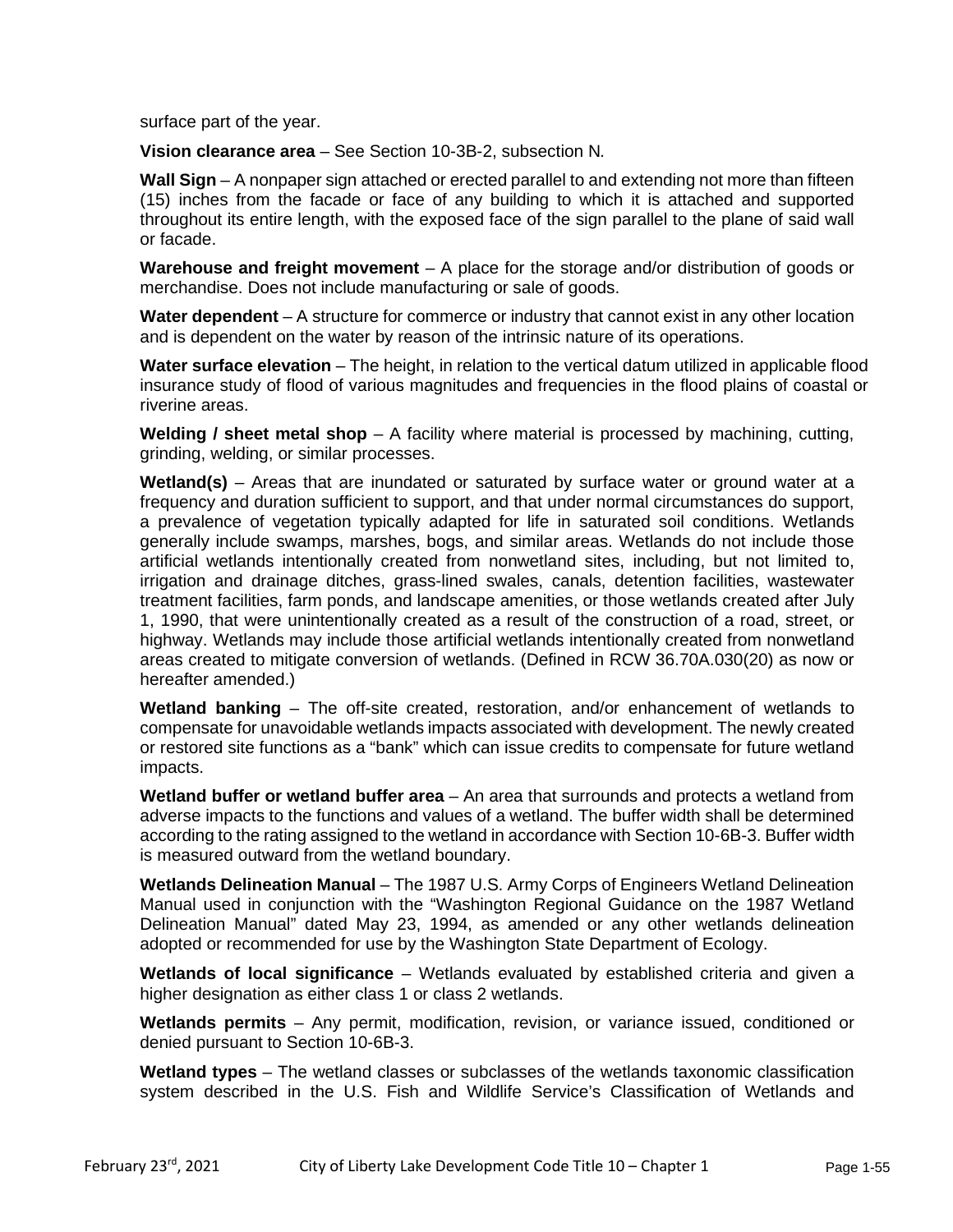Deepwater Habitats of the United States, FWS/OBS-79/31 (Cowardin et al., 1979 or hereinafter amended).

**Wholesaling / distribution facility** – Engaging in trade or sale by the piece or large quantity; selling to retailers or jobbers at a reduced price, rather than to consumers. The act or process of [distributing;](http://www.m-w.com/cgi-bin/dictionary?book=Dictionary&va=distributing) does not include manufacturing of goods.

Wildlife corridor – A landscape feature that facilitates the biologically effective transport of animals between larger patches of habitat dedicated to conservation functions. Such corridors may facilitate several kinds of traffic, including frequent foraging movements, seasonal migrations, or the once in a lifetime dispersion of juvenile animals. These are transitional habitats and need not contain all the habitat elements required for the long- term survival or reproduction of its migrants.

**Window hood** – An architectural detail placed above a window, used as an accent.

**Window Sign** *–* A sign applied to a window or mounted or suspended directly behind a window.

**Window trim** – Architectural decoration that surrounds a window.

**Winery / Microbrew** – A facility devoted to one or more activities related to making, ageing, bottling, storing, and serving of wines or beers.

**Wireless only pole** – A pole erected for the sole purpose of supporting a small wireless facility, which may be permitted if the wireless provider has demonstrated that it is technically infeasible to collocate said facility on existing light poles, utility poles or other buildings or structures to provide service in a specifically defined area.

**Wireless provider** – Any person or entity who provides wireless service or who owns, operates, or manages wireless communications and data facilities.

**Wireless services** – FCC licensed or authorized wireless services, including personal wireless services as defined in 47 U.S.C. Section 332.

**Woodworking / cabinet manufacturing** – A facility for the custom making, repairing, or refinishing of furniture or wood products.

**Xeriscaping** – A patented name for water conservation through creative landscaping, which includes appropriate planting and design, soil improvement, efficient irrigation, drought resistant turf, appropriate plant selection, use of mulches, and maintenance.

**Yard** – The area defined by setbacks (i.e., between the setback line and respective property line).

#### **Yards, Types and Measurements** –

- 1. Front Yard An area extending across the full width of a lot and lying between the lot front line and that portion of a proposed or existing building or structure on the lot closest to the lot front line, or between the lot front line and the required front yard depth in each classification when no building or structure exists or is proposed. The front yard is generally recognized by location of the main entrance to the building and/or orientation to the primary street. "Front yards" shall be measured by a line at right angles to the lot front line, or by the radial line orradial line extended in the case of a curved lot front line. Any lot extending between 2 nonintersecting streets shall be deemed to have front yards on both streets regardless of building orientation.
- 2. Rear Yard An area extending across the full width of the lot and lying between the lot rear line and that portion of a proposed or existing building or structure closest to the lot rear line, or between the lot rear line and the required rear yard depth in each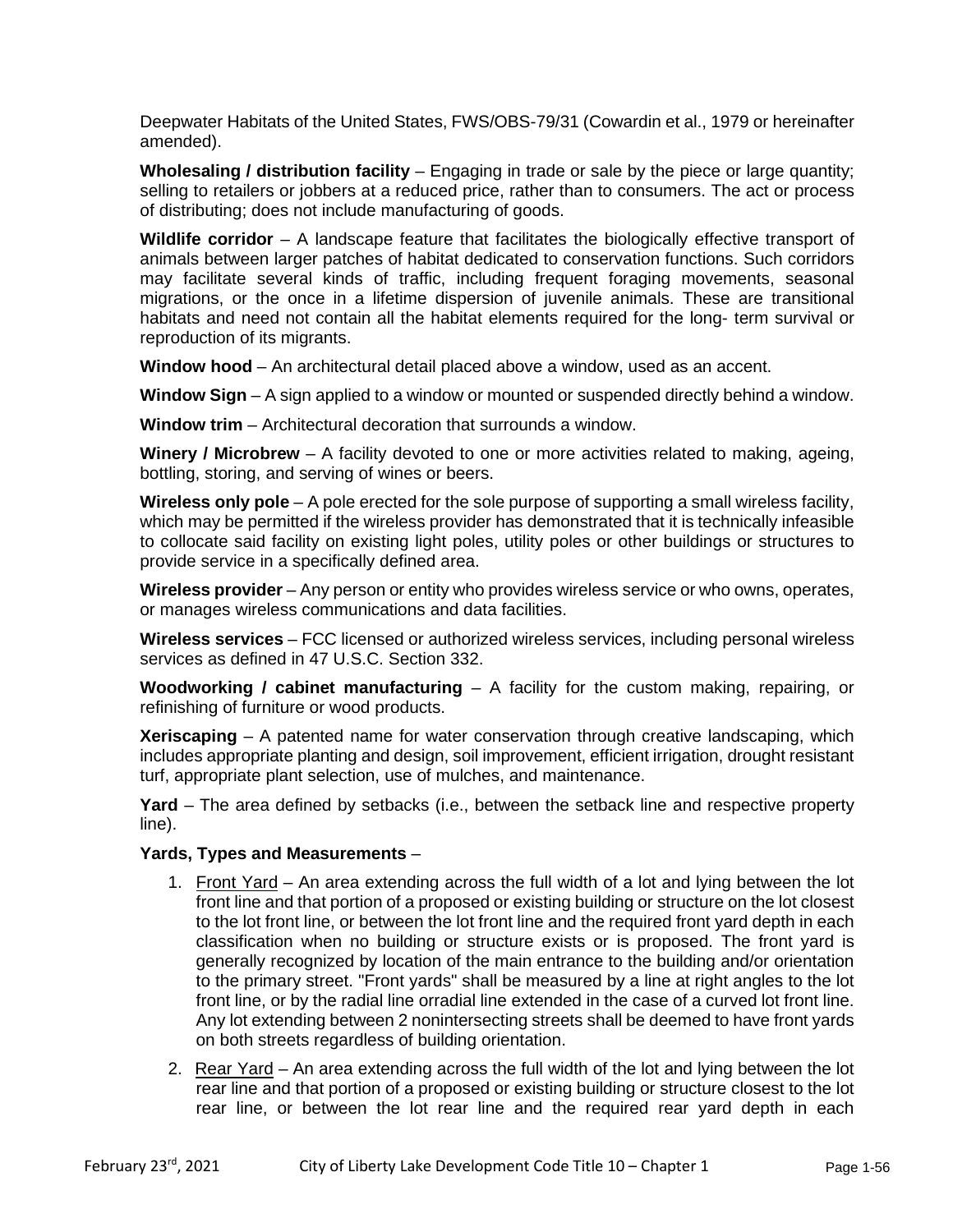classification when no building or structure exists or is proposed. "Rear yards" shall be measured by a line at right angles to the lot rear line, or by the radial line or radial line extended in the case of a curved lot area line.

- 3. Side Yard That area of a lot, unoccupied, which is neither a front yard, a rear yard, nor a flanking street yard.
- 4. Flanking Street Yard Unoccupied area of a lot which is conterminous with a flanking street, bounded by the front yard and rear yard and the flanking street yard depth, usually on a corner lot.

**Youth Camp** – The use of a site for indoor or outdoor activities for children, including sports, arts and crafts, entertainment, recreation, educational activities, swimming, fishing, horseback riding, and incidental food service.

**Zero-lot line (single family courtyard home)** – Zero-lot line houses are single family houses without a side yard setback on one side of a typical lot. This type of housing is permitted to allow development on smaller (i.e., narrower) lots and still provide usable outdoor living area in sideoriented courtyards.

**Zone** – A portion of the City of Liberty Lake designated on the official zoning map and established for the purpose of promoting orderly and efficient development of land compatible with surrounding areas and the Comprehensive Plan.

**Zoning Administrator** – The Director of Planning, Engineering & Building Services, or his/her designee.

**Zoological Park** – Any facility other than a pet shop, circus, or kennel displaying, exhibiting or keeping (one or more) species of animals. Domestic pet shows or farm displays of domestic animals are excluded from this definition.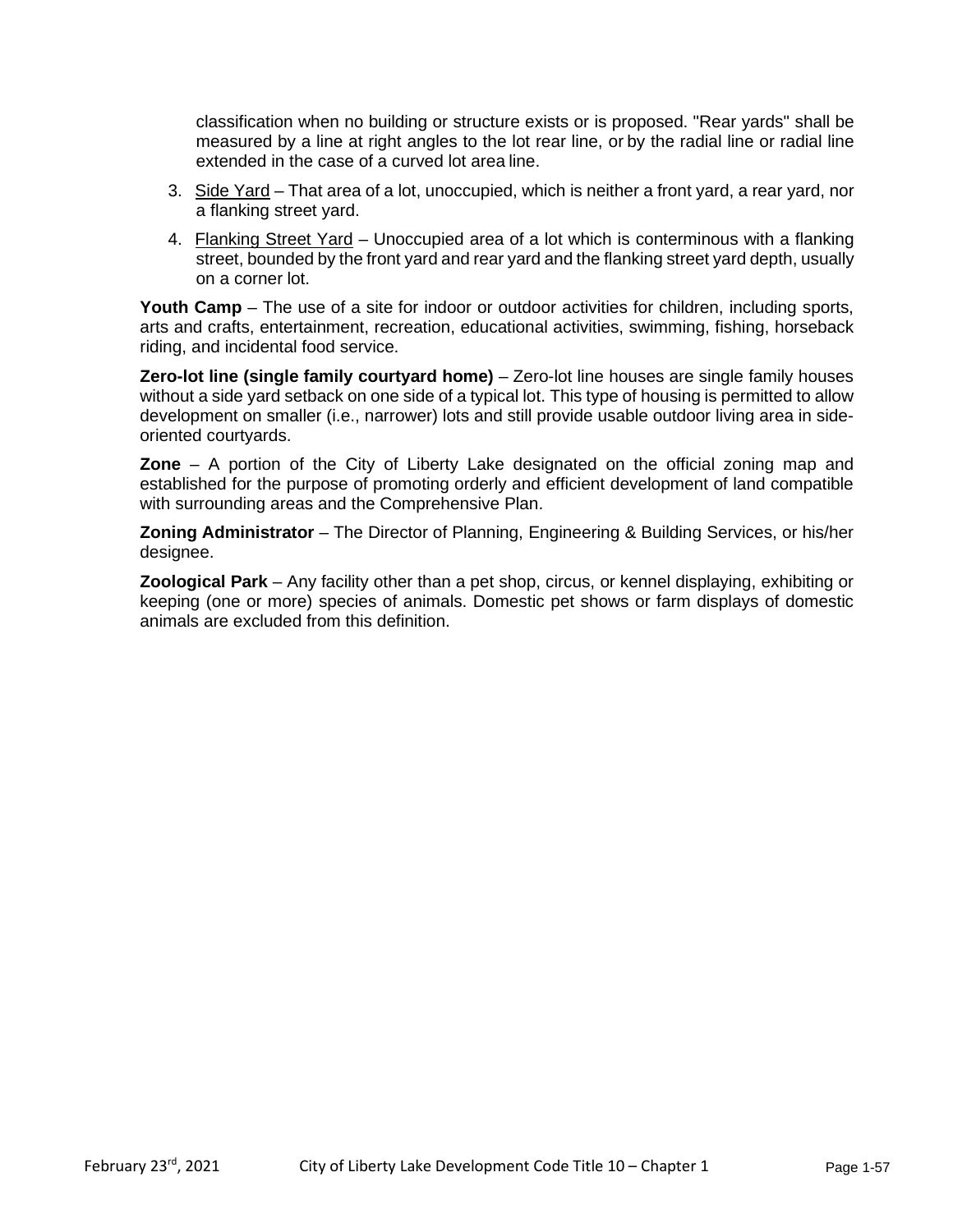# **Article 10-1D — Enforcement**

# **Sections:**

- **10-1D-1 Provisions of this Code Declared to be Minimum Requirements**
- **10-1D-2 Violation of Code Prohibited**
- **10-1D-3 Penalty**
- **10-1D-4 Complaints Regarding Violations**
- **10-1D-5 Inspection and Right of Entry**
- **10-1D-6 Abatement of Violations**
- **10-1D-7 Notice of Violation**
- **10-1D-8 Notice of Violation Administrative & Judicial Appeals**
- **10-1D-9 Emergency Order**

### **10-1D-1 Provisions of this Code Declared to be Minimum Requirements**

- A. Minimum requirements intended. In their interpretation and application, the provisions of this Code shall be held to be minimum requirements, adopted for the protection of the public health, safety, and general welfare.
- B. Most restrictive requirements apply. When the requirements of this Code vary from other provisions of this Code or with other applicable standards, the most restrictive or that imposing the highest standard shall govern.

#### **10-1D-2 Violation of Code Prohibited**

No person shall erect, construct, alter, maintain or use any building or structure or shall use, divide or transfer any land in violation of this Code or any amendment thereto.

#### **10-1D-3 Penalty**

- A. Responsible party. Person(s) having charge, care, or control of the violation or those engaged in doing such work or causing such work to be done that is in violation of this Code. If a provision of this Code is violated by a firm or corporation, the officer or officers, or person or persons responsible for the violation shall be subject to the penalties imposed by this section.
- B. Each violation a separate infraction. Each violation of a separate provision of this Code shall constitute a separate infraction, and each day that a violation of this Code is committed or permitted to continue shall constitute a separate infraction. The City may pursue such remedies as outlined in this section or any remedial action as may be allowed by state law including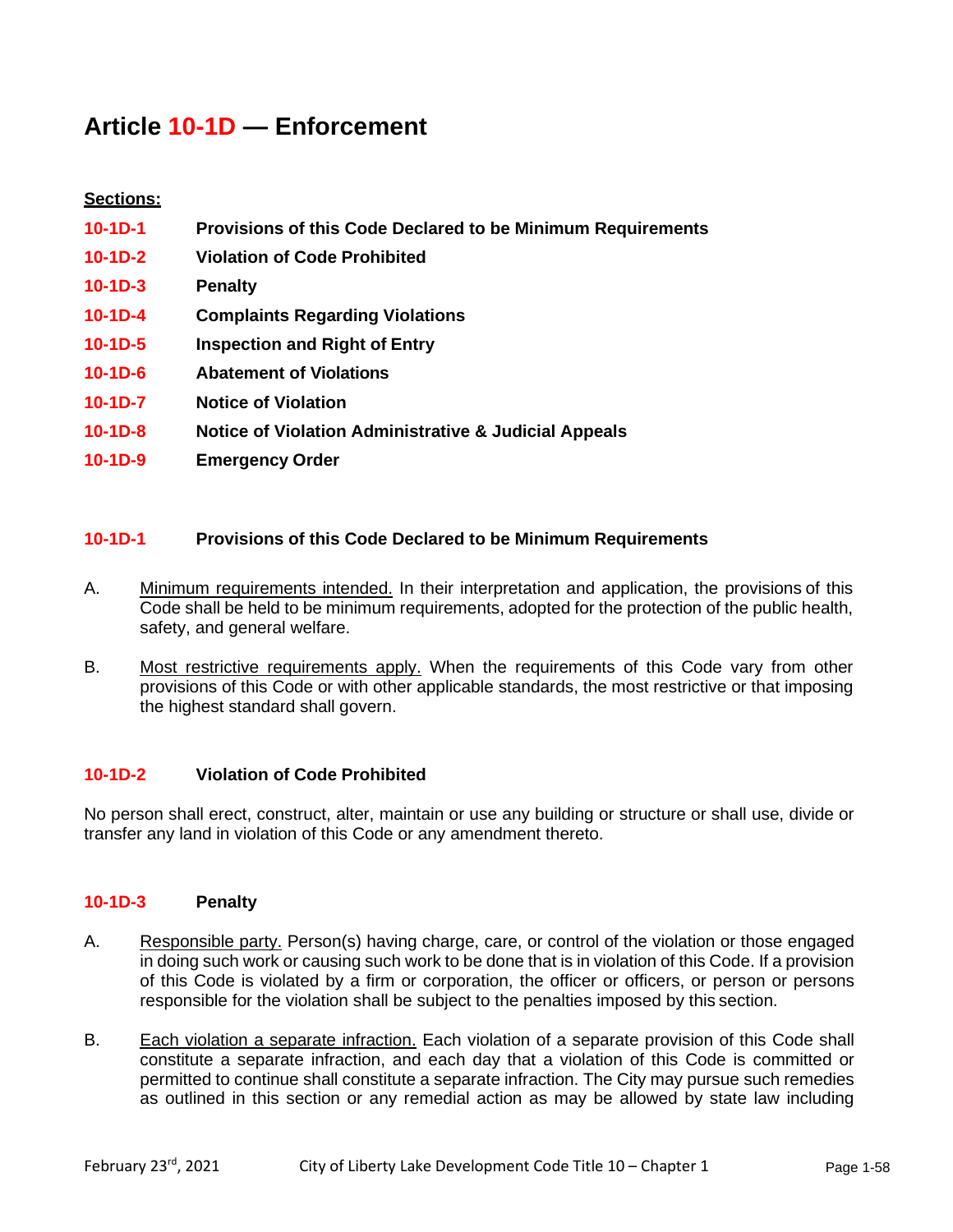abatement of the violation. The City may exercise the remedies under this Code or state law concurrently or sequentially against any person violating this Code.

- C. Class 1 civil infraction and/or abatement. Any person who violates any provision of this Code shall be found to have committed a class one (1) civil infraction and be assessed a monetary penalty in accordance with Chapter 7.80 of the Revised Code of Washington and Title 1, Chapter 4 of the Liberty Lake Municipal Code which allows for a two hundred fifty (250) dollar fine for each day that the violation occurs, not including statutory assessments. The penalty shall be imposed by a notice in writing, either by certified mail with return receipt requested or by personal service to the responsible party. The City attorney on behalf of the City of Liberty Lake may collect civil penalties and abatement work costs by use of all appropriate legal remedies including a lien(s) against the property as joint and separate personal obligations of any person in violation. If penalties or costs are not paid, the Zoning Administrator or the City attorney shall cause a claim for lien to be filed for record in the Spokane County auditor's office within ninety (90) calendar days from the date the civil penalty was imposed or within ninety (90) calendar days from the date of completion of the abatement work performed pursuant to this chapter.
- D. Citations. The Liberty Lake Police Department, at the request of the Zoning Administrator, may issue citations for the following:
	- 1. Whenever a violation threatens the health and safety of the occupants of the premises or property, any member of the public, or the environment, the Zoning Administrator may issue an Emergency Order directing that the use or activity be discontinued and the condition causing the threat to the public health and safety or threat and harm to the environment be corrected immediately. If the threat is not corrected the Zoning Administrator may order the issuance of a citation to the responsible party.
	- 2. Whenever the responsible party fails to act on a Notice of Violation and a continued violation of this Code occurs or a deliberate continued disregard of this Code occurs, the Zoning Administrator may order the issuance of a citation to the responsible party.

#### **10-1D-4 Complaints Regarding Violations**

- A. Filing written complaint. Whenever a violation of this Code occurs, or is alleged to have occurred, any person may file an investigation request with the City.
- B. File complaint with Zoning Administrator. Investigation requests, stating fully the causes and basis thereof, shall be filed with the Zoning Administrator. The Zoning Administrator or his or her designee shall properly record such complaints, investigate, and take action thereon as provided by this Code.

## **10-1D-5 Inspection and Right of Entry**

Whenever necessary to make an inspection to enforce or determine compliance with the provisions of this Code, or whenever the Zoning Administrator or his/her duly authorized inspector has reasonable cause to believe that a violation of this Code has been or is being committed, an inspector may enter any building, structure, property, or portion thereof at reasonable times to inspect the same.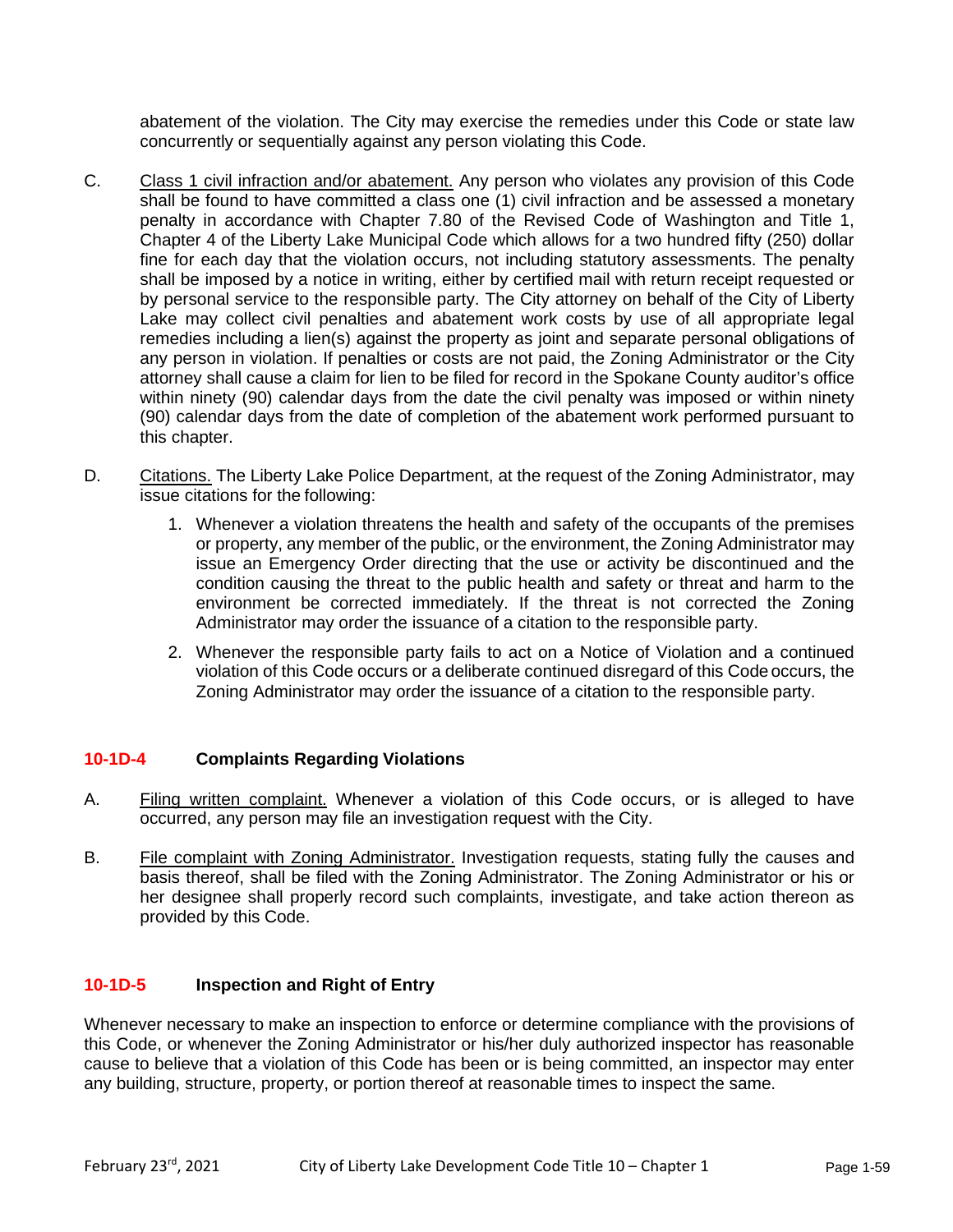- A. **Occupied properties.** If such building, structure, property, or portion thereof is occupied, the inspector shall present identification credentials, state the reasons for the inspection, and request entry.
- B. Unoccupied properties. If such building, structure, property, or portion thereof is unoccupied, the inspector shall first make a reasonable effort to locate the owner or other persons having charge or control of the building, structure, property, or portion thereof and request entry. If the inspector is unable to locate the owner or such other persons, and he or she has reason to believe that conditions therein create an immediate and irreparable land use or safety hazard, he or she shall make entry.
- C. Compliance with request. It is unlawful for any owner or occupant or any other person having charge, care, or control of any building, structure, property, or portion thereof to fail or neglect after proper request has been given to permit prompt entry where the inspector has reason to believe that conditions therein create an immediate and irreparable land use or safety hazard.
- D. Permits. Any person submitting an application for a permit issued pursuant to this Code shall be deemed to have consented to on-site inspection of their property for the purpose of assessing compliance with this Code.

### **10-1D-6 Abatement of Violations**

Any development or use which occurs contrary to the provisions of this Code or contrary to any permit or approval issued or granted under this Code is unlawful, and may be abated by appropriate proceedings as outlined in this article. A finding of a violation of this Code and paying of a penalty shall not relieve the responsible party of the duty to abate the violation. The penalties imposed by this article are in addition to and not in lieu of any remedies available to the City.

## **10-1D-7 Notice of Violation**

- A. Notice of Violation issuance. Whenever any violation of this Code occurs or any work is being done in violation of the provisions of this Code or a condition of any permit or other approval, the Zoning Administrator or his or her designee may issue a written Notice of Violation to order the violation corrected or removed, or work stopped. This Notice shall be served on the responsible party. All work under any permit or approval shall cease until it is authorized to continue by the Zoning Administrator.
	- 1. The Zoning Administrator or his or her designee may precede the Notice of Violation with attempts to secure a voluntary correction via a conversation in person or by phone, or through a written notice.
- B. Notice of Violation content. The following shall be included in the Notice of Violation:
	- 1. The street address, when available, and a legal description of real property and/or description of the property location sufficient enough to identify where the violation occurred or is located;
	- 2. A statement that the Zoning Administrator has found the person to be in violation of the City of Liberty Lake Development Code, with a brief and concise description of the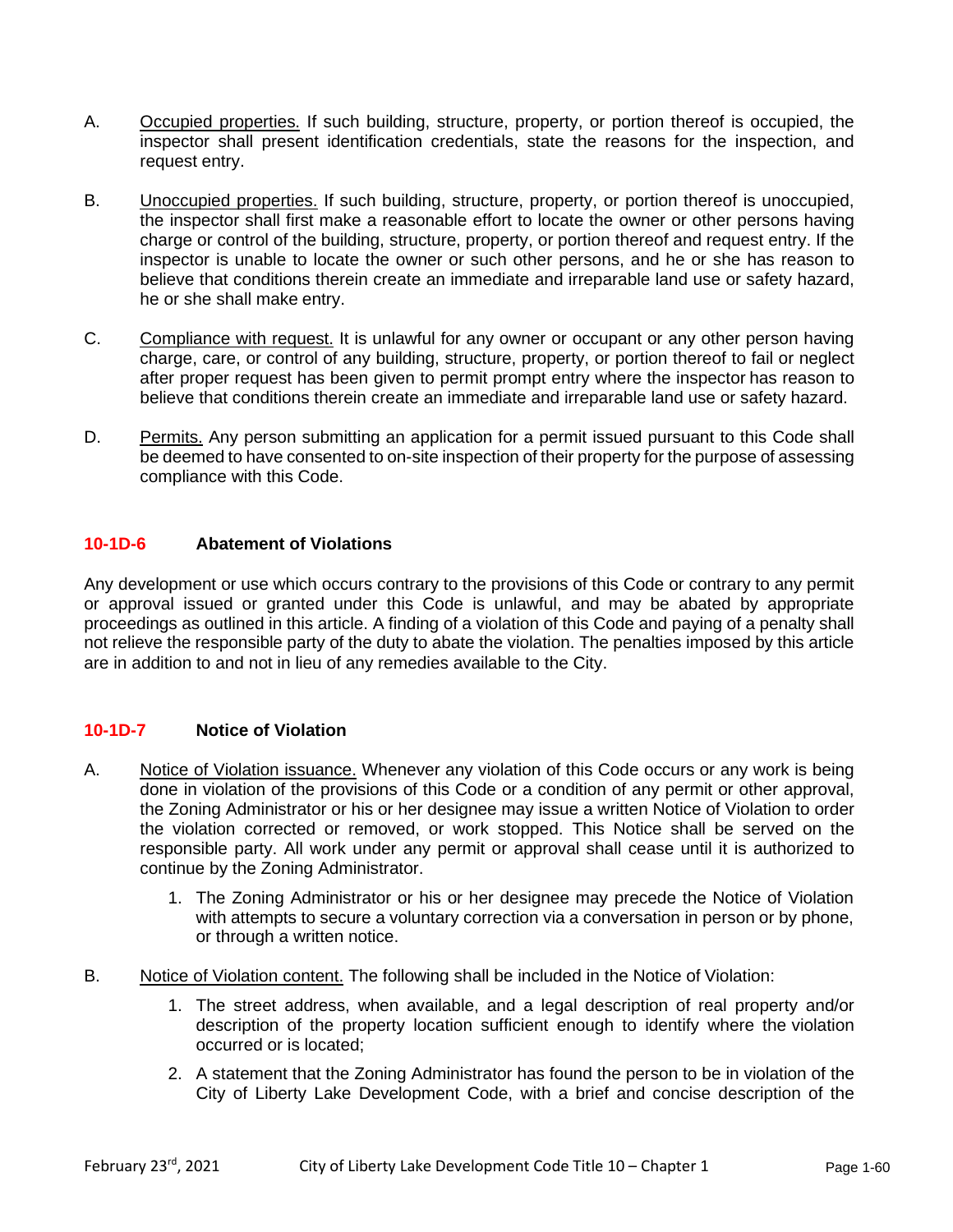conditions found to be in violation and a reference to the City regulation(s) which has been violated;

- 3. A statement of the corrective action required to be taken and that the violation shall be corrected within fourteen (14) calendar days or less from the date of service of the order;
	- a. If the Zoning Administrator has determined that corrective work is required, the notice shall require that all required permits be secured, that work physically be commenced, and that the work be completed within such times as the Zoning Administrator determines are reasonable under the circumstances, provided however, that in no event shall the time given for corrective work be greater than thirty (30) calendar days;
- 4. A statement specifying the amount of any civil penalty assessed due to theviolation and, if applicable, the conditions on which assessment of such civil penalty is contingent;
- 5. Statement advising that: If any required work is not commenced or completed within the times specified, the Zoning Administrator will proceed to cause abatement of the violation and cause the work to be done and charge the costs as a lien against the property and as a joint and separate personal obligation of any person in violation;
- 6. Statement advising that: If any assessed civil penalty is not paid, the Zoning Administrator will charge the amount of the penalty as a lien against the property and as a joint and separate personal obligation of any person in violation;
- 7. Statement that: The Notice of Violation may be appealed within fourteen (14) calendar days from the date of the notice to the City Hearing Examiner, pursuant to the provisions outlined below in Section 10-1D-8. Any per day civil penalty shall not accrue during the pendency of such administrative appeal, unless the Hearing Examiner determines that the appeal is frivolous or intended solely to delay compliance; and a failure to file a timely and complete appeal will constitute a waiver of all rights to an administrative appeal under this Code.
- C. Notice of Violation service. The Zoning Administrator or his or her designee shall serve the Notice of Violation upon the person to whom it is directed, either personally or by mailing a copy of the order by certified mail to such person at his/her last known address. If the address of any such person cannot be readily ascertained, a copy shall be mailed by certified mail to such person at the address of the location of the violation. The failure of any such person to receive such notice shall not affect the validity of any proceedings taken under this article. Service by mail in the manner provided in this section shall be effective on the date of postmark. The order may be, but is not required to be, posted on the subject property.

#### **10-1D-8 Notice of Violation - Administrative & Judicial Appeals**

A. Administrative appeal. A person to whom a Notice of Violation is directed may appeal such order to the Hearing Examiner within fourteen (14) calendar days from the date of the notice. A notice of appeal shall be delivered to Zoning Administrator by mail or personal delivery with the required appeal fee as set forth in the City Fee Schedule. The notice of appeal must be received by 4:00 p.m. on the last day of the appeal period, unless the last day of the appeal period falls on a weekend or holiday, the notice of appeal shall then be due on the following business day. Appeal requests shall contain all information required in this section. Any notice of appeal not in full compliance with this section shall not be considered. Prior to filing a notice of appeal,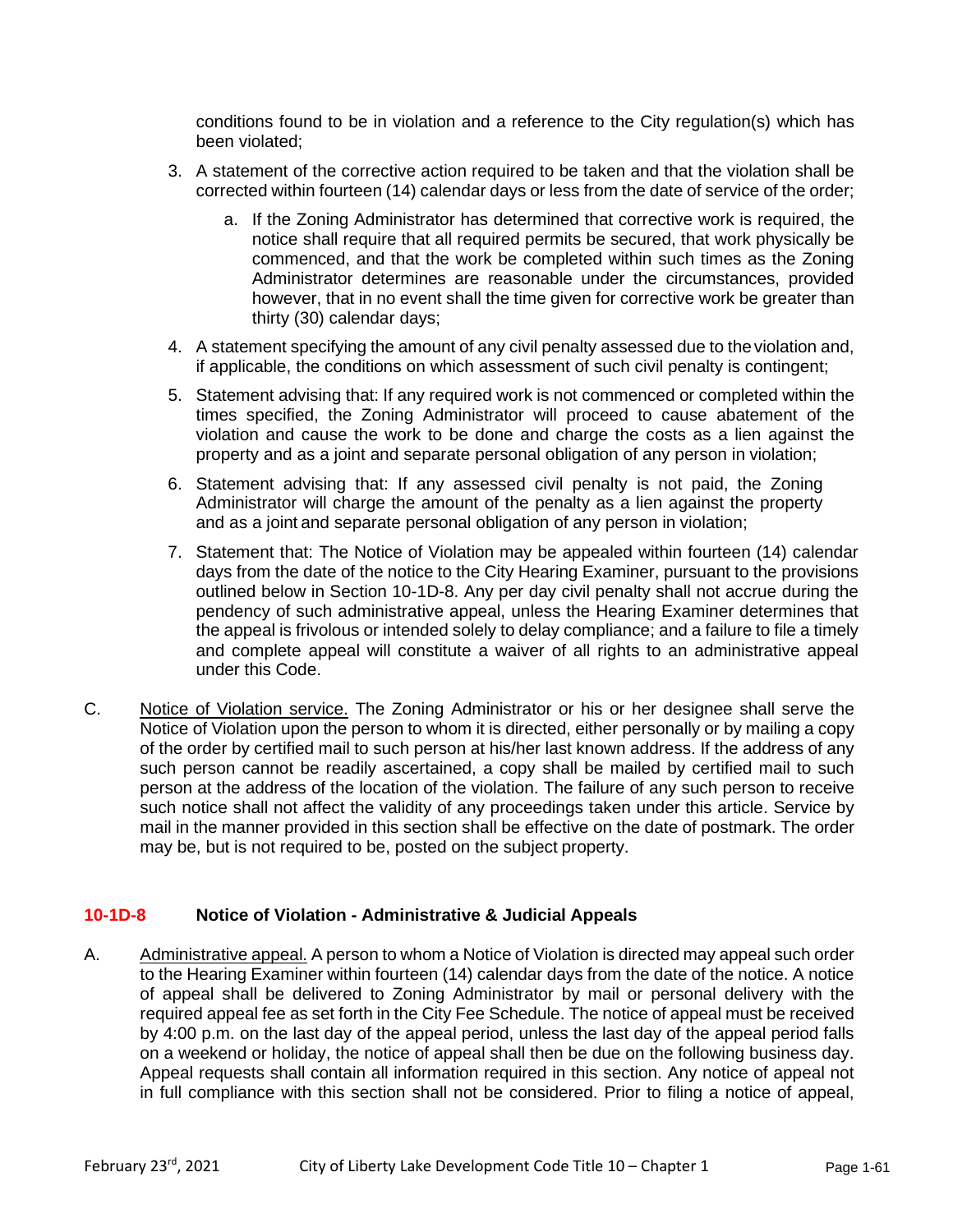within the fourteen (14) daytimeframe, a person may request an administrative interpretation of the violation as outlined in Section 10- 4G-2.

- 1. The notice of appeal shall contain a concise statement identifying:
	- a. The code violation being appealed;
	- b. The name and address of the appellant and his/her interest(s) in the matter;
	- c. The specific reasons why the appellant believes the violation notice to be wrong. The appellant shall bear the burden of proving the violation notice was wrong;
	- d. The desired outcome or changes.
- 2. Scheduling of Public Hearing. A public hearing for the appeal shall be scheduled before the Hearing Examiner not less than twenty-one (21) calendar days from the date the complete notice of appeal with appeal fee is submitted to Zoning Administrator. The decision of the Hearing Examiner shall be a recommendation to the City Council as outlined in City of Liberty Lake Ordinance No. 27, establishing the office of the hearing examiner and providing for rules and regulations. The City Council will conduct an additional public hearing at its next available, regularly scheduled City Council meeting, to render the final appeal decision, The Council hearing shall be held within the timeline established for project permit reviews and decisions, see Section 10-4B- 4.
	- a. Any per day civil penalty shall not accrue during the pendency of such administrative appeal, unless the Hearing Examiner determines that the appeal is frivolous or intended solely to delay compliance. Enforcement of any Notice of Violation issued pursuant to this chapter shall be stayed during the pendency of any appeal under this chapter, except when the Zoning Administrator issues an Emergency Order as described below in Section 10-1D-9 of this article.
	- b. Waiver. Failure to file a timely and complete appeal will constitute a waiver of all rights to an administrative appeal under this Code.
- B. Judicial appeal. Appeals from the final decision of the City Council shall be made to the Spokane County Superior Court and must be filed as a land use petition at the superior court within twenty-one (21) calendar days of the date the written appeal decision is signed.
	- 1. Notice of the appeal and any other pleadings required to be filed with the court shall be served on the City Clerk and all persons identified in RCW 36.70C.040, within the applicable time period.
	- 2. Costs of transcribing and preparing all records ordered certified by the court or desired by the appellant shall be borne by the appellant. Prior to the preparation of any records, the appellant shall post with the City Clerk, an advance fee deposit in the amount specified by the City Clerk. Any overage will be promptly returned to the appellant.

## **10-1D-9 Emergency Order**

Notwithstanding any other provision of this article, whenever any use or activity in violation of this Code threatens the health and safety of the occupants of the premises or property, any member of the public, or the environment, the Zoning Administrator may issue an Emergency Order directing that the use or activity be discontinued and the condition causing the threat to the public health and safety or threat and harm to the environment be corrected immediately. The Emergency Order shall specify the time for compliance and shall be posted in a conspicuous place on the property, if posting is physically